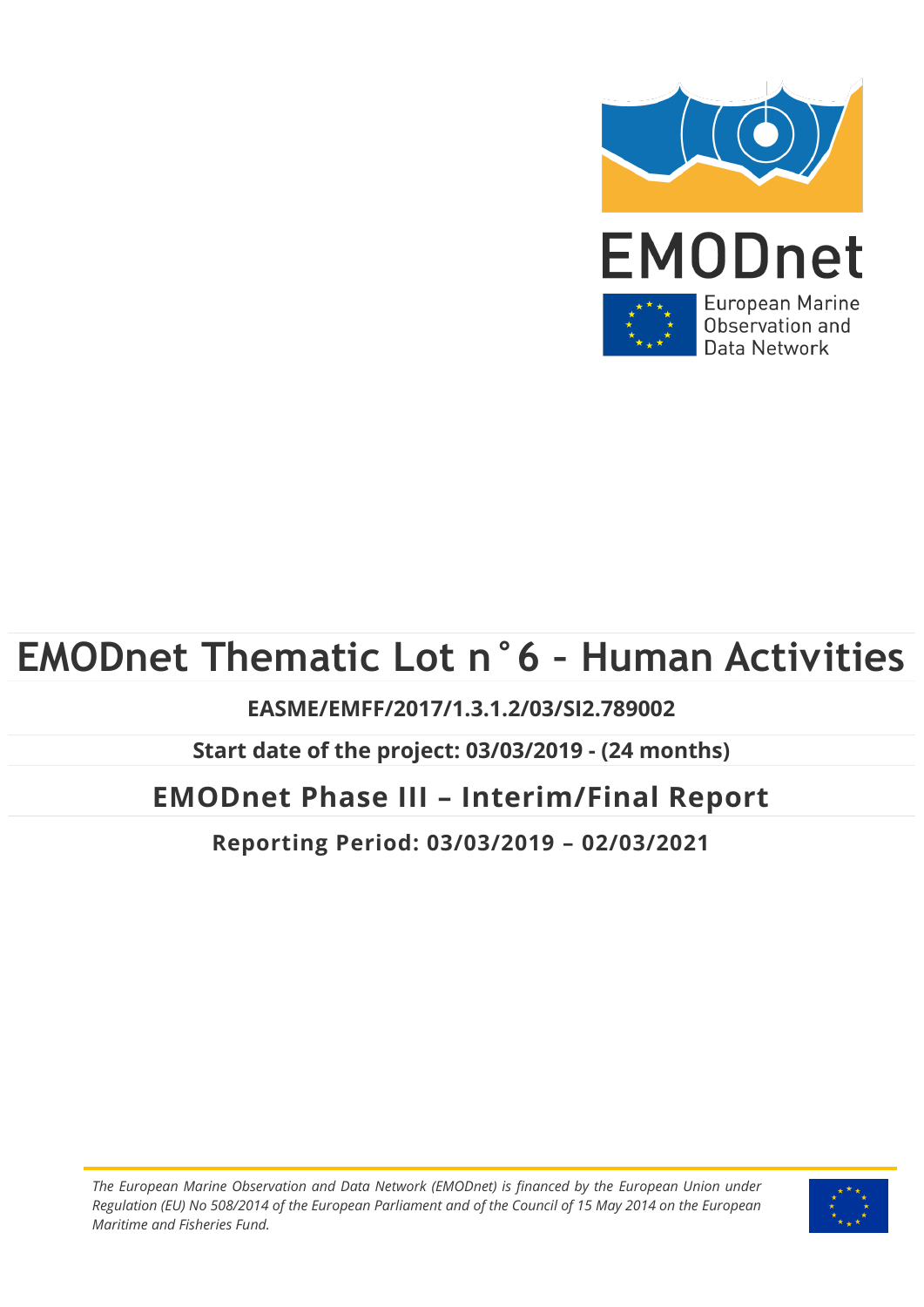

## **Contents**

| 6. User feedback (Contact us form, online chat & other communication means)<br>18 |  |
|-----------------------------------------------------------------------------------|--|
|                                                                                   |  |
|                                                                                   |  |
|                                                                                   |  |
|                                                                                   |  |
|                                                                                   |  |
|                                                                                   |  |

#### **Disclaimer**

The information and views set out in this report are those of the author(s) and do not necessarily reflect the official opinion of the EASME or of the European Commission. Neither the EASME, nor the European Commission, guarantee the accuracy of the data included in this study. Neither the EASME, the European Commission nor any person acting on the EASME's or on the European Commission's behalf may be held responsible for the use which may be made of the information.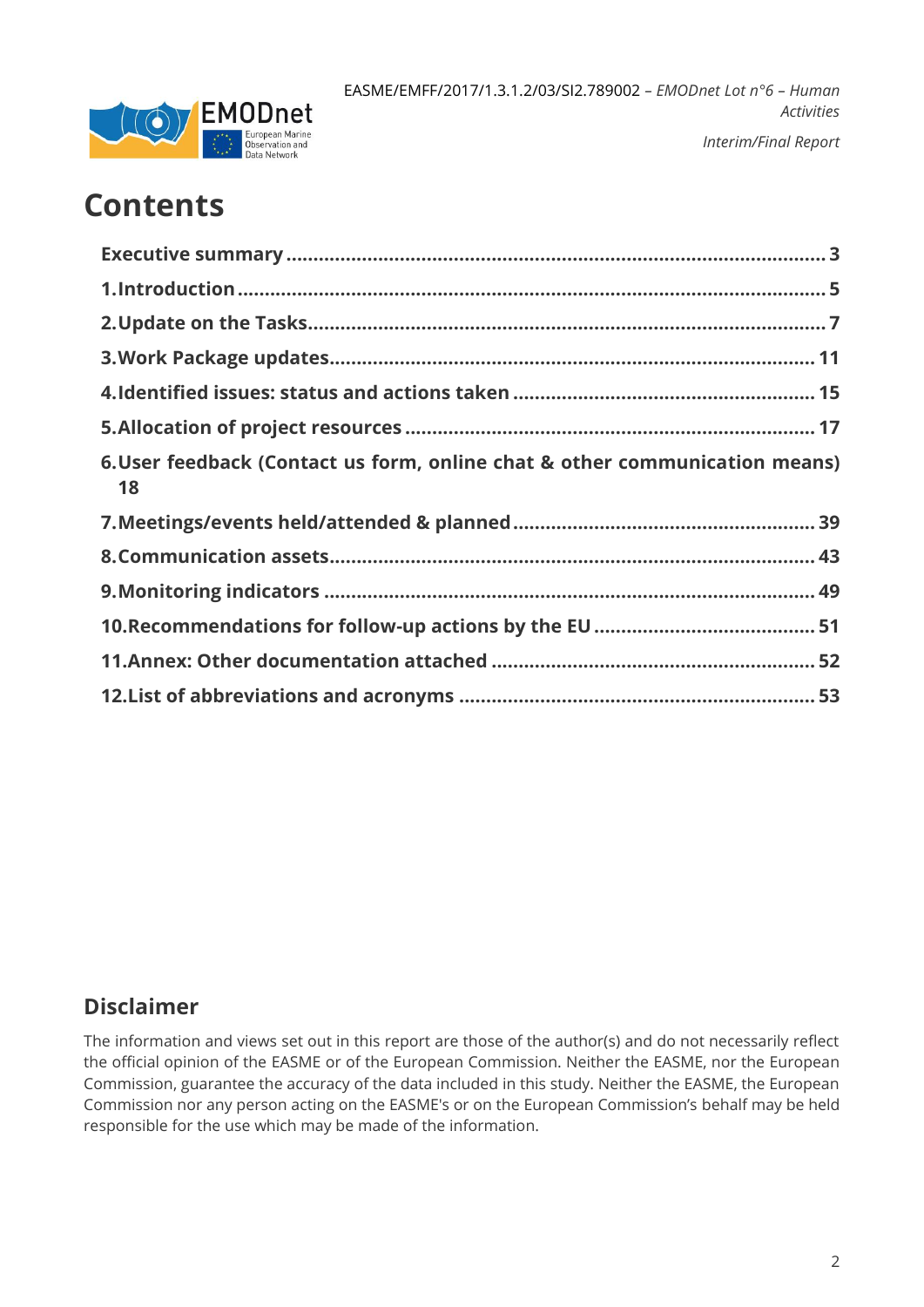

## <span id="page-2-0"></span>**Executive summary**

The objective of EMODnet Human Activities is to become the entry point for data on human activity in EU waters. Special attention is thus given to collating accurate data from official sources, as well as to making user experience as smooth as possible.

In the current phase of EMODnet, the focus is on further developing its operational service where marine data and data products are made interoperable and freely available. EMODnet Human Activities is mandated to build the following data themes:

- Aggregate extraction
- Cultural heritage
- Dredging (e.g. navigational)
- Fisheries zones
- Oil and gas extraction
- Ports (traffic and waste)
- Aquaculture (including freshwater)
- Ocean energy facility
- Spatial planning zones
- Pipelines and cables
- Protected areas
- Waste disposal
- Wind farms

Furthermore, even though not requested by the contract, the Human Activities team have also made available a number of additional datasets, such as:

- Algae production facilities (including spirulina)
- State of bathing water
- Fish catches
- Fishing effort
- Fishing intensity
- **Lighthouses**
- Military areas
- Monthly first sales of fish
- MSFD Reporting Units
- Nuclear power plants
- Oil and gas licences licences
- Urban wastewater treatment

Moreover, one of the key objectives of the current phase is to make available a series of vessel density maps. The vessel density maps were released in March 2019 and quickly became EMODnet Human Activities most downloaded data set (or products). At the time of writing vessel density maps are available from 2017 to 2019, and 2020 maps are being prepared (the first three months are ready).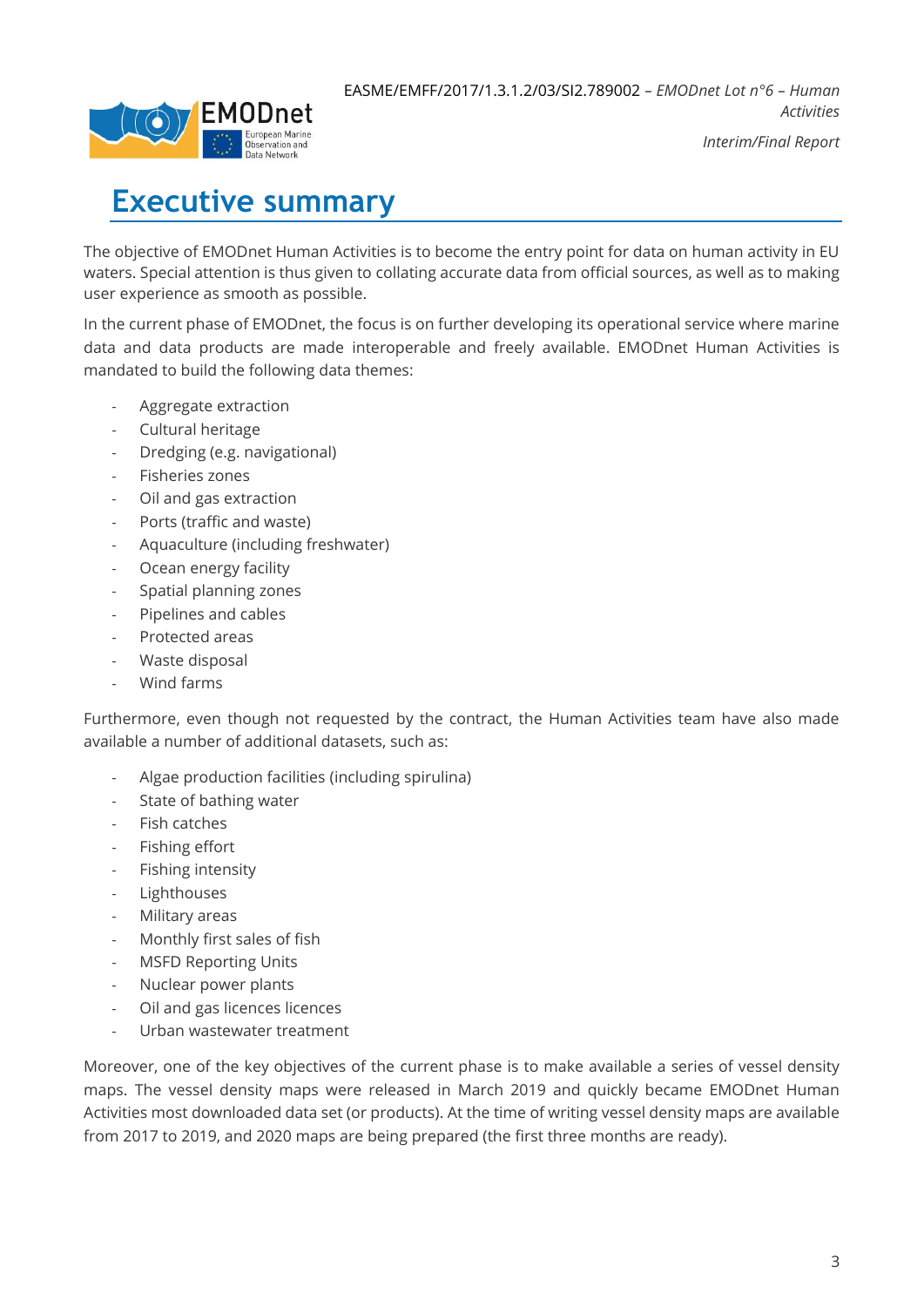

The EMODnet Human Activities team also released a **publication** with the detailed method to create vessel density maps. The method is completely original and presents an innovative approach to mapping vessel density. Lately, it has been adopted by the US National Geo-Spatial Intelligence Agency (NGA), which is kicking off a new project with an aim to map shipping traffic globally. The NGA will use the method developed by EMODnet Human Activities, which will ensure compatibility between the EU and the US efforts.

In December 2019, the vessel density maps developed by EMODnet Human Activities were complemented by the release of route density maps, prepared by EMSA.

In May 2020, when Europe was slowly getting out of the first COVID-19 outbreak, the EMODnet Human Activities team used EMSA's route density map to [estimate the impact of COVID-19 on fishing activity.](https://www.emodnet-humanactivities.eu/blog/?p=1258) The estimations were then used by the STECF in their Annual Economic Report on the EU Fishing Fleet to forecast the performance of the EU fishing fleet over the rest of 2020.

In February 2021, the much-awaited data set on Maritime Spatial Planning was released. The data model is the product of a joint effort carried out by the EMODnet Human Activities team and an MSP Data Expert Group set up by EASME (now CINEA) and DG MARE.

Besides collecting and making available data, other activities have also been carried out.

The team have compared EMODnet data models with INSPIRE's, in view of increasing compliance with INSPIRE standards. In 2020, this work culminated with the publication of a report that identifies 17 different INSPIRE application schemas as potentially applicable to 66 EMODnet HA datasets, with more or less direct alignment depending on the themes. Other issues related with uncomplete codelists and inconsistent semantic definitions are also pointed out. The report is available at this [link,](http://oceandata.azti.es/thredds/fileServer/EMODNET_HA/EMODNET_INSPIRE_webgis.html) and, based on its findings, in the next phase of EMODnet INSPIRE-compliant data models will be developed.

In view of fostering cooperation with Regional Sea Conventions, a series of meetings took place between 2017 and 2018. The Human Activities team met the organisations responsible for the implementation of Regional Sea Conventions and discussed how to better liaise in the future to mutual benefit. A structured form of cooperation was formally presented to the Black Sea Commission at their meeting in October 2018. Follow-up meetings are scheduled to take place between March and April 2021.

Web statistics show that new users visit the portal each month. Since the second half of 2020, the percentage of users from industry has increased to 40%, which may lead to conclude that providing harmonised and interoperable data is contributing to generating value added in the blue economy.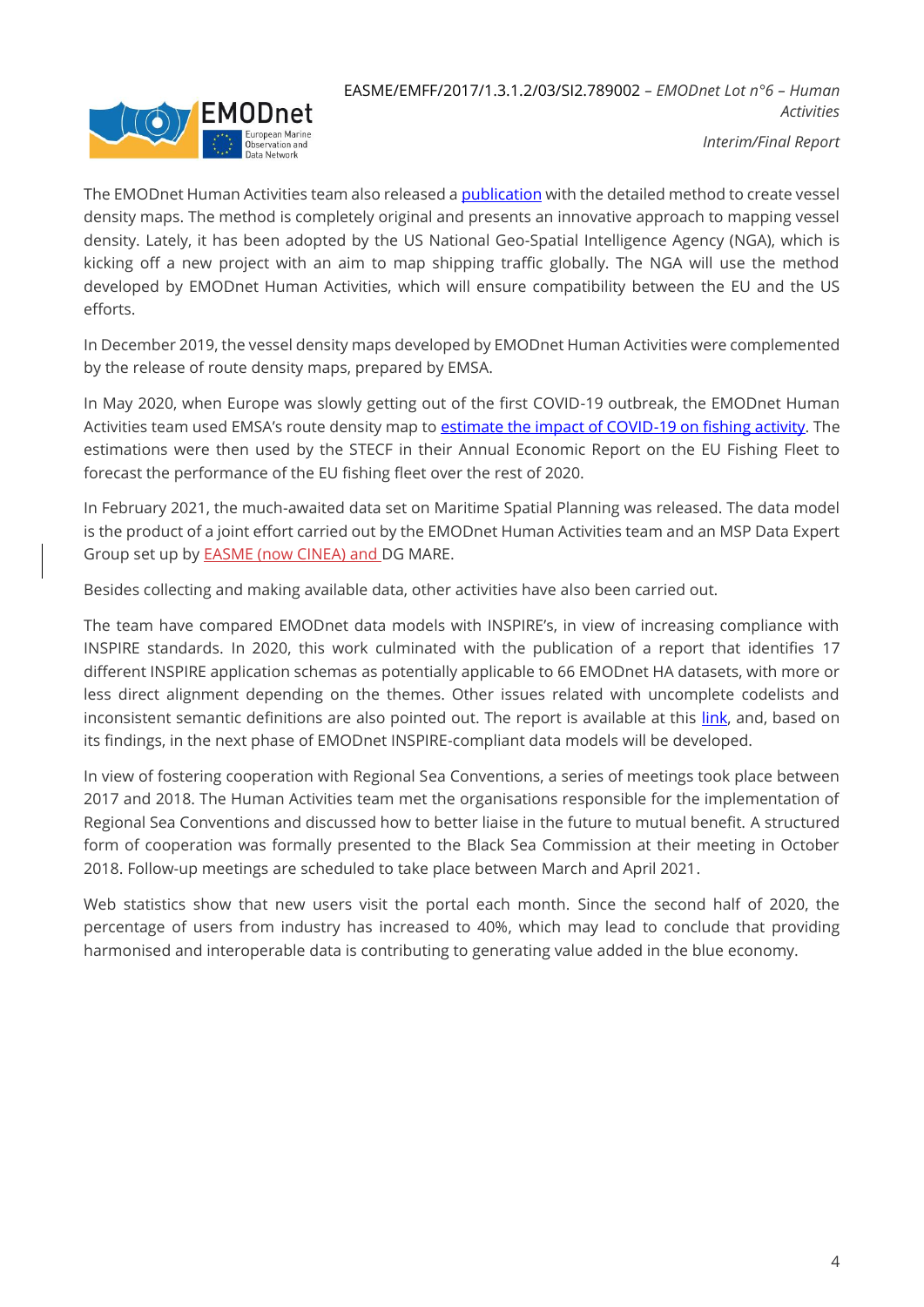

# <span id="page-4-0"></span>**1. Introduction**

The contract for the current phase of EMODnet Human Activities was signed in March 2017 and renewed in March 2019. The consortium that was awarded the contract is the same that developed the portal in the previous phase:

- Cogea (lead company), Italy
- AND International, France
- AZTI Tecnalia, Spain
- CETMAR, Spain
- Eurofish International Organisation, Denmark
- Lovell Johns, UK

EMODnet Human Activities has been a member of the EMODnet family since September 2013. Since it was not included in the first EMODnet phase from 2009 to 2012, in the previous EMODnet phase (2013- 2016) its main objective was to quickly build a base of data, so as to catch up with the other portals.

With the new phase of EMODnet, the focus is on further developing the operational service where marine data and data products on the spatial extent and intensity of human activities in the ocean are made interoperable and freely available. According to the contract, EMODnet Human Activities is mandated to build the following data themes:

- Aggregate extraction
- Cultural heritage
- Dredging (e.g. navigational)
- Fisheries zones
- Hydrocarbon extraction
- Ports
- Aquaculture (including freshwater)
- Ocean energy facility
- Spatial planning zones
- Pipelines and cables
- Protected areas
- Waste disposal
- Wind farms

Compared with the previous phase, there are some new datasets, such as freshwater aquaculture, waste collected in ports and spatial planning zones. Furthermore, even though not requested by the contract, the Human Activities team have also made available a number of additional datasets, such as:

- Algae production facilities (including spirulina)
- State of bathing water
- Fish catches
- Fishing effort
- Fishing intensity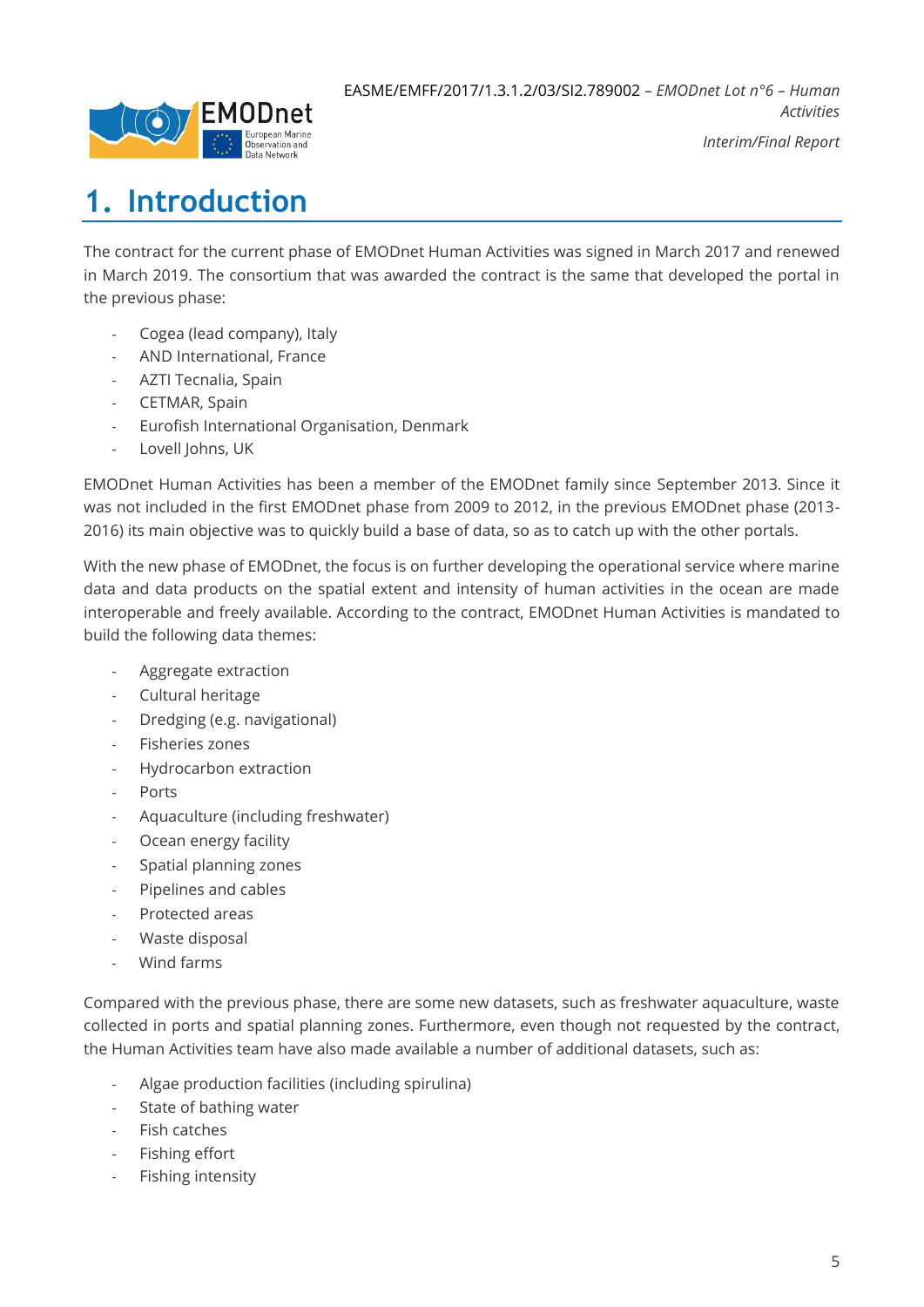

- **Lighthouses**
- Military areas
- Monthly first sales of fish
- MSFD Reporting Units
- Nuclear power plants
- Oil and gas licences licences
- Urban wastewater treatment

Moreover, one of the key objectives of the new phase is to make available a series of vessel density maps. This was also a requirement of the previous EMODnet phase, when in fact it turned out impossible to obtain the necessary data to compile the maps. For this reason, with new phase it was decided to purchase a set of data from a commercial provider. Vessel density maps went live in March 2019 and have been updated regularly ever since. Moreover, in December 2019, these were complemeted with 'route density maps' – measuring the number or ship routes per square kilometre per month – created by EMSA.

The general objective of EMODnet Human Activities is to become the entry point for maritime data on the spatial extent and intensity of human activity in the ocean. For this reason, the team developing the pay special attention to collating accurate data from official sources, as well as to making user experience as friendly as possible. With a view to increase EMODnet visibility, a blog was launched in the previous phase of EMODnet to increase awareness on the work of the Human Activities team and on how its data could be used.

The current phase of EMODnet also takes on some new challenges, such as improving compliance with INSPIRE standards, analyse standards and protocols of non-EU organisations involved in similar initiatives, and better coordinate with Regional Sea Conventions.

Last but not least, special attention is now placed on developing "use cases" to better understand how EMODnet Human Activities creates value for its users.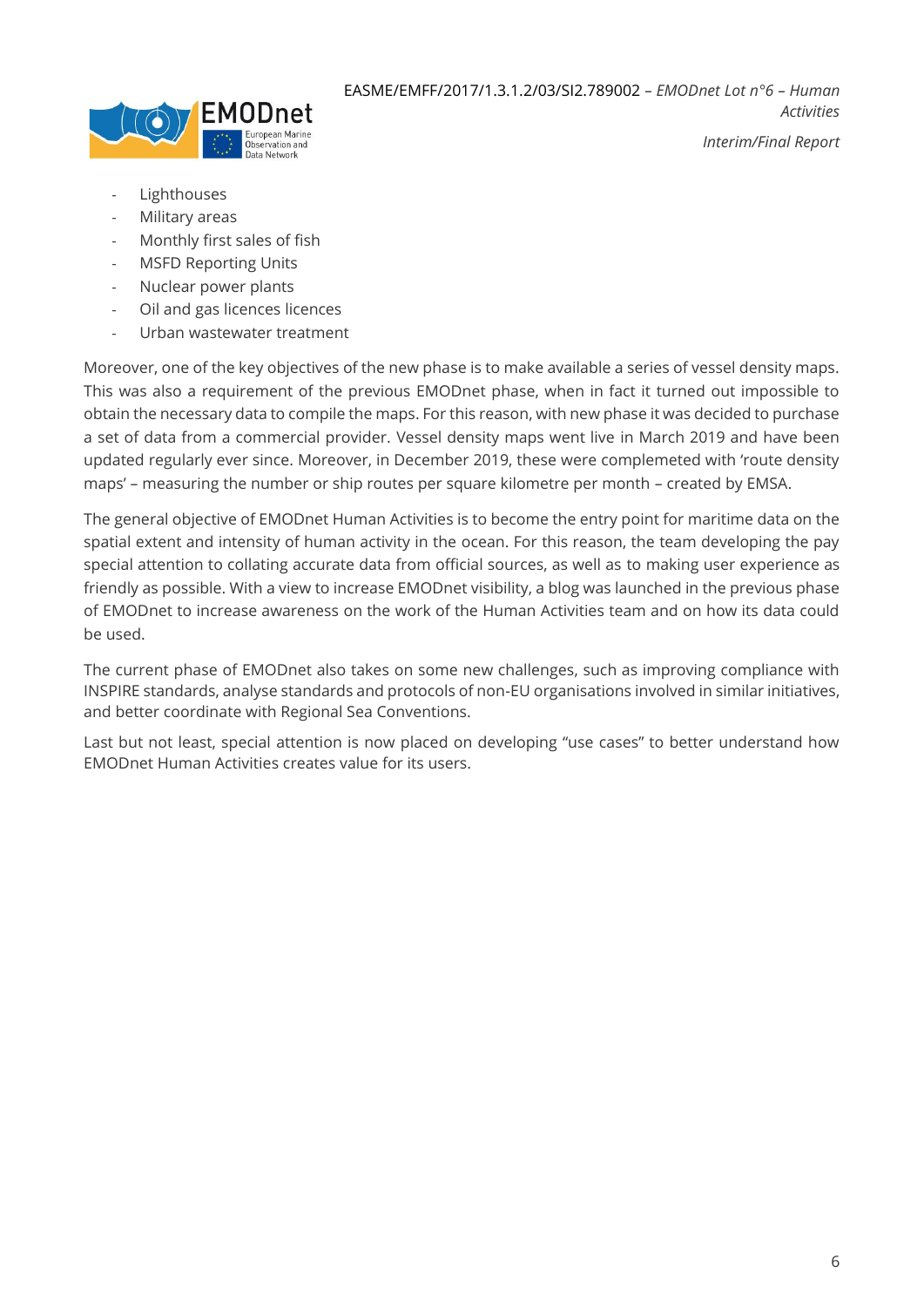

# <span id="page-6-0"></span>**2. Update on the Tasks**

#### **Task 1: develop a common method of access to data held in repositories**

All the data sets listed in the Tender Specifications received an update once a year, or were built from scratch. This is the case of vessel density maps and Maritime Spatial Planning areas, which were not included in the previous EMODnet contract. In addition, some new data sets were made available:

- Algae production facilities (including spirulina)
- State of bathing water
- Fish catches
- Fishing effort
- Fishing intensity
- **Lighthouses**
- Military areas
- Monthly first sales of fish
- **MSFD Reporting Units**
- Nuclear power plants
- Oil and gas licences licences
- Route density maps (via EMSA)
- Urban wastewater treatment

There remains more than a challenge related to the coverage of certain data sets, namely aquaculture, pipelines, and cables. Despite the effort put in place, it seems impossible to obtain complete coverage of EU waters in the short run, because there are no data sources available in many countries and / or data are confidential. The coverage of pipeline and cables has improved considerably in the past two years, whereas aquaculture has increased at a slower pace. In the future phase of EMODnet, an attempt will be made to improve coverage by using satellite images.

#### **Task 2 - Construct products from one or more data sources that provide users with information about the distribution of parameters in time and space**

EMODnet Human Activities is mandated to develop vessel density maps of the EU, and to do so a set of AIS data has been purchased from a commercial provider.

The data consists of messages sent by automatic tracking systems installed on board ships and received by terrestrial and satellite receivers alike. The dataset covers a period from 2017 to 2020 for an area covering all EU waters. The messages have been imported in a database as points. From the points, we have created a segment every two consecutive positions of a vessel. The segments have then been intersected with a grid with 1 km<sup>2</sup> cells. For each ship we have calculated the total time spent in a cell by calculating the portion of segment intersecting the cell, dividing it by the total length of the segment and multiplying the result by the total time of the segment. Density is expressed in terms of hours spent by ships in a cell over a month. The longer the time, the higher the density. Ships have been grouped according to the following types: cargo, dredging or underwater operations, high speed craft, fishing, military and law enforcement, passenger, pleasure craft, sailing, service, tanker, tug and towing, other, unknown.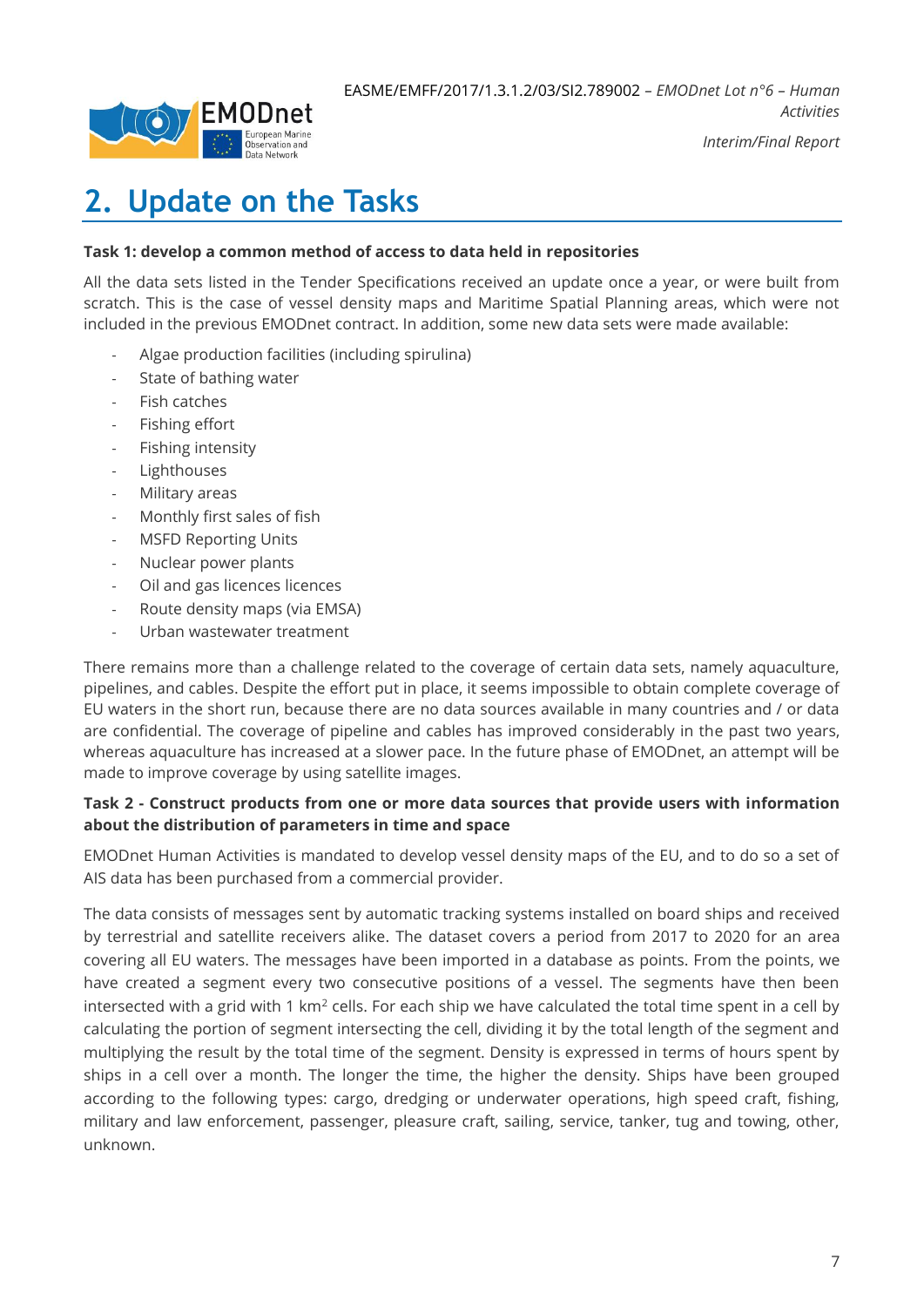

The method used to calculate vessel density is completely original and has been developed by the Human Activities team together with the JRC, and is [available online.](https://www.emodnet-humanactivities.eu/documents/Vessel_density_maps_method_v1.5.pdf)

The data set was made live on 11 March 2019 and quickly became EMODnet Human Activities' most downloaded product. In December 2019, route density maps were also made available, courtesy of EMSA. These maps measure density as the number of routes that cross a grid cell (same resolution as the vessel density maps) in a month. As such, they complement the vessel density maps, by providing a slightly different measurement of shipping density.

**Task 3 - Develop procedures for machine-to-machine connections to data and data products**: all of EMODnet Human Activities' datasets can be served via webservices (WFS and WMS). Web Feature Services (WFS) were migrated from MapServer to GeoServer to allow greater compatibility with the central portal. Vessel and route density maps are the only raster datasets available on EMODnet Human Activities, and are served via WMS and WCS.

New short web service URLs were implemented, using the domain ows.emodnet-humanactivities.eu. Service Metadata URL, Metadata URL and data URL links were added to the webservice get capabilities.

Last but not least, we are looking into the GeoNetworks catalogue application, as part of an action from the Technical Working Group. This has not yet been implemented, as with the new contract the current server will be migrated from the UK to Germany and a massive update will follow. It is thus proposed to fix this issue, once the new server is up and running.

#### **Task 4 - Develop a web portal allowing users to find, visualise and download data**

New features for the map viewer went live: setting layer transparency, printing maps, searching, and exporting tabular data by drawing a rectangle on the map. The latter feature was introduced because many users are not familiar with GIS data formats, and prefer tabular (e.g. csv) data instead.

The portal was transferred to a new Linux server for increased performance and security with the latest versions of GeoServer and PostreSQL. A wildcard SSL certificate was also implemented to allow the publishing of the portal and web services via https.

The website was made fully compliant with EASME's privacy and data protection policy. Further to the invalidation of the EU-US privacy shield by the Court of Justice, http compression was turned off, users's email addresses are not collected anymore after the Brexit transition period (the server is currently located in the UK), and Apache web server logs were disabled.

#### **Task 5 - Ensure the involvement of Regional Sea Conventions**

in order to establish a structured form of cooperation with regional sea conventions, 4 meetings (one for each convention) took place between 2017 and 2018. The meetings were used to discuss the progress of EMODnet Human Activities, what actions should be taken to ensure that our work is consistent with the work of the RSCs, and what could be improved to make EMODnet Human Activities team more useful to them. A structured form of cooperation on data exchange was formally presented to the Black Sea Commission at their meeting in October 2018. Follow-up meetings have been arranged with RSCs: an interview with UNEP-MAP is scheduled on 19 March 2021. The EMODnet HA team will also attend the Black Sea Commission's annual meeting in April 2021. In the meantime, the Black Sea Commission has provided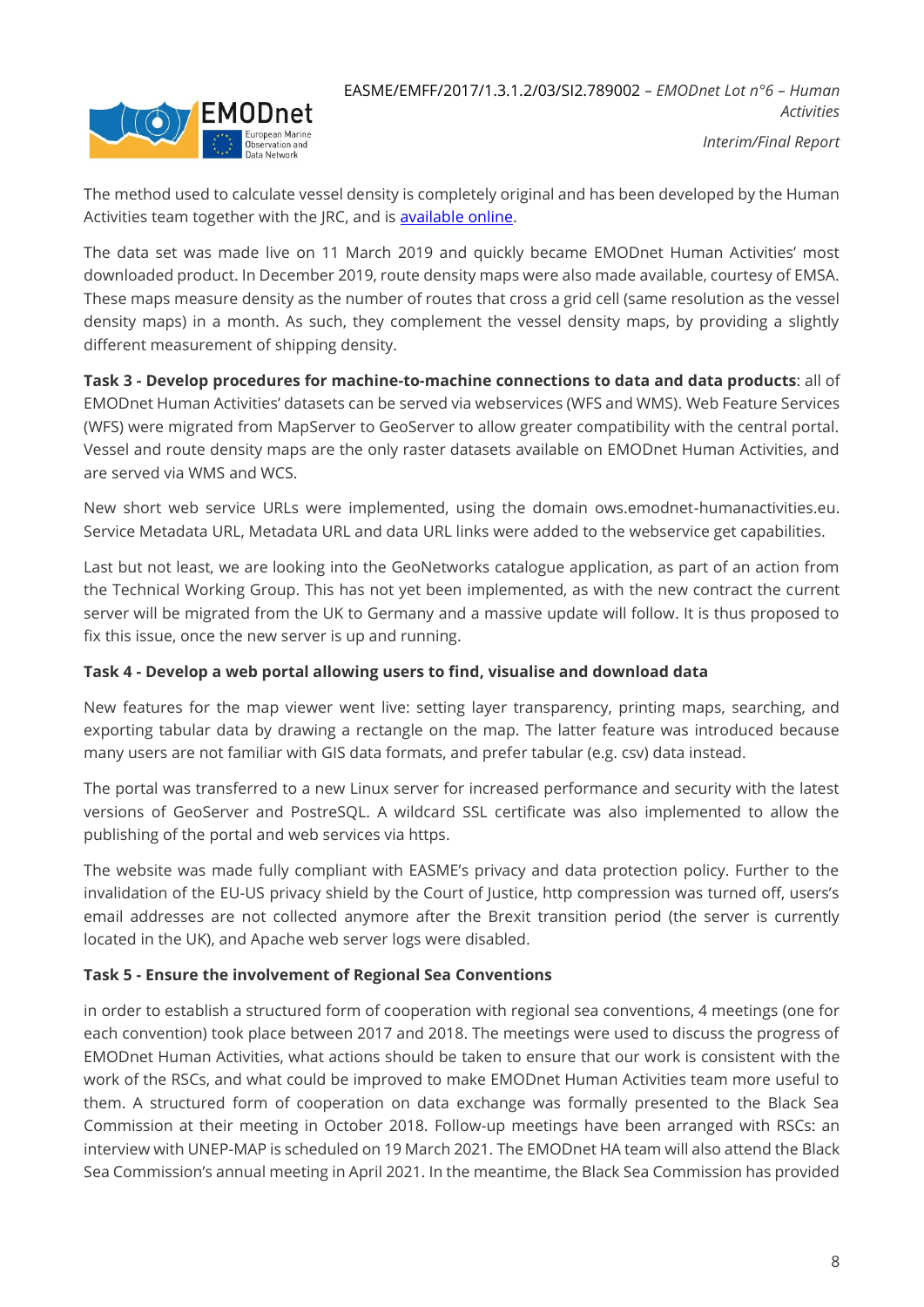

written feedback on the use of EMODnet HA. The Black Sea Commission reported that EMODnet's data sets are being used by their experts during the preparation of relevant publications of regional nature. The data sets are believed to be reliable and timely. Increasing efforts are being put in place to persuade BSC's members to make more data available via EMODnet. OSPAR and HELCOM have also been contacted for an interview; while they gave a positive feedback, they have not yet confirmed a date for an interview.

#### **Task 6 - Facilitate interoperability with data distributed by non-EU organisations**

This task has proved to be rather challenging, as there are not many initiatives similar to EMODnet Human Activities outside the EU. No significant progress has been made compared with the period 2017-2019 when UNESCO's MSP inventory and the US Marine Cadastre were benchmarked. There is an important exception, though. In February 2021, we learned that the US National Geo-Spatial Intelligence Agency (NGA) is kicking off a project to map shipping traffic globally. To do so, they will develop vessel density maps, based on the method published by the EMODnet Human Activities team. In a meeting with EMODnet HA and the European Commission, the NGA announced they will set up a peer-review group to validate their work, and experts from EMODnet HA will sit in it. Furthermore, it was proposed to sign a Memorandum of Understanding between the NGA and the European Commission to increase cooperation on this issue. Potentially, the results of this strengthened cooperation are quite interesting, in that they will allow to map shipping traffic globally in a consistent fashion.

**Task 7 - Install a process to monitor performance and deal with user feedback**: user feedback is monitored constantly, either through the help desk (see next paragraph) or through the download forms that users fill out upon downloading data. The form requests to insert an email address and to specify the type of organisation. A non-mandatory field allows to elaborate on the reason(s) for download. Further to the invalidation of the EU-US Privacy Shield, e-mail addresses are no longer collected. However, over the past two years it has been possible to gather useful insights as to what users download EMODnet HA's data for. In particular, it has emerged that many companies download data in the preliminary phase of their ocean projects – be it wind farms, pipelines or cables – to quickly screen areas that hold potential and to quickly identify any conflicts that might arise. A list of 'reasons for download' is regularly shared with the European Commission and with the Secretariat for an early identification of potential use cases.

Over the past year, the share of industry users has increased considerably, reaching around 40% of total downloads. These are mostly small and medium enterprises (many engineering consultancies), but large corporations are well represented as well. Most companies are from the UK and the EU. Outside Europe, US companies seem to be using EMODnet Human Activities as well.

**Task 8 - Operate a help desk offering support to users**: a help-desk service was set up shortly after the signature of the contract. The telephone and live-chat help-desk services are manned Monday through Friday during business hours. Users seem to still prefer email though, as no one has requested help via telephone and very few have used live chat. E-mail requests are generally addressed with 1.5 half days; telephone and chat requests are addressed in real time. The live chat web service was discontinued towards the end of 2020, as the servers of the company providing the service are located in the US. This was utterly unfortunate, as live chat was by far users' preferred method to reach out with the EMODnet HA's team, because it offered help in real time. Recently, the company providing the live chat plugin used on EMODnet HA has started offering its users the possibility to choose between an EU or a US server,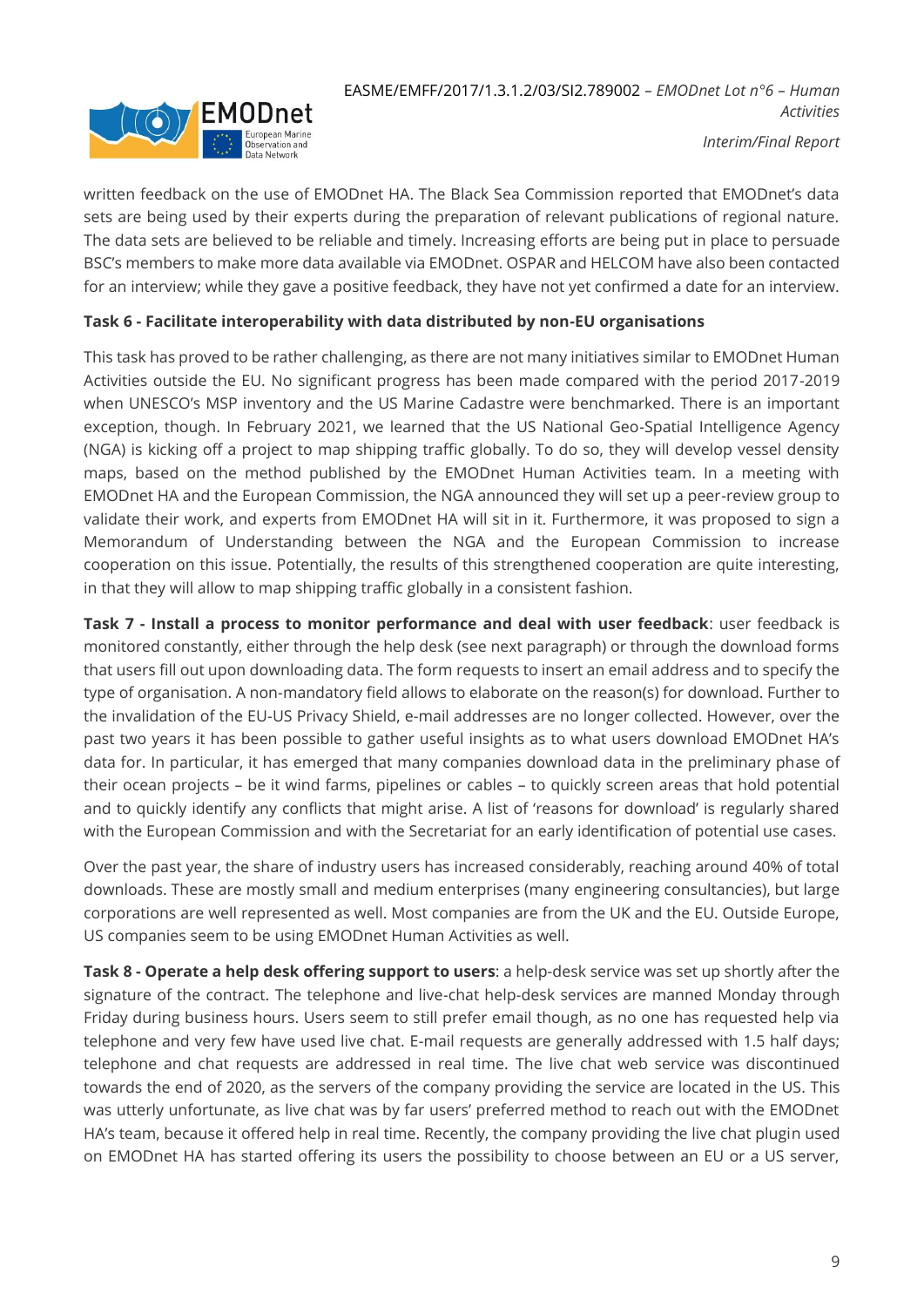

upon opening a new account. It is thus highly recommended to consider implementing a live chat service again in the new EMODnet phase, especially in view of the forthcoming centralisation of EMODnet portals.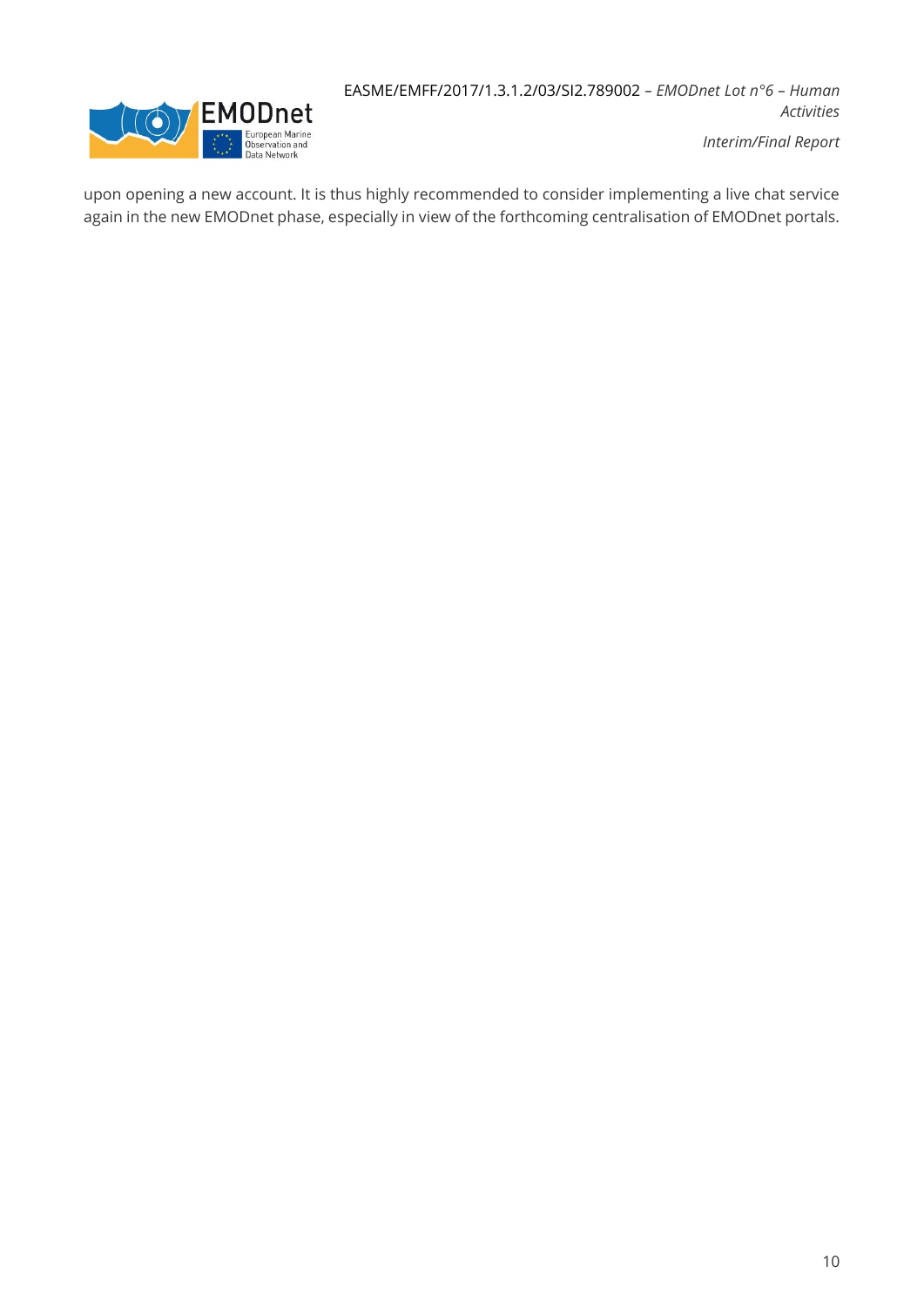

# <span id="page-10-0"></span>**3. Work Package updates**

|                       | <b>Status of the Milestones and Deliverables listed in the workplan</b> |            |                                      |                                                               |  |  |  |  |  |  |  |  |
|-----------------------|-------------------------------------------------------------------------|------------|--------------------------------------|---------------------------------------------------------------|--|--|--|--|--|--|--|--|
| Milestone/Deliverable | <b>WP</b>                                                               | Date due   | <b>Status</b><br>(Delivered/Delayed) | If Delayed: reason for<br>delay and expected<br>delivery date |  |  |  |  |  |  |  |  |
| e.g. M1: xxx          | WP <sub>1</sub>                                                         | Dd/mm/yyyy |                                      |                                                               |  |  |  |  |  |  |  |  |
| e.g. D1.1: xxx        |                                                                         |            |                                      |                                                               |  |  |  |  |  |  |  |  |
|                       |                                                                         |            |                                      |                                                               |  |  |  |  |  |  |  |  |
|                       |                                                                         |            |                                      |                                                               |  |  |  |  |  |  |  |  |
|                       |                                                                         |            |                                      |                                                               |  |  |  |  |  |  |  |  |
|                       |                                                                         |            |                                      |                                                               |  |  |  |  |  |  |  |  |
|                       |                                                                         |            |                                      |                                                               |  |  |  |  |  |  |  |  |
|                       |                                                                         |            |                                      |                                                               |  |  |  |  |  |  |  |  |

N.B. the workplan does not include milestones, so the table above cannot be completed.

#### *WP1 – Project management*

EMODnet Human Activities is managed by Cogea, who coordinates a group of 5 more partners. Internal coordination is mostly ensured through Teamwork, a project management platform used by the EMODnet Human Activities team. The Technical Coordinator and the GIS Coordinator (both from Cogea) assign tasks to each partner and give deadline for completion. Teamwork is thus used to keep track of the progress of the project. The platform also serves as a repository of documents and data.

An internal meeting takes place every year to assess the progress of the project, identify potential challenges and find new solutions. In 2020 the internal meeting took place remotely, due to the COVID-19 outbreak.

### *WP2 – Data collection*

This WP refers to "Task 1: develop a common method of access to data held in repositories", and "Task 2: Construct products from one or more data sources that provide users with information about the distribution of parameters in time and space".

The WP focuses on the optimal procedures for data collection from different sources. All EMODnet Human Activities' data sets are updated at least once a year. Data collection is thus a continuous process that requires contacting data sources, obtaining data, quality control them. A complete list of sources is available in the metadata on the portal, and it is not reported here for the sake of brevity.

To be noted that this WP also deals with the collection of data for the vessel density maps (Task 2).

Extensive information on Tasks 1 and 2 is reported in the previous section.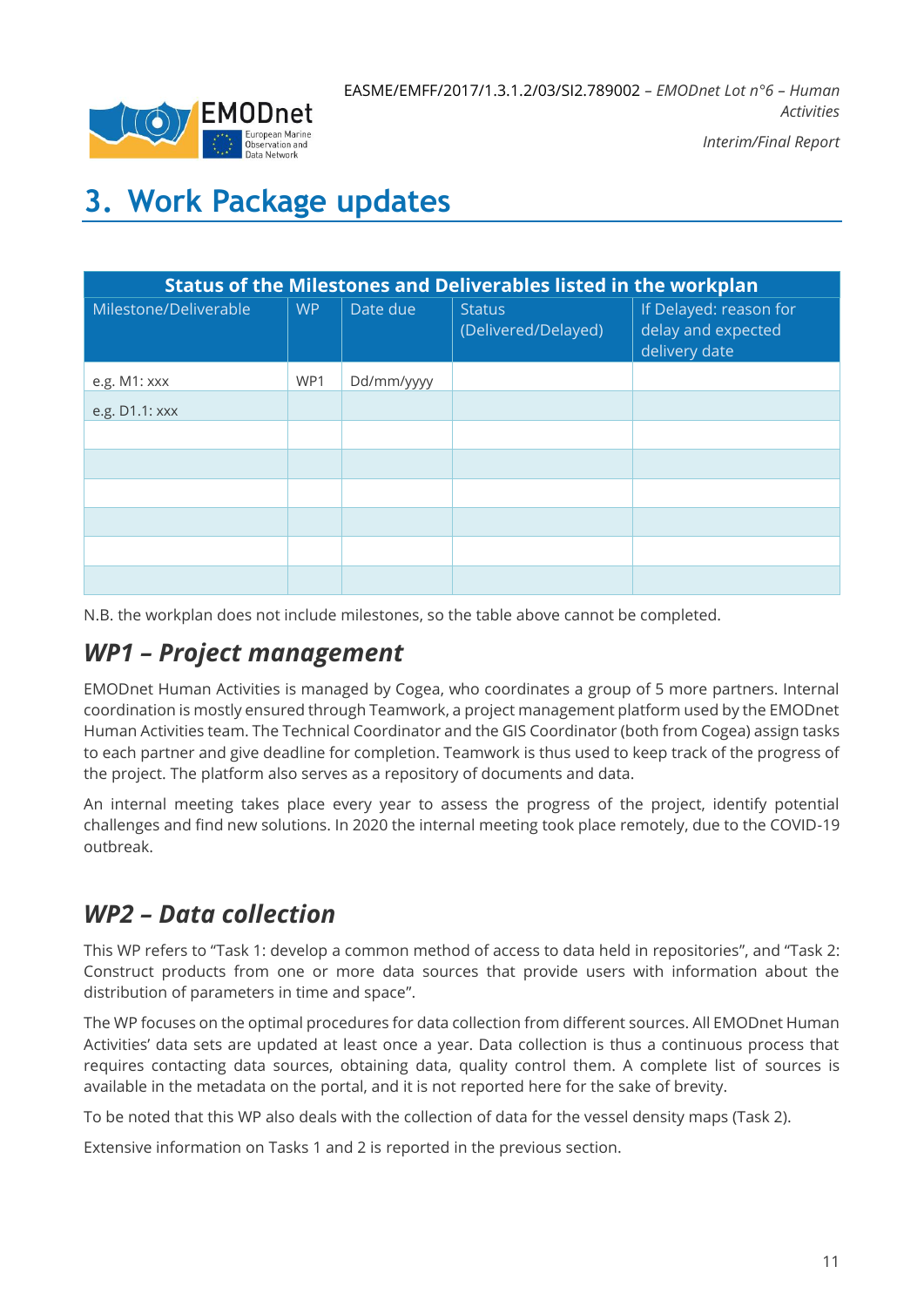

## *WP3 – Data harmonisation*

As data are collected from multiple sources, harmonisation is an important process in our workflow. This basically entails harmonisation at the level of the data model (establishing common fields, attributes, units of measurement and language) and harmonisation at the level of the coordinate system (different data sources might use different coordinate systems).

A set of guidelines has been drafted by the GIS coordinator, and all members of the team in charge of collecting data need to follow the rules laid down in the documents.

Specifically in the past two years, two important activities have been carried out:

- 1. Inspired by the approach followed by Macaronesian Maritime Spatial Planning (MARSP) project and Baltic Marine Environment Protection Commission – Helsinki Commission (HELCOM), consisting in using the INSPIRE "Land Use" theme as a basis for harmonising Marine Spatial Planning data, a similar work on EMODnet marine human activities datasets has been performed. This work involves the transformation of original EMODnet human activities data sets to cope with the requirements of INSPIRE "Sampled Land Use" application schema. The result is a unique pointtype dataset including the location, and the identification (according to the HILUCSLandUse reference codelist) of all the human activities included so far in EMODnet Human Activities, along with their validity period (if available from source), and some additional information stacked in the INSPIRE "localid" and "specificlanduse" attributes. This work was presented at the virtual workshop *"Exploring and applying INSPIRE principles within Maritime Spatial Planning*" on 12 June 2020). All the outcomes and resources derived from this work, including the report with all technical details and the generated dataset, are available online in the following [link](http://oceandata.azti.es/thredds/fileServer/EMODNET_HA/EMODNET_INSPIRE_webgis.html)
- 2. Together with the Data Expert Group on MSP set up by EASME (now CINEA) and DG MARE, the EMODnet Human Activities team developed a common data model. Essentially the data model takes stock of existing initiatives developed by MarSP, HELCOM-VASAB, and EMODnet Human Activities, and aims for full compatibility with the nomenclatures developed by each project. A document describing the data model is attached to this report.

## *WP 4 - Design of the GIS database*

A geodatabase can effectively store and manage geometric elements (spatial data) and alphanumeric data in the same system. Specifically, spatial and descriptive elements share the same table. For our specific needs an object-relational database management system (ORDBMS) will be developed to manipulate, i.e. import, store, sort and retrieve data in a geodatabase. It is similar to a relational DBMS, but with an objectoriented database model: objects, classes and inheritance are directly supported in database schemas and in the query language. The advantages of a geodatabase built with the chosen DBMS can be summarised as follows:

- All data are stored in one place, which reduces the possibility of redundancy and data misalignment;
- Vector objects of the same type are grouped in a feature table (or feature class o object class), stored in the ORDBMS in a table compliant with all the specifications of the relational model;
- Storage and management of raster data (including a Digital Terrain Model as a basemap dataset);
- Efficient query, standard range interfaces (i.e. SQL) and spatial query;
- Easy data sharing between users, on the basis of a set of access privileges;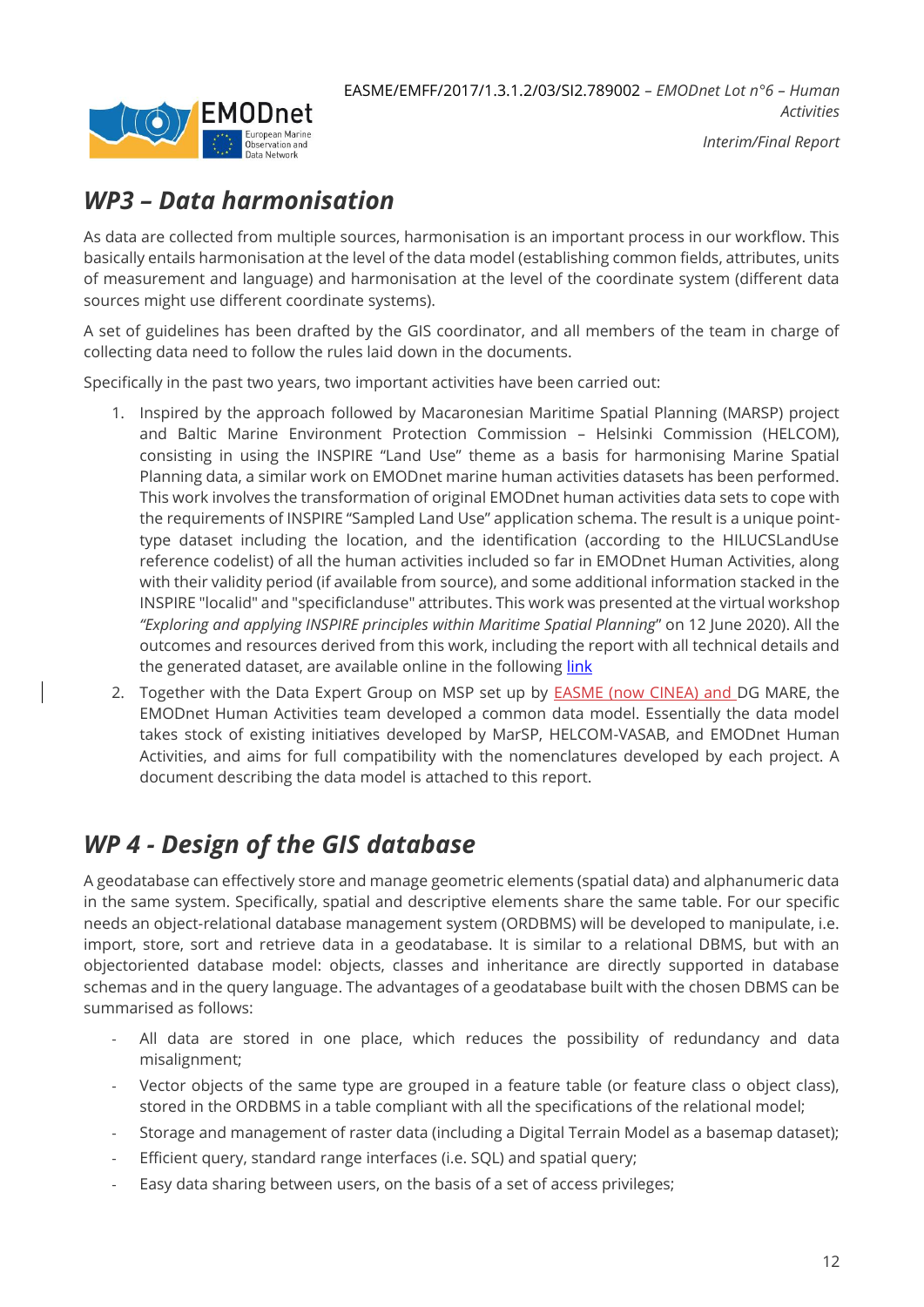

- *Interim/Final Report*
- Possibility to access and modify data concurrently by various users; high security standards, and guarantee of data integrity.

## *WP 5 - Population of the database*

As of today, most data sources have not agreed to adopt EMODnet data models and serve data via web services. Therefore, thata are retrieved, harmonised and uploaded manually by the EMODnet Human Activities team. In practical terms, populating the database implies:

- a) converting the harmonised shapefile or geodatabase feature class to the final geodatabase feature class;
- b) converting or importing an input table to a dBASE or a geodatabase table;
- c) loading multiple raster datasets into a geodatabase or raster catalogue
- d) mosaicking multiple input rasters into a single raster dataset (the target raster must be an existing raster dataset, which can be an empty raster dataset or one already containing data.) e) Importing data or schema from an XML document into a geodatabase.

As mentioned above, each data set receive at least one yearly update, so this operation is performed at least once a year for each data set. Some data sets, such as density maps and wind farms, receive more frequent updates.

### *WP 6 – Maintenance of the portal*

See Task 4 in the previous section.

### *WP 7 - Development of data products*

See Task 2 in the previous section.

### *WP 8 - Involvement of Regional Sea Conventions*

See Task 5 in the previous section.

### *WP 9 - Analysis of standards and protocols used by non-EU organisations*

See Task 6 in the previous section.

### *WP 10 - Monitoring of effectiveness in addressing users' needs*

See Task 7 in the previous section.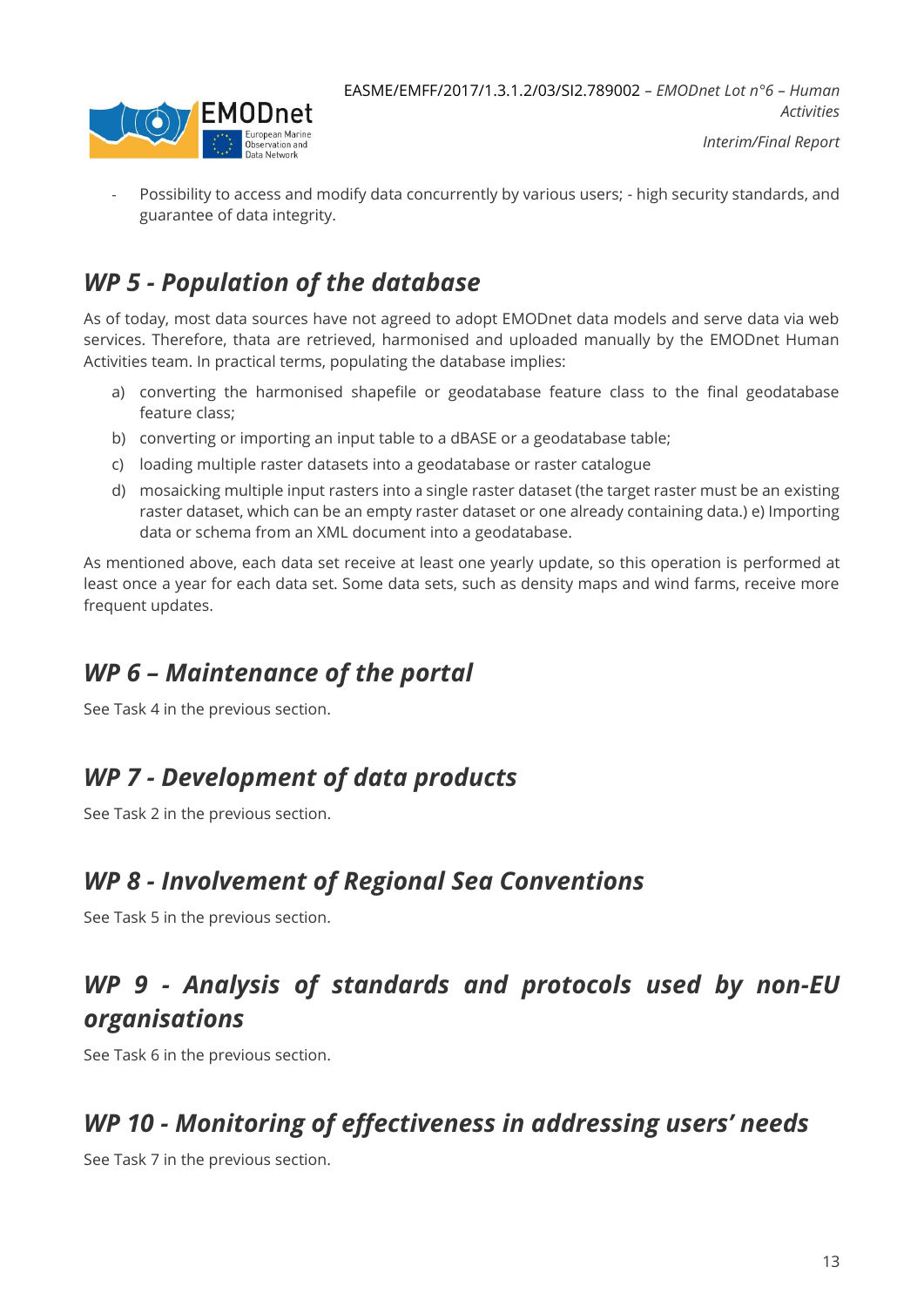

## *WP 11 - Setting-up and operation of a help-des*

See Task 8 in the previous section.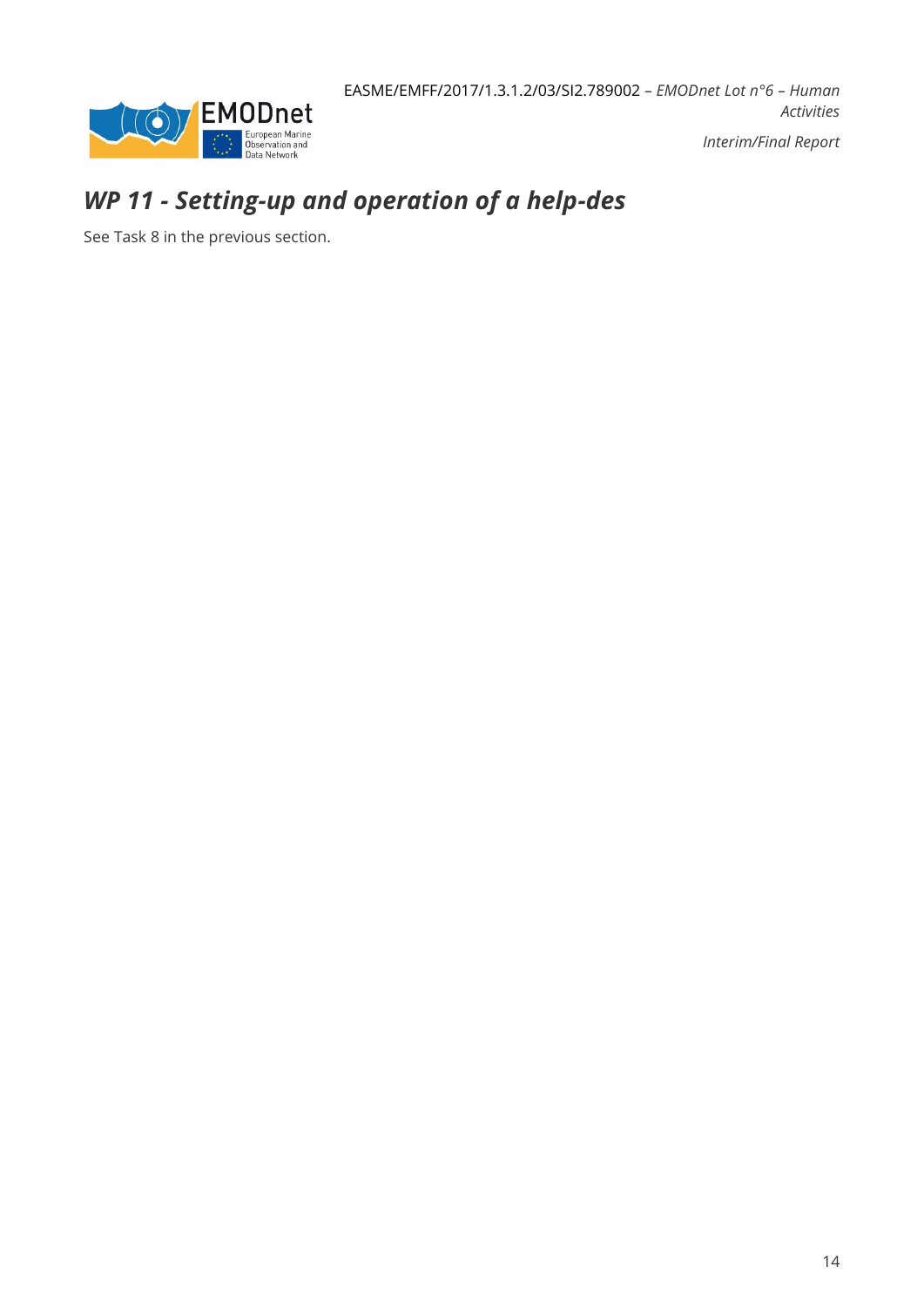

## <span id="page-14-0"></span>**4. Identified issues: status and actions taken**

| A. Priority issue(s) identified and communicated by EASME/ DG MARE/<br><b>SECRETARIAT</b>                                                                                 |                                     |                                                                                                                                                                               |                     |                         |  |  |  |  |  |  |
|---------------------------------------------------------------------------------------------------------------------------------------------------------------------------|-------------------------------------|-------------------------------------------------------------------------------------------------------------------------------------------------------------------------------|---------------------|-------------------------|--|--|--|--|--|--|
| Priority issue                                                                                                                                                            | <b>Status</b><br>(Pending/Resolved) | Action(s) taken /<br>remaining actions<br>planned                                                                                                                             | Date due            | <b>Date</b><br>resolved |  |  |  |  |  |  |
| <b>Consider</b><br>adding<br>a<br><b>Catalogue Web Service</b><br>(CWS) for the user.                                                                                     | Pending                             | Starting with the next<br>contract<br>a<br>new<br>webserver will be set up<br>in Germany. It is<br>proposed to install the<br>on<br>CWS<br>the<br>new<br>webserver.           | Q2 2021             |                         |  |  |  |  |  |  |
| <b>Disable live chat service</b>                                                                                                                                          | Solved                              | <b>Disabled</b>                                                                                                                                                               |                     | 26/10/2020              |  |  |  |  |  |  |
| collecting<br><b>Stop</b><br>users'<br>email addresses                                                                                                                    | Solved                              | Form removed                                                                                                                                                                  | Q4 2020             | 06/01/2020              |  |  |  |  |  |  |
| <b>Disable</b><br><b>Apache</b><br>web<br>server logs                                                                                                                     | Solved                              | <b>Disabled</b>                                                                                                                                                               | Q4 2020             | 06/01/2020              |  |  |  |  |  |  |
| <b>INSPIRE metadata fields</b><br>(metadata url - pointing<br>to an xml end-point record<br>- and data url - pointing to<br>predefined download link)<br>should be filled | <b>Solved</b> Pending               | The Service Metadata<br>URL, Metadata URL and<br>Data URL links have<br>been added to the<br>webservice<br>get<br>capabilities. The issue is<br>not fully resolved,<br>though | O <sub>2</sub> 2021 | Q1-2020                 |  |  |  |  |  |  |
| <b>Switching</b><br>off<br><b>HTTP_compression</b><br>on<br><b>HTTPS websites</b>                                                                                         | Solved                              | <b>HTTP</b><br>compression<br>switched off                                                                                                                                    | Q1 2020             | Q1 2020                 |  |  |  |  |  |  |
| Include metadata in web<br>services                                                                                                                                       | Solved                              | Included                                                                                                                                                                      | Q2 2019             | Q4 2019                 |  |  |  |  |  |  |
| <b>WCS not exposed for the Solved</b><br>density maps                                                                                                                     |                                     | WCS exposed                                                                                                                                                                   | Q2 2019             | Q3 2019                 |  |  |  |  |  |  |
| <b>Implement</b><br>more<br>user-<br>friendly web service URLs                                                                                                            | Solved                              | URL name changed to<br>ows.emodnet-<br>humanactivities.eu                                                                                                                     | Q2 2019             | Q3 2019                 |  |  |  |  |  |  |
| <b>Implement wildcard SSL</b><br>certificate                                                                                                                              | Solved                              | Implemented                                                                                                                                                                   | Q2 2019             | Q3 2019                 |  |  |  |  |  |  |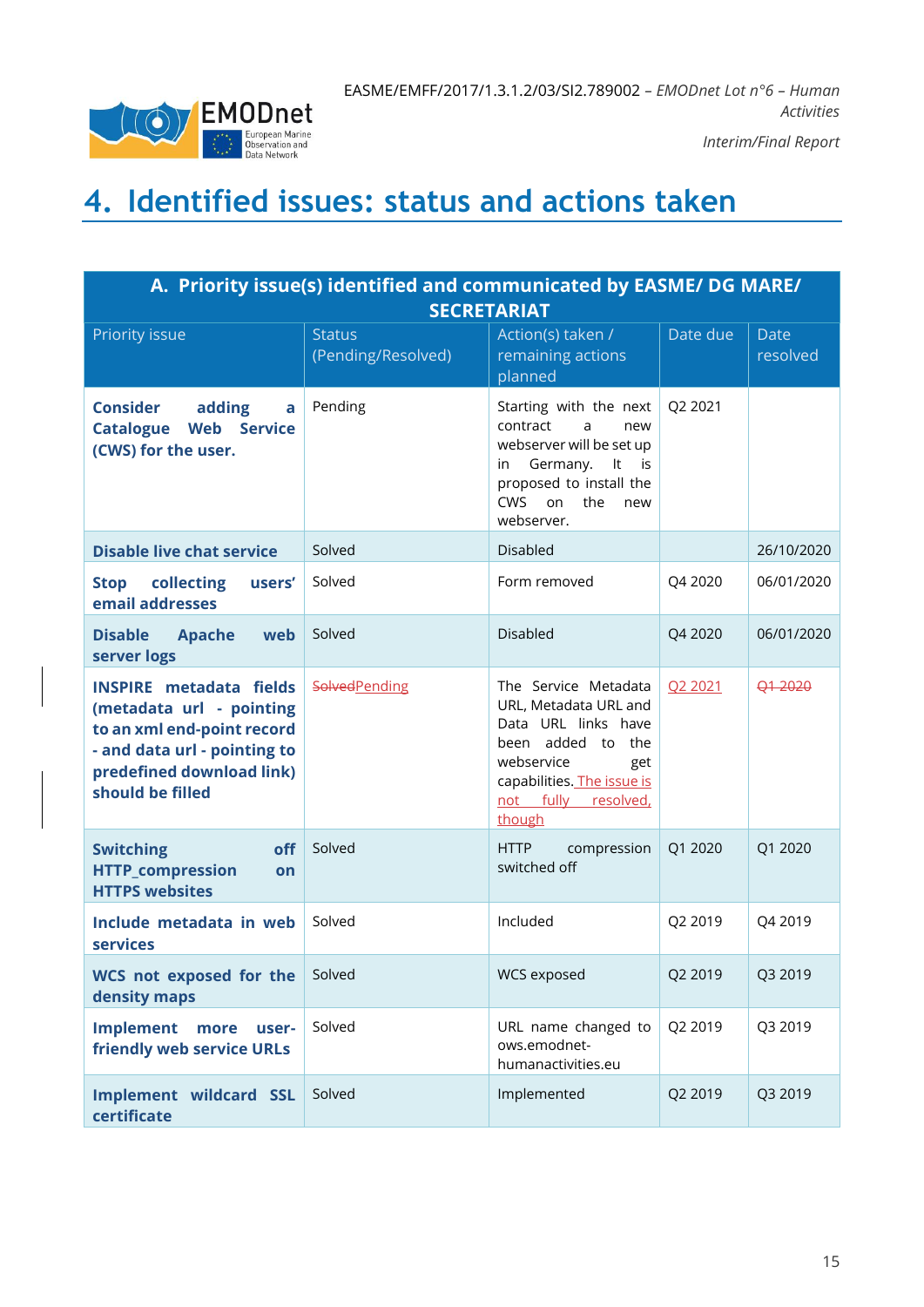

EASME/EMFF/2017/1.3.1.2/03/SI2.789002 *– EMODnet Lot n°6 – Human Activities*

| B. Issues / challenges identified by the thematic assembly group itself |                                     |                                                   |          |                  |  |  |  |  |  |  |
|-------------------------------------------------------------------------|-------------------------------------|---------------------------------------------------|----------|------------------|--|--|--|--|--|--|
| Priority issue / challenge                                              | <b>Status</b><br>(Pending/Resolved) | Action(s) taken /<br>remaining actions<br>planned | Date due | Date<br>resolved |  |  |  |  |  |  |
|                                                                         |                                     |                                                   |          |                  |  |  |  |  |  |  |
|                                                                         |                                     |                                                   |          |                  |  |  |  |  |  |  |
|                                                                         |                                     |                                                   |          |                  |  |  |  |  |  |  |
|                                                                         |                                     |                                                   |          |                  |  |  |  |  |  |  |
|                                                                         |                                     |                                                   |          |                  |  |  |  |  |  |  |
|                                                                         |                                     |                                                   |          |                  |  |  |  |  |  |  |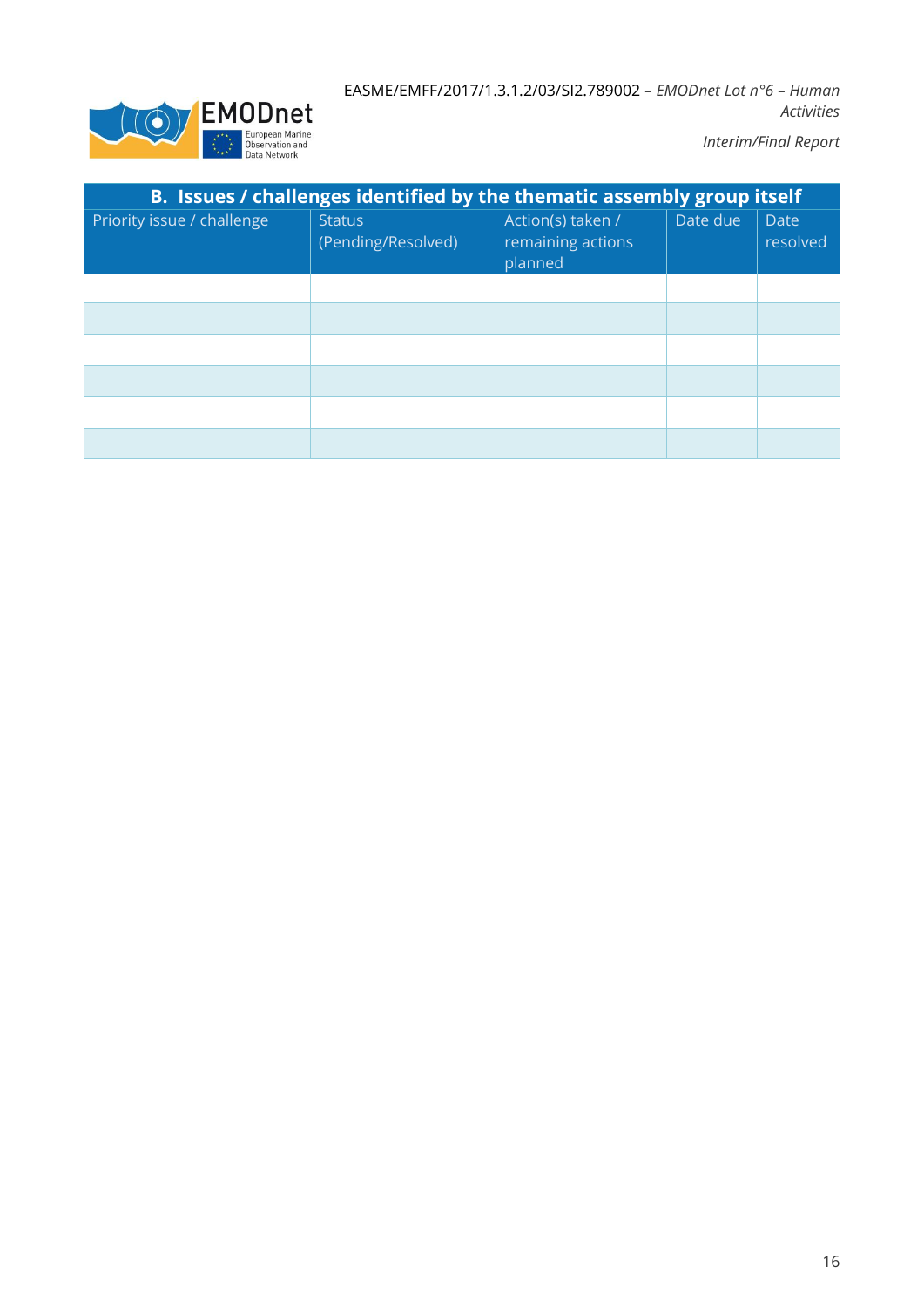

# <span id="page-16-0"></span>**5. Allocation of project resources**

| Information on the allocation of project resources                  |                                 |  |  |  |  |  |  |
|---------------------------------------------------------------------|---------------------------------|--|--|--|--|--|--|
| Categories                                                          | Resource usage <sup>1</sup> (%) |  |  |  |  |  |  |
| Making data and metadata interoperable and available                | 39%                             |  |  |  |  |  |  |
| Preparing data products                                             | 16%                             |  |  |  |  |  |  |
| Preparing web-pages, viewing or search facilities                   | 18%                             |  |  |  |  |  |  |
| Managing user feedback                                              | 3%                              |  |  |  |  |  |  |
| Project management                                                  | 5%                              |  |  |  |  |  |  |
| Outreach and communication activities                               | 5.5%                            |  |  |  |  |  |  |
| Involvement of Regional Sea Conventions                             | 1.5%                            |  |  |  |  |  |  |
| Analysis of standards and protocols used by non-EU<br>organisations | 2%                              |  |  |  |  |  |  |
| Others                                                              | 10%                             |  |  |  |  |  |  |

<sup>1</sup> Provide the workings of your calculations, *i.e*. percentage allocation of the total amount awarded.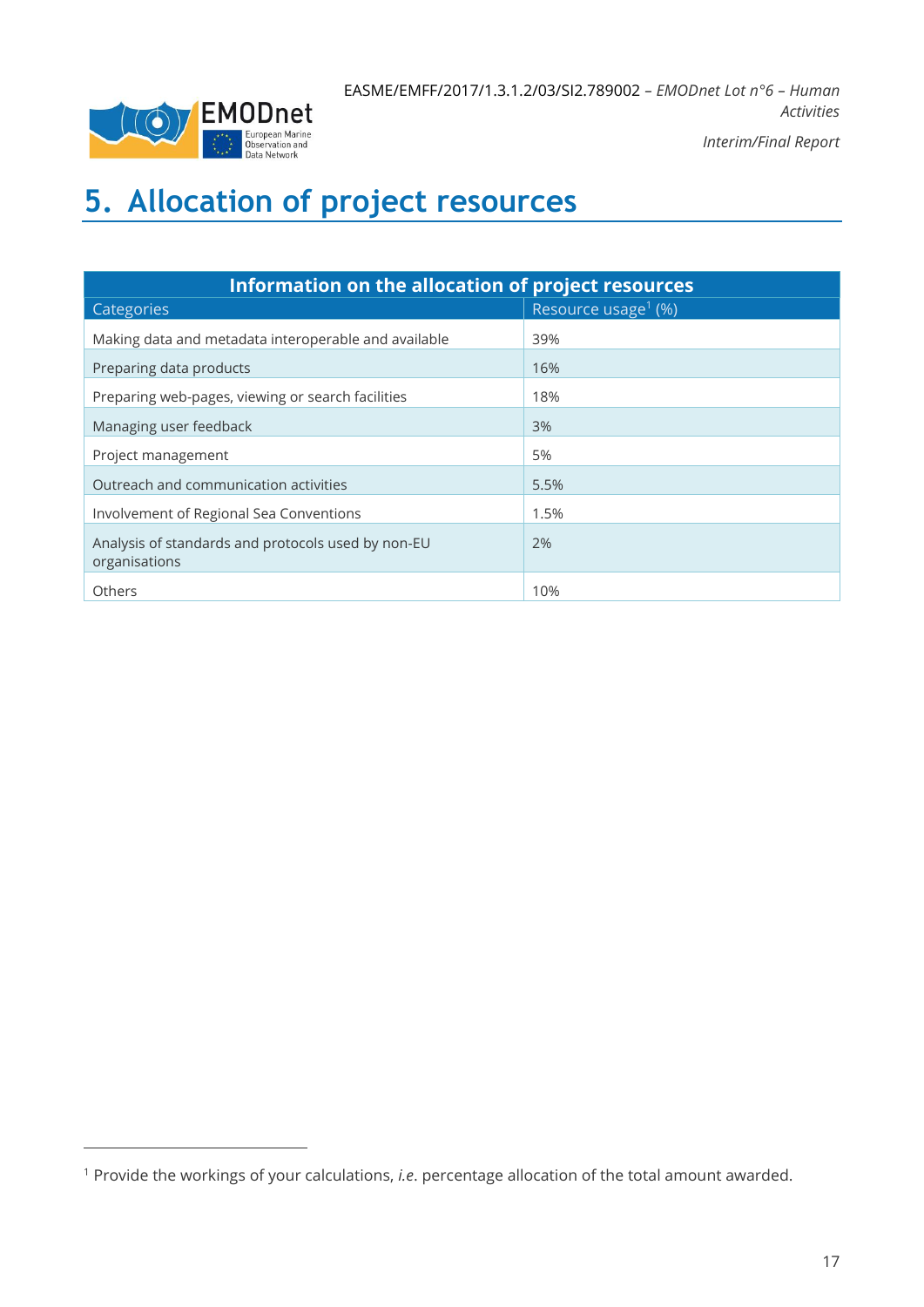

## **6. User feedback (Contact us form, online chat & other communication means)**

<span id="page-17-0"></span>

|            |                                       |                                                                                                                            |                            |                         | Overview of user feedback and/or requests received in this quarter |                                                    |                                                                                                 |
|------------|---------------------------------------|----------------------------------------------------------------------------------------------------------------------------|----------------------------|-------------------------|--------------------------------------------------------------------|----------------------------------------------------|-------------------------------------------------------------------------------------------------|
| Date       | <b>Organisation</b>                   | <b>Type of user feedback</b><br>(e.g. technical, case<br>study, etc.) and short<br>description of the<br>feedback received | <b>Means of</b><br>contact | <b>Response</b><br>time | <b>Status of user query:</b><br>resolved/pending                   | <b>Measures taken</b><br>to resolve the<br>query   | <b>Status: if not (yet)</b><br>resolved/pending,<br>explain reason why<br>and expected timeline |
| 06/03/2019 | Individual                            | Technical                                                                                                                  | Live chat                  | Immediate               | Solved                                                             | n.a.                                               |                                                                                                 |
| 07/03/2019 | University<br>of<br>York              | Enquiry on data                                                                                                            | Live chat                  | Immediate               | Solved                                                             | n.a.                                               |                                                                                                 |
| 12/03/2019 | <b>JRC</b>                            | Technical                                                                                                                  | Live chat                  | Immediate               | Solved                                                             | n.a.                                               |                                                                                                 |
| 12/03/2019 | Individual                            | Enquiry on data                                                                                                            | Live chat                  | Immediate               | Solved                                                             | n.a.                                               |                                                                                                 |
| 12/03/2019 | <b>ISMAR</b>                          | Technical                                                                                                                  | Live chat                  | Immediate               | Solved                                                             | n.a.                                               |                                                                                                 |
| 13/03/2019 | Cathie<br>Associates                  | Technical                                                                                                                  | E-mail                     | Same day                | Solved                                                             | n.a.                                               |                                                                                                 |
| 13/03/2019 | Maritime<br>Institute<br>in<br>Gdańsk | Technical                                                                                                                  | Live chat                  | Immediate               | Solved                                                             | n.a.                                               |                                                                                                 |
| 19/03/2019 | Individual                            | Technical                                                                                                                  | Live chat                  | Immediate               | Solved                                                             | User redirected to<br><b>EMODnet</b><br>Bathymetry |                                                                                                 |
| 20/03/2019 | &<br>Gavin<br>Doherty<br>Geosolutio   | Enquiry on data                                                                                                            | Live chat                  | Immediate               | Solved                                                             | n.a.                                               |                                                                                                 |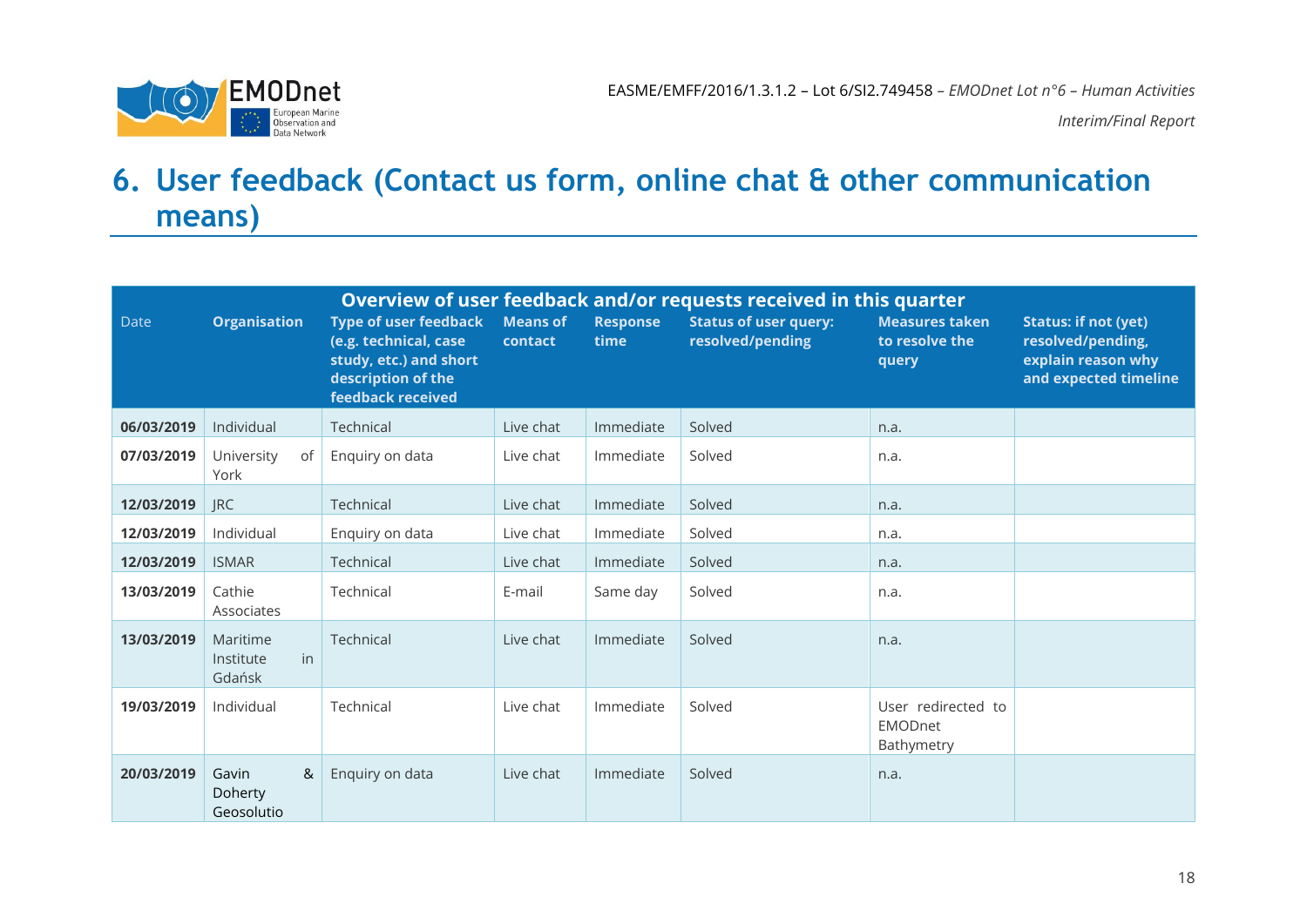

|            |                                                   |                                                                                                                            |                            |                         | Overview of user feedback and/or requests received in this quarter |                                                  |                                                                                                 |
|------------|---------------------------------------------------|----------------------------------------------------------------------------------------------------------------------------|----------------------------|-------------------------|--------------------------------------------------------------------|--------------------------------------------------|-------------------------------------------------------------------------------------------------|
| Date       | <b>Organisation</b>                               | <b>Type of user feedback</b><br>(e.g. technical, case<br>study, etc.) and short<br>description of the<br>feedback received | <b>Means of</b><br>contact | <b>Response</b><br>time | <b>Status of user query:</b><br>resolved/pending                   | <b>Measures taken</b><br>to resolve the<br>query | <b>Status: if not (yet)</b><br>resolved/pending,<br>explain reason why<br>and expected timeline |
| 22/03/2019 | 4COffshore                                        | Technical                                                                                                                  | Live chat                  | Immediate               | Solved                                                             |                                                  |                                                                                                 |
| 25/03/2019 | Individual                                        | Technical                                                                                                                  | Live chat                  | Immediate               | Solved                                                             | User redirected to<br>EMODnet<br>Bathymetry      |                                                                                                 |
| 26/03/2019 | Next<br>Geosolutions                              | Technical                                                                                                                  | Live chat                  | Immediate               | Solved                                                             | n.a.                                             |                                                                                                 |
| 26/03/2019 | European<br>Subsea Cables<br>Association          | Data policy issue                                                                                                          | E-mail                     | Same day                | Solved                                                             | Data set removed                                 |                                                                                                 |
| 27/03/2019 | Individual                                        | Technical                                                                                                                  | Live chat                  | Immediate               | Solved                                                             | n.a.                                             |                                                                                                 |
| 29/03/2019 | Columbia<br>University                            | Enquiry on data                                                                                                            | E-mail                     | Same day                | Solved                                                             | n.a.                                             |                                                                                                 |
| 02/04/2019 | PhD<br>student<br>EMODnet<br>(via<br>Secretariat) | Case study                                                                                                                 | E-mail                     | Same day                | Solved                                                             | n.a.                                             |                                                                                                 |
| 03/04/2019 | Individual                                        | Technical                                                                                                                  | Live chat                  | Immediate               | Solved                                                             | n.a.                                             |                                                                                                 |
| 03/04/2019 | Individual                                        | Technical                                                                                                                  | Live chat                  | Immediate               | Solved                                                             | n.a.                                             |                                                                                                 |
| 03/04/2019 | Individual                                        | Technical                                                                                                                  | Live chat                  | Immediate               | Solved                                                             | n.a.                                             |                                                                                                 |
| 04/04/2019 | Individual                                        | Technical                                                                                                                  | Live chat                  | Immediate               | Solved                                                             | n.a.                                             |                                                                                                 |
| 07/04/2019 | Individual                                        | Technical                                                                                                                  | Live chat                  | Immediate               | Solved                                                             | n.a.                                             |                                                                                                 |
| 09/04/2019 | Individual                                        | Technical                                                                                                                  | Live chat                  | Immediate               | Solved                                                             | n.a.                                             |                                                                                                 |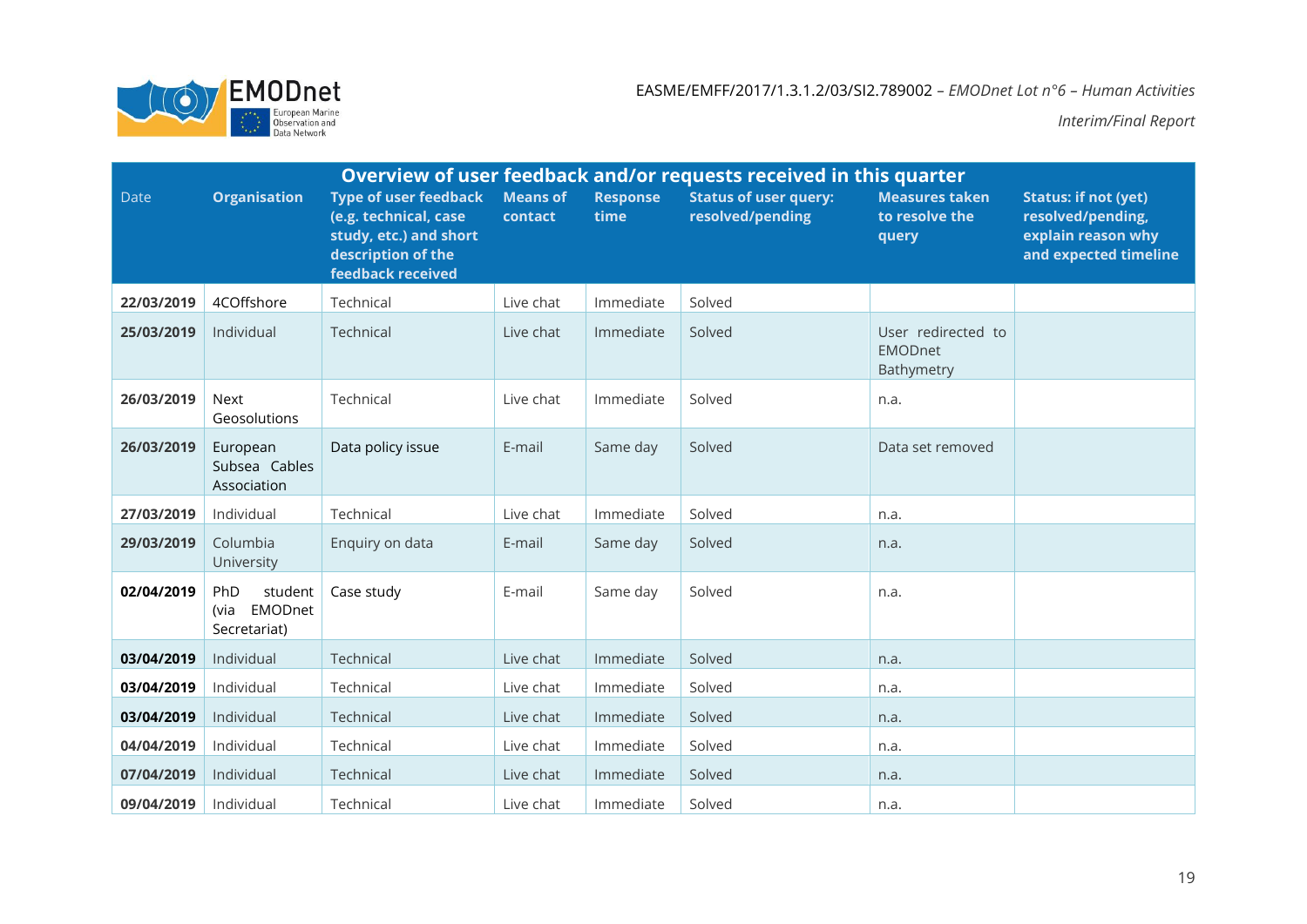

|             |                                                                               |                                                                                                                            |                            |                         | Overview of user feedback and/or requests received in this quarter |                                                                        |                                                                                                 |
|-------------|-------------------------------------------------------------------------------|----------------------------------------------------------------------------------------------------------------------------|----------------------------|-------------------------|--------------------------------------------------------------------|------------------------------------------------------------------------|-------------------------------------------------------------------------------------------------|
| <b>Date</b> | <b>Organisation</b>                                                           | <b>Type of user feedback</b><br>(e.g. technical, case<br>study, etc.) and short<br>description of the<br>feedback received | <b>Means of</b><br>contact | <b>Response</b><br>time | <b>Status of user query:</b><br>resolved/pending                   | <b>Measures taken</b><br>to resolve the<br>query                       | <b>Status: if not (yet)</b><br>resolved/pending,<br>explain reason why<br>and expected timeline |
| 10/04/2019  | Individual                                                                    | Technical                                                                                                                  | Live chat                  | Immediate               | Solved                                                             | n.a.                                                                   |                                                                                                 |
| 11/04/2019  | Individual                                                                    | Technical                                                                                                                  | Live chat                  | Immediate               | Solved                                                             | n.a.                                                                   |                                                                                                 |
| 25/04/2019  | Individual                                                                    | Technical                                                                                                                  | Live chat                  | Immediate               | Solved                                                             | n.a.                                                                   |                                                                                                 |
| 03/05/2019  | Individual                                                                    | Technical                                                                                                                  | Live chat                  | Immediate               | Solved                                                             | n.a.                                                                   |                                                                                                 |
| 09/05/2019  | University<br><sub>of</sub><br>York<br>(via<br><b>EMODnet</b><br>Secretariat) | Technical                                                                                                                  | E-mail                     | Same day                | Solved                                                             | n.a.                                                                   |                                                                                                 |
| 17/05/2019  | Individual                                                                    | Technical                                                                                                                  | Live chat                  | Immediate               | Solved                                                             | n.a.                                                                   |                                                                                                 |
| 22/05/2019  | Individual                                                                    | Technical                                                                                                                  | Live chat                  | Immediate               | Solved                                                             | n.a.                                                                   |                                                                                                 |
| 24/05/2019  | Individual                                                                    | Technical                                                                                                                  | Live chat                  | Immediate               | Solved                                                             | n.a.                                                                   |                                                                                                 |
| 30/05/2019  | Individual                                                                    | Technical                                                                                                                  | Live chat                  | Immediate               | Solved                                                             | n.a.                                                                   |                                                                                                 |
| 31/05/2019  | Individual                                                                    | Technical                                                                                                                  | Live chat                  | Immediate               | Solved                                                             | n.a.                                                                   |                                                                                                 |
| 04/06/2019  | Individual                                                                    | Technical                                                                                                                  | Live chat                  | Immediate               | Solved                                                             | n.a.                                                                   |                                                                                                 |
| 11/06/2019  | Individual                                                                    | Enquiry on data                                                                                                            | Live chat                  | Immediate               | Solved                                                             | The user needed<br>information<br>from<br><b>EMODnet</b><br>Bathymetry |                                                                                                 |
| 12/06/2019  | Oceana                                                                        | Case study                                                                                                                 | Live chat                  | Immediate               | Solved                                                             | n.a.                                                                   |                                                                                                 |
| 14/06/2019  | Individual                                                                    | Technical                                                                                                                  | Live chat                  | Immediate               | Solved                                                             | n.a.                                                                   |                                                                                                 |
| 27/06/2019  | Individual                                                                    | Technical                                                                                                                  | Live chat                  | Immediate               | Solved                                                             | n.a.                                                                   |                                                                                                 |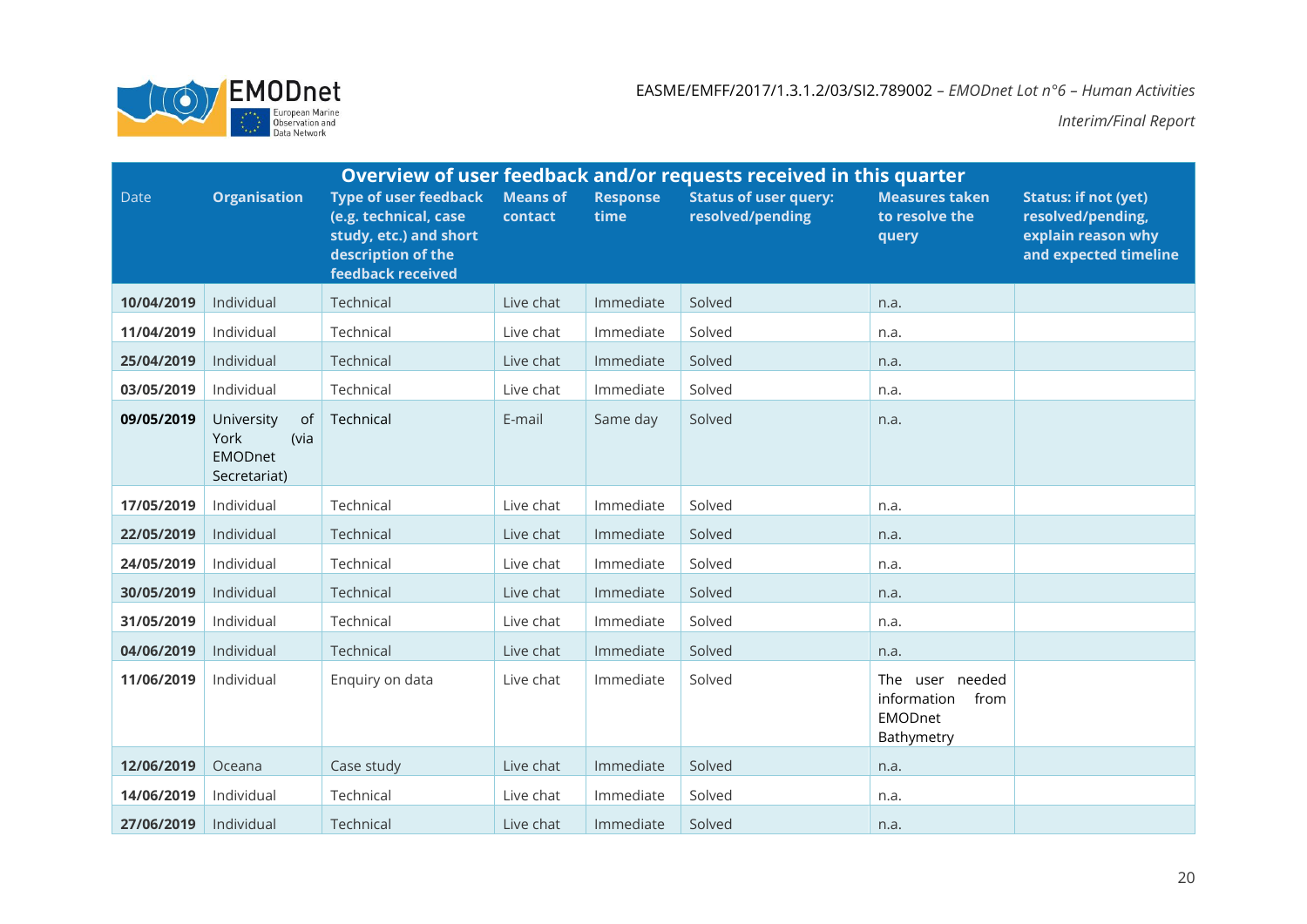

|            |                                                      |                                                                                                                            |                            |                         | Overview of user feedback and/or requests received in this quarter |                                                                  |                                                                                                 |
|------------|------------------------------------------------------|----------------------------------------------------------------------------------------------------------------------------|----------------------------|-------------------------|--------------------------------------------------------------------|------------------------------------------------------------------|-------------------------------------------------------------------------------------------------|
| Date       | <b>Organisation</b>                                  | <b>Type of user feedback</b><br>(e.g. technical, case<br>study, etc.) and short<br>description of the<br>feedback received | <b>Means of</b><br>contact | <b>Response</b><br>time | <b>Status of user query:</b><br>resolved/pending                   | <b>Measures taken</b><br>to resolve the<br>query                 | <b>Status: if not (yet)</b><br>resolved/pending,<br>explain reason why<br>and expected timeline |
| 27/06/2019 | Individual                                           | Case study                                                                                                                 | Live chat                  | Immediate               | Solved                                                             | The user needed<br>information<br>from<br><b>EMODnet Physics</b> |                                                                                                 |
| 27/06/2019 | Intern<br>from<br><b>CEREMA</b><br>and<br>World Bank | Case study                                                                                                                 | E-mail                     | 1 day                   | Solved                                                             | n.a.                                                             |                                                                                                 |
| 10/7/2019  | Individual                                           | Technical                                                                                                                  | Live chat                  | Immediate               | Solved                                                             | n.a.                                                             |                                                                                                 |
| 10/7/2019  | Individual                                           | Technical                                                                                                                  | Live chat                  | Immediate               | Solved                                                             | n.a.                                                             |                                                                                                 |
| 12/07/2019 | Individual                                           | Technical                                                                                                                  | Live chat                  | Immediate               | Solved                                                             | n.a.                                                             |                                                                                                 |
| 19/07/2019 | Scottish<br>Government                               | Technical                                                                                                                  | Live chat                  | Immediate               | Solved                                                             | n.a.                                                             |                                                                                                 |
| 23/07/2019 | Individual                                           | Technical                                                                                                                  | Live chat                  | Immediate               | Solved                                                             | n.a.                                                             |                                                                                                 |
| 26/07/2019 | <b>ISMAR</b>                                         | Technical                                                                                                                  | Live chat                  | Immediate               | Solved                                                             | n.a.                                                             |                                                                                                 |
| 29/07/2019 | Mocean energy                                        | Technical                                                                                                                  | Live chat                  | Immediate               | Solved                                                             | n.a.                                                             |                                                                                                 |
| 02/08/2019 | Scottish<br>Association for<br>Marine Science        | Technical                                                                                                                  | Live chat                  | Immediate               | Solved                                                             | n.a.                                                             |                                                                                                 |
| 30/08/2019 | Vattenfall                                           | Technical                                                                                                                  | E-mail                     | Same day                | Solved                                                             | n.a.                                                             |                                                                                                 |
| 02/09/2019 | Individual                                           | Technical                                                                                                                  | Live chat                  | Immediate               | Solved                                                             | n.a.                                                             |                                                                                                 |
| 03/09/2019 | Individual                                           | Technical                                                                                                                  | Live chat                  | Immediate               | Solved                                                             | n.a.                                                             |                                                                                                 |
| 14/09/2019 | Individual                                           | Technical                                                                                                                  | Live chat                  | Immediate               | Solved                                                             | n.a.                                                             |                                                                                                 |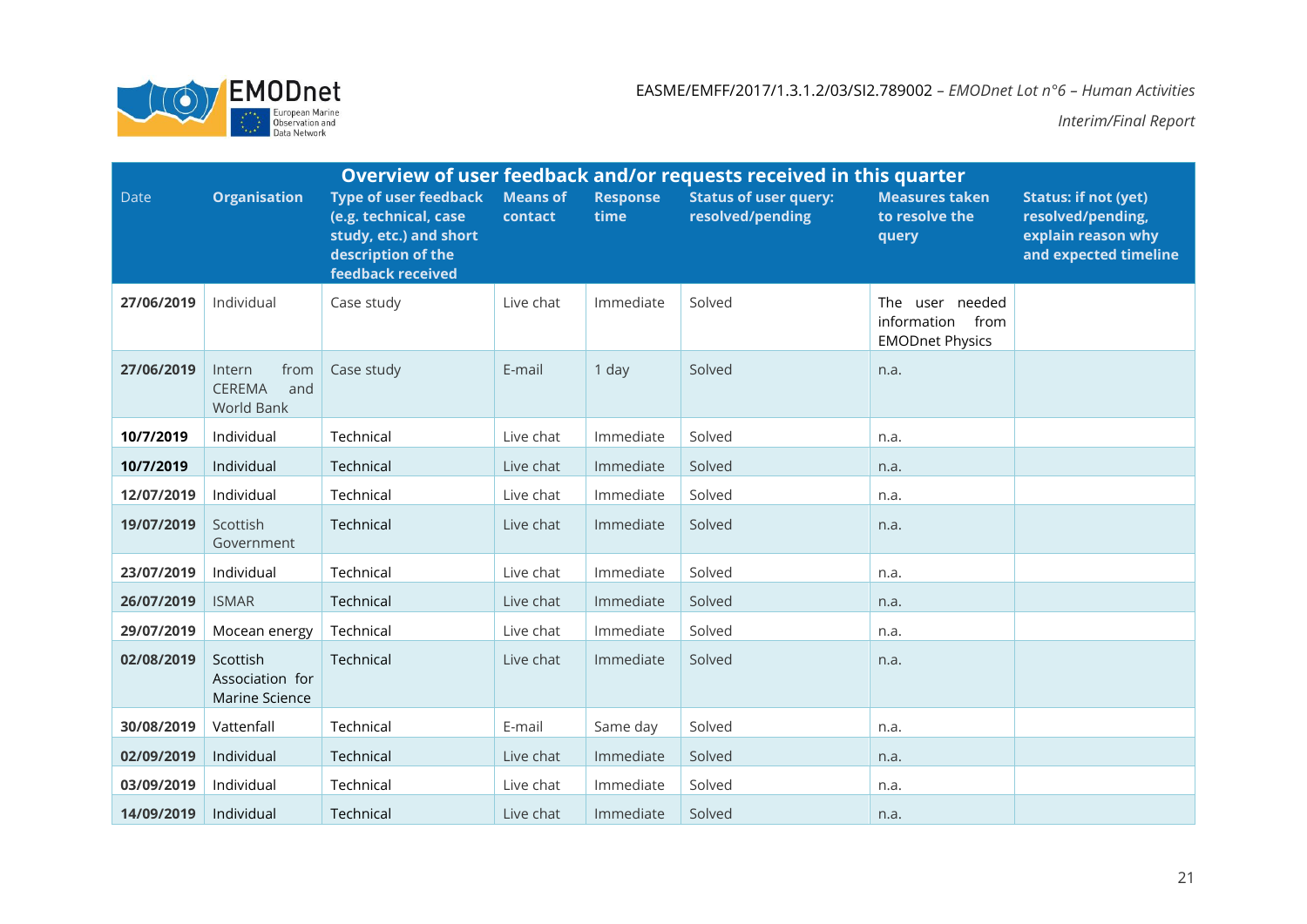

| Date       | <b>Organisation</b>    | <b>Type of user feedback</b><br>(e.g. technical, case<br>study, etc.) and short<br>description of the<br>feedback received | <b>Means of</b><br>contact | <b>Response</b><br>time | Overview of user feedback and/or requests received in this quarter<br><b>Status of user query:</b><br>resolved/pending | <b>Measures taken</b><br>to resolve the<br>query | <b>Status: if not (yet)</b><br>resolved/pending,<br>explain reason why<br>and expected timeline |
|------------|------------------------|----------------------------------------------------------------------------------------------------------------------------|----------------------------|-------------------------|------------------------------------------------------------------------------------------------------------------------|--------------------------------------------------|-------------------------------------------------------------------------------------------------|
| 20/09/2019 | Individual             | Technical                                                                                                                  | Live chat                  | Immediate               | Solved                                                                                                                 | n.a.                                             |                                                                                                 |
| 22/09/2019 | Shell                  | Technical                                                                                                                  | Live chat                  | Immediate               | Solved                                                                                                                 | n.a.                                             |                                                                                                 |
| 23/09/2019 | CTAqua                 | Technical                                                                                                                  | Live chat                  | Immediate               | Solved                                                                                                                 | n.a.                                             |                                                                                                 |
| 24/09/2019 | Individual             | Technical                                                                                                                  | E-mail                     | Same day                | Solved                                                                                                                 | n.a.                                             |                                                                                                 |
| 27/09/2019 | <b>INGV</b>            | Technical                                                                                                                  | Live chat                  | Immediate               | Solved                                                                                                                 | n.a.                                             |                                                                                                 |
| 01/10/2019 | Individual             | Technical<br>(shellfish<br>aquaculture)                                                                                    | E-mail                     | Same days               | Solved                                                                                                                 | n.a.                                             |                                                                                                 |
| 04/10/2019 | Individual             | Enquire on data (algae<br>production)                                                                                      | Live chat                  | Immediate               | Solved                                                                                                                 | n.a.                                             |                                                                                                 |
| 07/10/2019 | Individual             | Technical                                                                                                                  | Live chat                  | Immediate               | Solved                                                                                                                 | n.a.                                             |                                                                                                 |
| 10/10/2019 | Individual             | Enquiry<br>data<br>on<br>(submerged<br>archaeology)                                                                        | Live chat                  | Immediate               | Solved                                                                                                                 | n.a.                                             |                                                                                                 |
| 16/10/2019 | Individual             | Enquiry on data (vessel<br>density)                                                                                        | E-mail                     | Same day                | Solved                                                                                                                 | n.a.                                             |                                                                                                 |
| 18/10/2019 | Individual             | Enquiry on data (main<br>ports)                                                                                            | Live chat                  | Immediate               | Solved                                                                                                                 | n.a.                                             |                                                                                                 |
| 18/10/2019 | Individual             | Enquiry on data (vessel<br>density)                                                                                        | Live chat                  | Immediate               | Solved                                                                                                                 | n.a.                                             |                                                                                                 |
| 22/10/2019 | EMODnet<br>Secretariat | Technical (map viewer<br>down)                                                                                             | Live chat                  | Immediate               | Solved                                                                                                                 | Restarted                                        |                                                                                                 |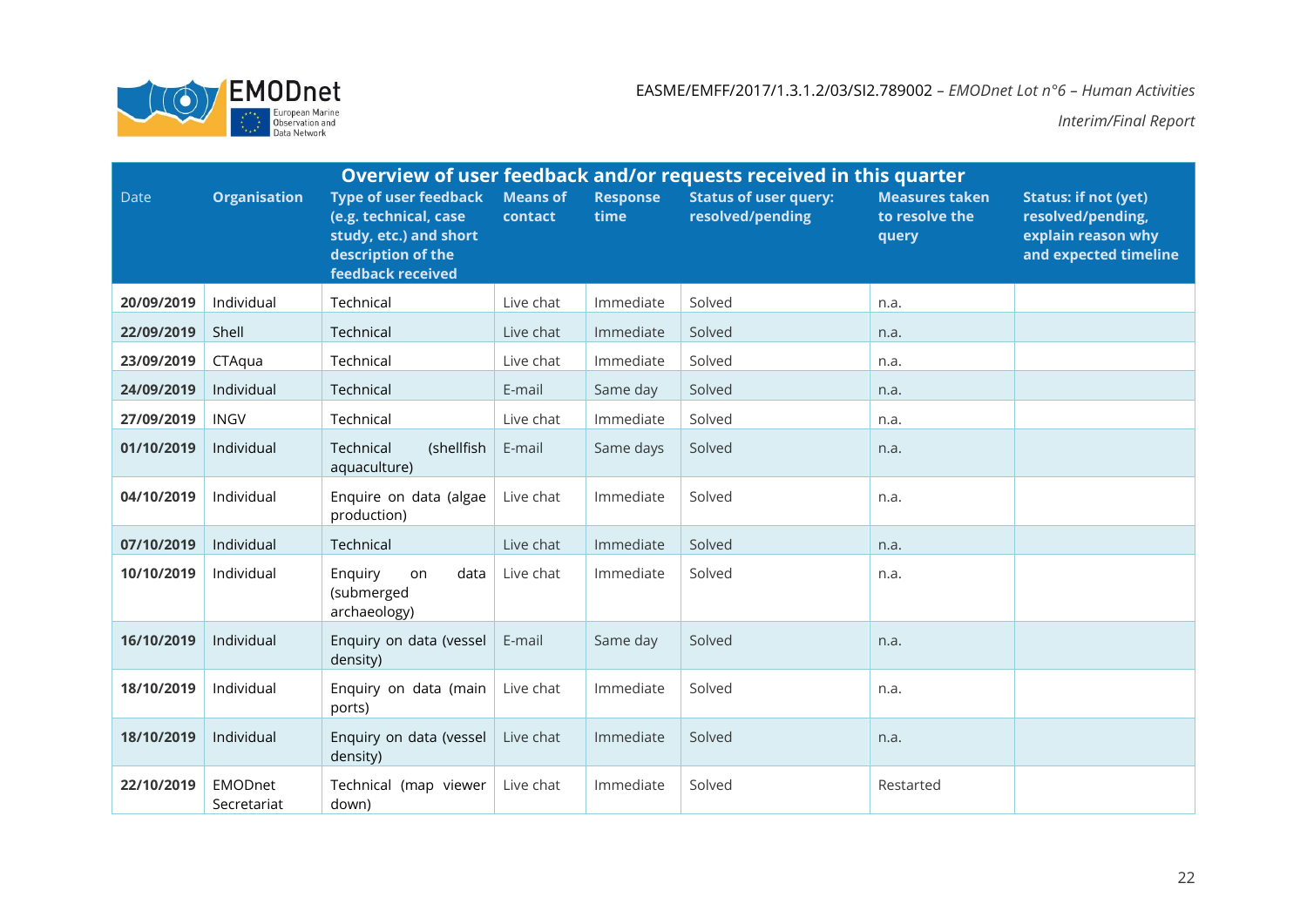

| <b>Date</b> | <b>Organisation</b> | <b>Type of user feedback</b><br>(e.g. technical, case<br>study, etc.) and short<br>description of the<br>feedback received | <b>Means of</b><br>contact | <b>Response</b><br>time | Overview of user feedback and/or requests received in this quarter<br><b>Status of user query:</b><br>resolved/pending | <b>Measures taken</b><br>to resolve the<br>query | <b>Status: if not (yet)</b><br>resolved/pending,<br>explain reason why<br>and expected timeline |
|-------------|---------------------|----------------------------------------------------------------------------------------------------------------------------|----------------------------|-------------------------|------------------------------------------------------------------------------------------------------------------------|--------------------------------------------------|-------------------------------------------------------------------------------------------------|
| 23/10/2019  | Individual          | Technical (use of web<br>services)                                                                                         | Live chat                  | Immediate               | Solved                                                                                                                 | Restarted                                        |                                                                                                 |
| 24/10/2019  | Individual          | Technical<br>(vessel<br>density)                                                                                           | Live chat                  | Immediate               | Solved                                                                                                                 | n.a.                                             |                                                                                                 |
| 25/10/2019  | Individual          | Enquiry on data (vessel<br>density)                                                                                        | Live chat                  | Immediate               | Solved                                                                                                                 | n.a.                                             |                                                                                                 |
| 25/10/2019  | Individual          | Enquiry on data (vessel<br>density)                                                                                        | Live chat                  | Immediate               | Solved                                                                                                                 | n.a.                                             |                                                                                                 |
| 25/10/2019  | Individual          | Technical<br>(vessel<br>density)                                                                                           | Live chat                  | Immediate               | Solved                                                                                                                 | n.a.                                             |                                                                                                 |
| 06/11/2019  | Individual          | Technical<br>(vessel<br>density)                                                                                           | Live chat                  | Immediate               | Solved                                                                                                                 | n.a.                                             |                                                                                                 |
| 18/11/2019  | Individual          | Information<br>on<br>controlled vocabularies                                                                               | Live chat                  | Immediate               | Solved                                                                                                                 | n.a.                                             |                                                                                                 |
| 20/11/2019  | Individual          | Technical (tabular data<br>download)                                                                                       | Live chat                  | Immediate               | Solved                                                                                                                 | n.a.                                             |                                                                                                 |
| 10/12/2019  | Individual          | Technical<br>(vessel<br>density)                                                                                           | Live chat                  | Immediate               | Solved                                                                                                                 | n.a.                                             |                                                                                                 |
| 12/12/2019  | Individual          | Enquiry on data (vessel<br>density)                                                                                        | Live chat                  | Immediate               | Solved                                                                                                                 | n.a.                                             |                                                                                                 |
| 18/12/2019  | Individual          | Information on website                                                                                                     | Live chat                  | Immediate               | Solved                                                                                                                 | n.a.                                             |                                                                                                 |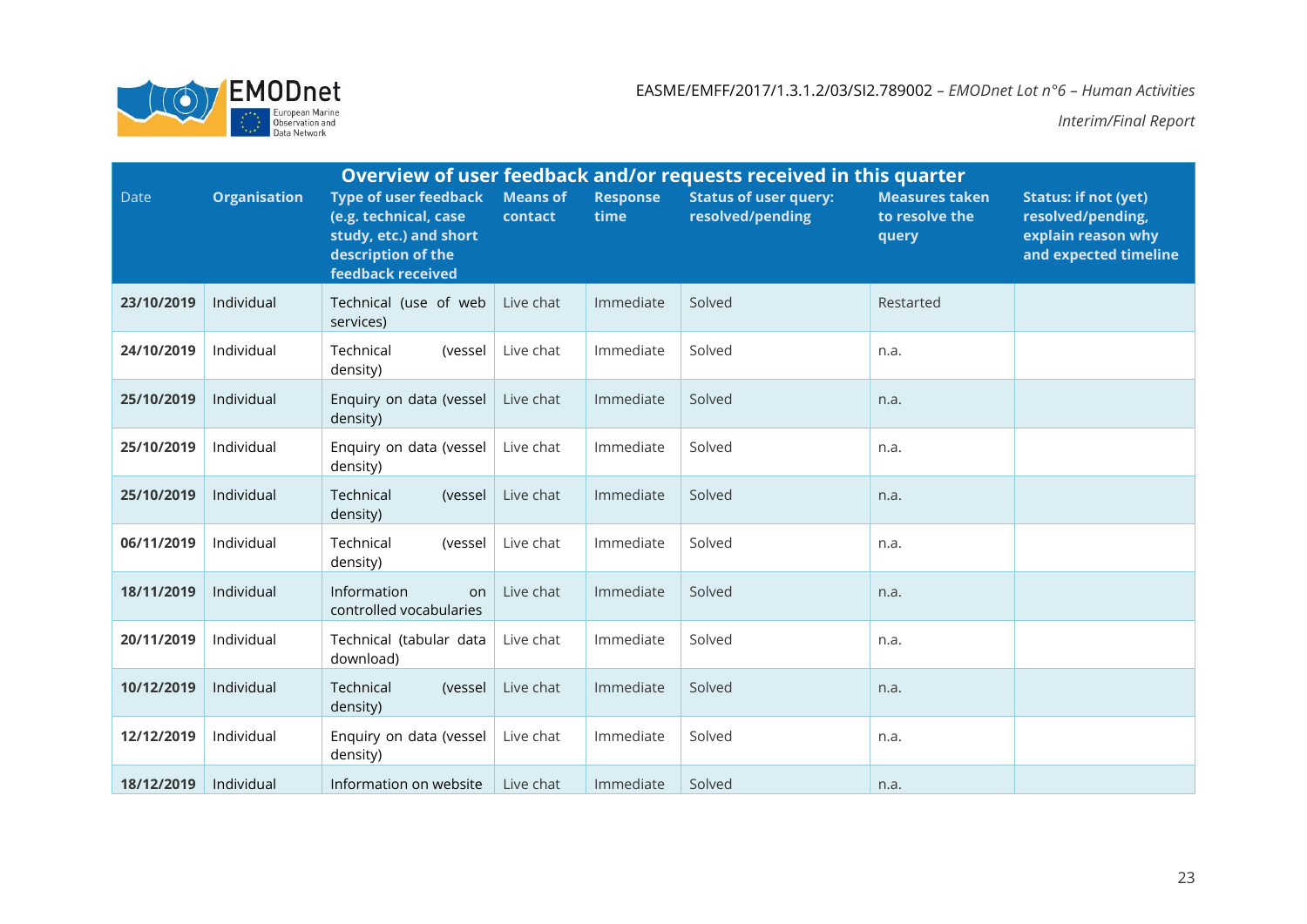

| Date       | <b>Organisation</b> | <b>Type of user feedback</b><br>(e.g. technical, case<br>study, etc.) and short<br>description of the<br>feedback received | <b>Means of</b><br>contact | <b>Response</b><br>time | Overview of user feedback and/or requests received in this quarter<br><b>Status of user query:</b><br>resolved/pending | <b>Measures taken</b><br>to resolve the<br>query                                                                                                                                    | <b>Status: if not (yet)</b><br>resolved/pending,<br>explain reason why<br>and expected timeline |
|------------|---------------------|----------------------------------------------------------------------------------------------------------------------------|----------------------------|-------------------------|------------------------------------------------------------------------------------------------------------------------|-------------------------------------------------------------------------------------------------------------------------------------------------------------------------------------|-------------------------------------------------------------------------------------------------|
| 21/12/2019 | Individual          | Technical<br>(vessel<br>density)                                                                                           | E-mail                     | Same day                | Solved                                                                                                                 | n.a.                                                                                                                                                                                |                                                                                                 |
| 30/12/2019 | Individual          | Feedback                                                                                                                   | E-mail                     | Same day                | Solved                                                                                                                 | n.a.                                                                                                                                                                                |                                                                                                 |
| 02/01/2020 | Individual          | Technical (cables)                                                                                                         | Live chat                  | Immediate               | Solved                                                                                                                 | Question answered                                                                                                                                                                   |                                                                                                 |
| 08/01/2020 | Individual          | Technical (route density<br>map)                                                                                           | Live chat                  | Immediate               | Solved                                                                                                                 | Question answered                                                                                                                                                                   |                                                                                                 |
| 08/01/2020 | Individual          | Technical<br>(vessel<br>density)                                                                                           | Live chat                  | Immediate               | Solved                                                                                                                 | User asked whether<br>vessel density data<br>could<br>be made<br>available for the<br>period 2010-2015.<br>It was explained<br>that there is no<br>such plan for the<br>time being. |                                                                                                 |
| 09/01/2020 | Individual          | Technical (symbolyzing<br>raster files in QGIS)                                                                            | Live chat                  | Immediate               | Solved                                                                                                                 | Explained how to<br>do it.                                                                                                                                                          |                                                                                                 |
| 17/01/2020 | Individual          | Enquiry on data (wind<br>farms)                                                                                            | Live chat                  | Immediate               | Solved                                                                                                                 | Explained how to<br>download data                                                                                                                                                   |                                                                                                 |
| 23/01/2020 | Individual          | Technical (main ports)                                                                                                     | Live chat                  | Immediate               | Solved                                                                                                                 | Fixed an issue with<br>download of ports<br>data set.                                                                                                                               |                                                                                                 |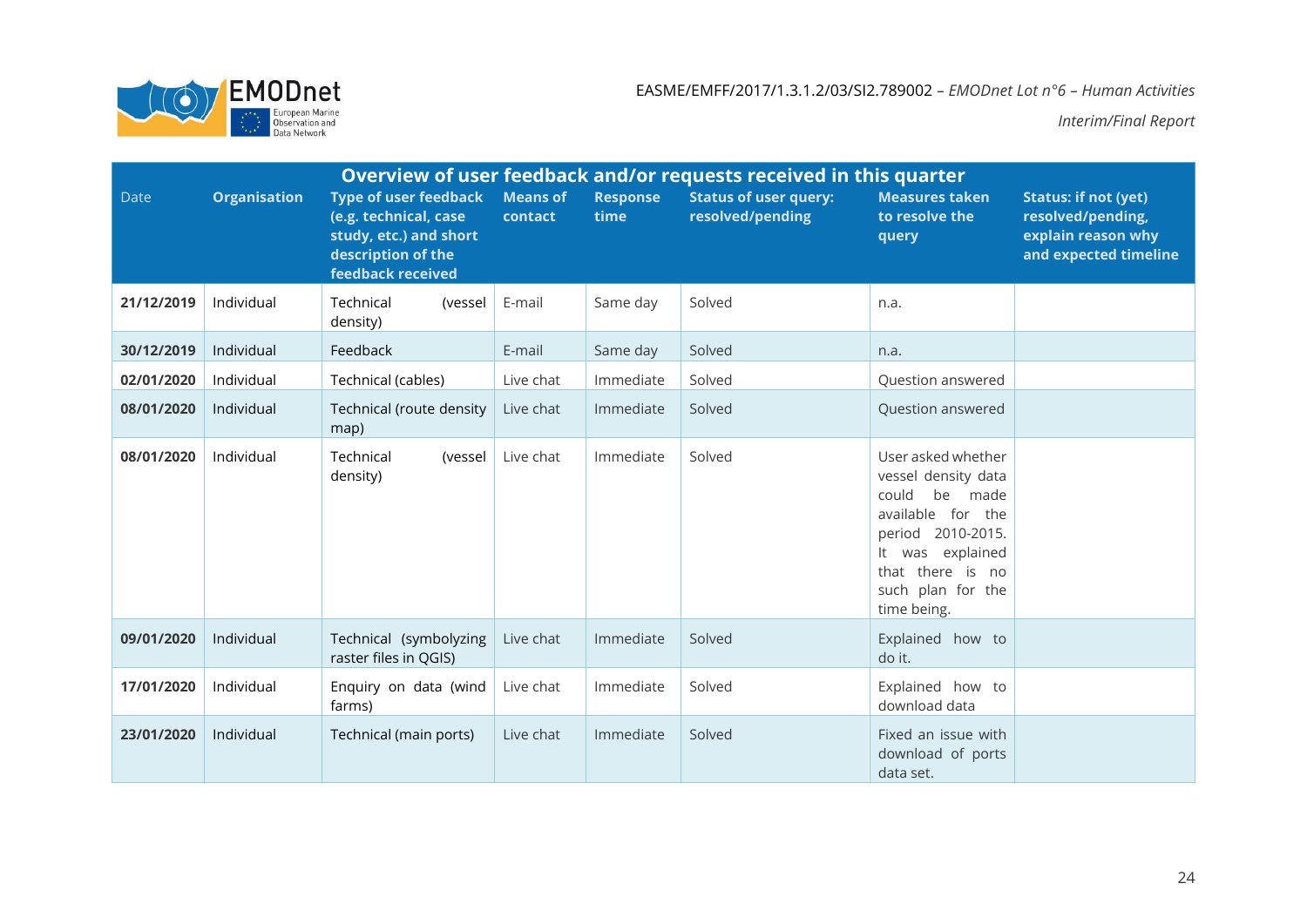

| Date       | <b>Organisation</b> | <b>Type of user feedback</b><br>(e.g. technical, case             | <b>Means of</b><br>contact | <b>Response</b><br>time | Overview of user feedback and/or requests received in this quarter<br><b>Status of user query:</b><br>resolved/pending | <b>Measures taken</b><br>to resolve the                                   | <b>Status: if not (yet)</b><br>resolved/pending, |
|------------|---------------------|-------------------------------------------------------------------|----------------------------|-------------------------|------------------------------------------------------------------------------------------------------------------------|---------------------------------------------------------------------------|--------------------------------------------------|
|            |                     | study, etc.) and short<br>description of the<br>feedback received |                            |                         |                                                                                                                        | query                                                                     | explain reason why<br>and expected timeline      |
| 27/07/2020 | EU<br>Commission    | Technical                                                         | Live chat                  | Immediate               | Solved                                                                                                                 | Explained how to<br>insert legend<br>a<br>scale on a map                  |                                                  |
| 01/02/2020 | Individual          | Enquiry on data (vessel<br>density)                               | E-mail                     | Same day                | Solved                                                                                                                 | Provided<br>an<br>explanation                                             |                                                  |
| 03/02/2020 | Individualk         | Technical<br>(vessel<br>density)                                  | Live chat                  | Immediate               | Solved                                                                                                                 | Fixed a bug with<br><b>WFS</b>                                            |                                                  |
| 05/02/2020 | Individual          | Technical (aquaculture)                                           | E-mail                     | Same day                | Solved                                                                                                                 | Provided<br>an<br>explanation                                             |                                                  |
| 05/02/2020 | Individual          | Enquiry on data (wind<br>farms)                                   | E-mail                     | Same day                | Solved                                                                                                                 | Fixed a bug with<br><b>WFS</b>                                            |                                                  |
| 12/02/2020 | Individual          | Enquiry on data (vessel<br>density)                               | Live chat                  | Immediate               | Solved                                                                                                                 | Provided<br>an<br>explanation                                             |                                                  |
| 14/02/2020 | Individual          | Enquiry on data (vessel<br>density)                               | Live chat                  | Immediate               | Solved                                                                                                                 | Provided<br>an<br>explanation                                             |                                                  |
| 15/02/2020 | Individual          | Technical<br>(vessel<br>density)                                  | E-mail                     | Same day                | Solved                                                                                                                 | Provided<br>an<br>explanation                                             |                                                  |
| 17/02/2020 | Individual          | Technical                                                         | Live chat                  | Immediate               | Solved                                                                                                                 | Provided<br>an<br>alternative link to<br>download pipelines<br>and cables |                                                  |
| 02/03/2020 | Individual          | Information<br>data<br>on<br>(wind farms)                         | Live chat                  | Immediate               | Solved                                                                                                                 | Clarification<br>on<br>wind farms status                                  |                                                  |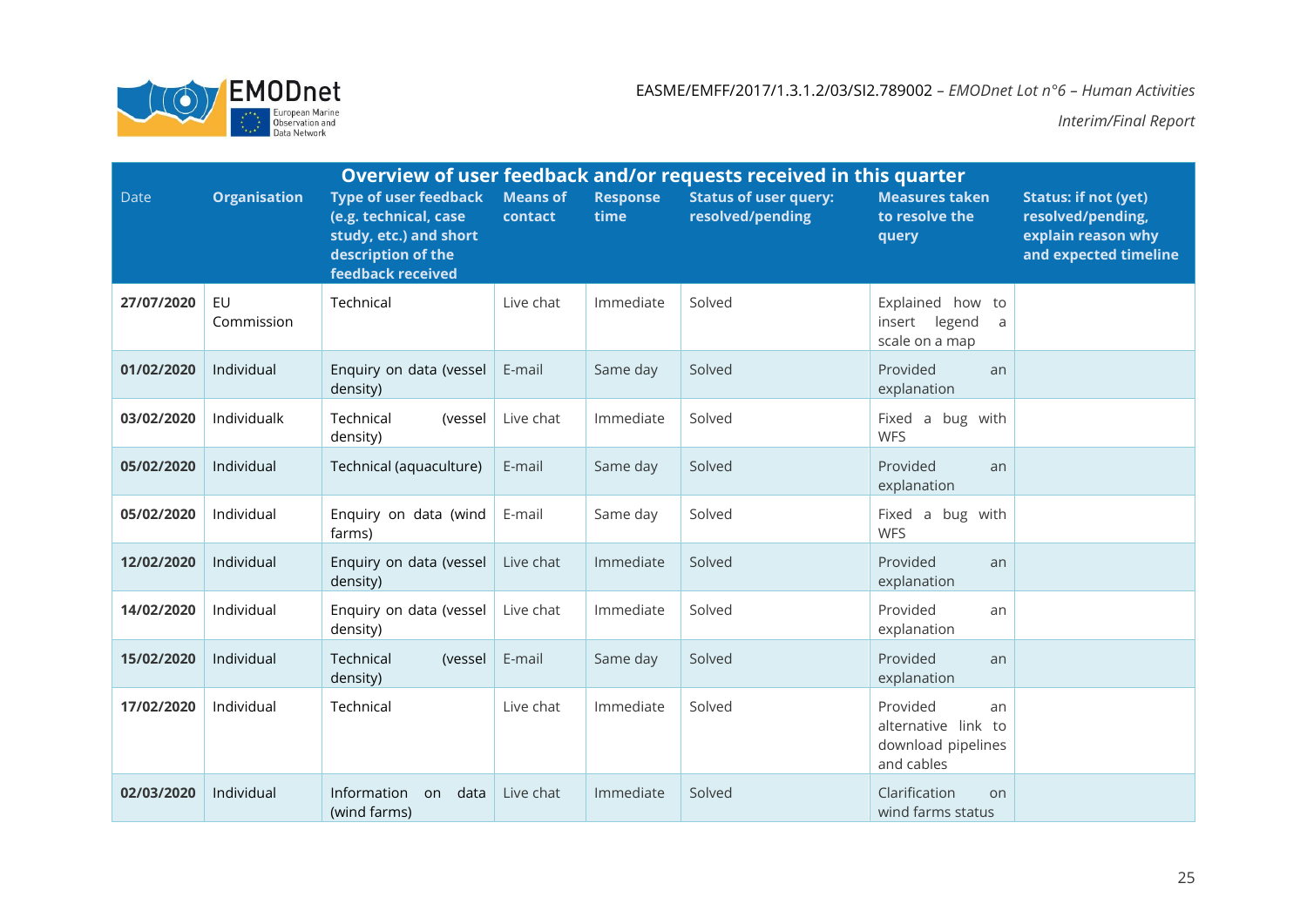

| Date       | <b>Organisation</b> | <b>Type of user feedback</b><br>(e.g. technical, case<br>study, etc.) and short<br>description of the<br>feedback received | <b>Means of</b><br>contact | <b>Response</b><br>time | Overview of user feedback and/or requests received in this quarter<br><b>Status of user query:</b><br>resolved/pending | <b>Measures taken</b><br>to resolve the<br>query                                          | <b>Status: if not (yet)</b><br>resolved/pending,<br>explain reason why<br>and expected timeline |
|------------|---------------------|----------------------------------------------------------------------------------------------------------------------------|----------------------------|-------------------------|------------------------------------------------------------------------------------------------------------------------|-------------------------------------------------------------------------------------------|-------------------------------------------------------------------------------------------------|
| 03/03/2020 | Individual          | Technical (download of<br>route density maps)                                                                              | Live chat                  | Immediate               | Solved                                                                                                                 | Explained how to<br>do it                                                                 |                                                                                                 |
| 12/03/2020 | Individual          | User needed raw AIS<br>data                                                                                                | E-mail                     | Same day                | Solved                                                                                                                 | Explained this is not<br>possible                                                         |                                                                                                 |
| 13/03/2020 | Individual          | Technical<br>(how<br>to<br>display country names<br>in English on the map<br>viewer)                                       | E-mail                     | Same day                | Solved                                                                                                                 | Explained<br>this<br>depends<br>on<br>browser<br>language<br>settings                     |                                                                                                 |
| 18/03/2020 | Individual          | Technical<br>(how<br>to<br>symbolize raster files in<br>QGIS)                                                              | E-mail                     | Same day                | Solvd                                                                                                                  | Explained how to<br>do it                                                                 |                                                                                                 |
| 01/04/2020 | Individual          | (how<br>Technical<br>to<br>download route density<br>maps)                                                                 | Live chat                  | Immediate               | Solved                                                                                                                 | Explained how to<br>do it                                                                 |                                                                                                 |
| 08/04/2020 | Individual          | Data: user looked for<br>environmental<br>paramters<br>around<br>aquaculture sites                                         | Live chat                  | Immediate               | Solved                                                                                                                 | Redirected user to<br>the<br>relevant<br><b>EMODnet portals</b>                           |                                                                                                 |
| 13/04/2020 | Individual          | How to cite EMODnet<br>(Coastal<br>mapping<br>report)                                                                      | Live chat                  | Immediate               | Solved                                                                                                                 | Redirected user to<br>the<br>Secretariat<br>(question<br>not<br>related to EMODnet<br>HA) |                                                                                                 |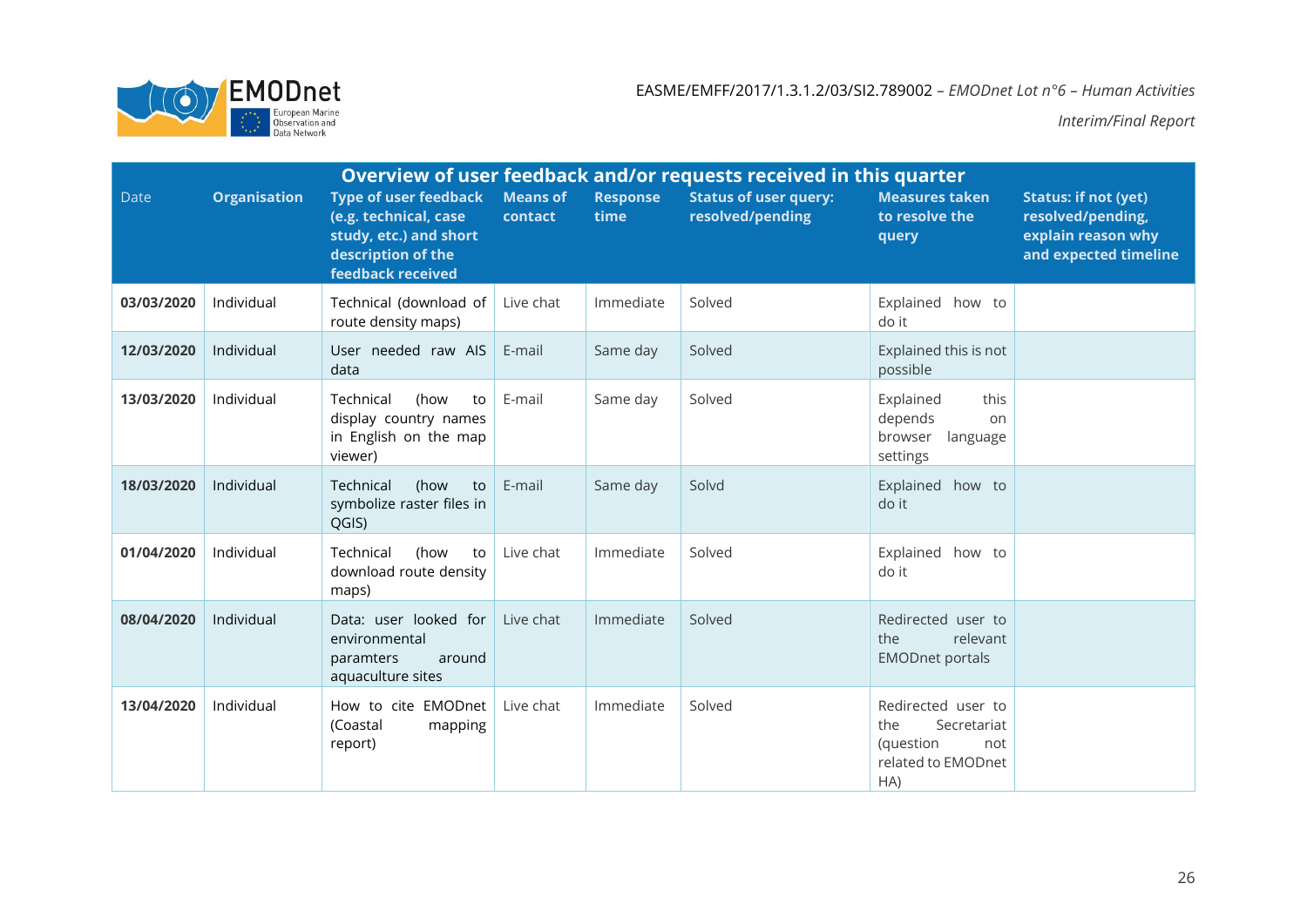

|            |                             |                                                                                                                            |                            |                         | Overview of user feedback and/or requests received in this quarter |                                                               |                                                                                                 |
|------------|-----------------------------|----------------------------------------------------------------------------------------------------------------------------|----------------------------|-------------------------|--------------------------------------------------------------------|---------------------------------------------------------------|-------------------------------------------------------------------------------------------------|
| Date       | <b>Organisation</b>         | <b>Type of user feedback</b><br>(e.g. technical, case<br>study, etc.) and short<br>description of the<br>feedback received | <b>Means of</b><br>contact | <b>Response</b><br>time | <b>Status of user query:</b><br>resolved/pending                   | <b>Measures taken</b><br>to resolve the<br>query              | <b>Status: if not (yet)</b><br>resolved/pending,<br>explain reason why<br>and expected timeline |
| 16/04/2020 | Individual                  | (how<br>Technical<br>to<br>download<br>the<br>wind<br>farms data set)                                                      | Live chat                  | Immediate               | Solved                                                             | Explained how to<br>do it                                     |                                                                                                 |
| 20/04/2020 | ANFACO-<br><b>CECOPESCA</b> | Data: where to get<br>of<br>quantity<br>algae<br>produced                                                                  | Live chat                  | Immediate               | Solved                                                             | The data are not<br>available from our<br>provider            |                                                                                                 |
| 24/04/2020 | Individual                  | Technical:<br>how<br>to<br>extract vessel and route<br>density data for area<br>around ports                               | Live chat                  | Immediate               | Solved                                                             | Explained how to<br>do it                                     |                                                                                                 |
| 04/05/2020 | Individual                  | allegedly<br>Data: user<br>found missing data in<br>the wind farm data set                                                 | Live chat                  | Immediate               | Solved                                                             | User was looking at<br>the wrong data set                     |                                                                                                 |
| 07/05/2020 | Individual                  | Data: user was looking<br>for data on EEZ                                                                                  | Live chat                  | Immediate               | Solved                                                             | Explained where to<br>find<br>data<br>on<br><b>EMODnet HA</b> |                                                                                                 |
| 13/05/2020 | Individual                  | Technical: user couldn't<br>retrieve vessel density<br>data via WMS in ArcGIS                                              | Live chat                  | Immediate               | Solved                                                             | Explained how to<br>do it                                     |                                                                                                 |
| 14/05/2020 | Individual                  | Tehcnical: user needed<br>assistance on WMS for<br>vessel density (same<br>user as 13/05, but with a<br>different issue)   | Live chat                  | Immediate               | Solved                                                             | Explained how to<br>do it                                     |                                                                                                 |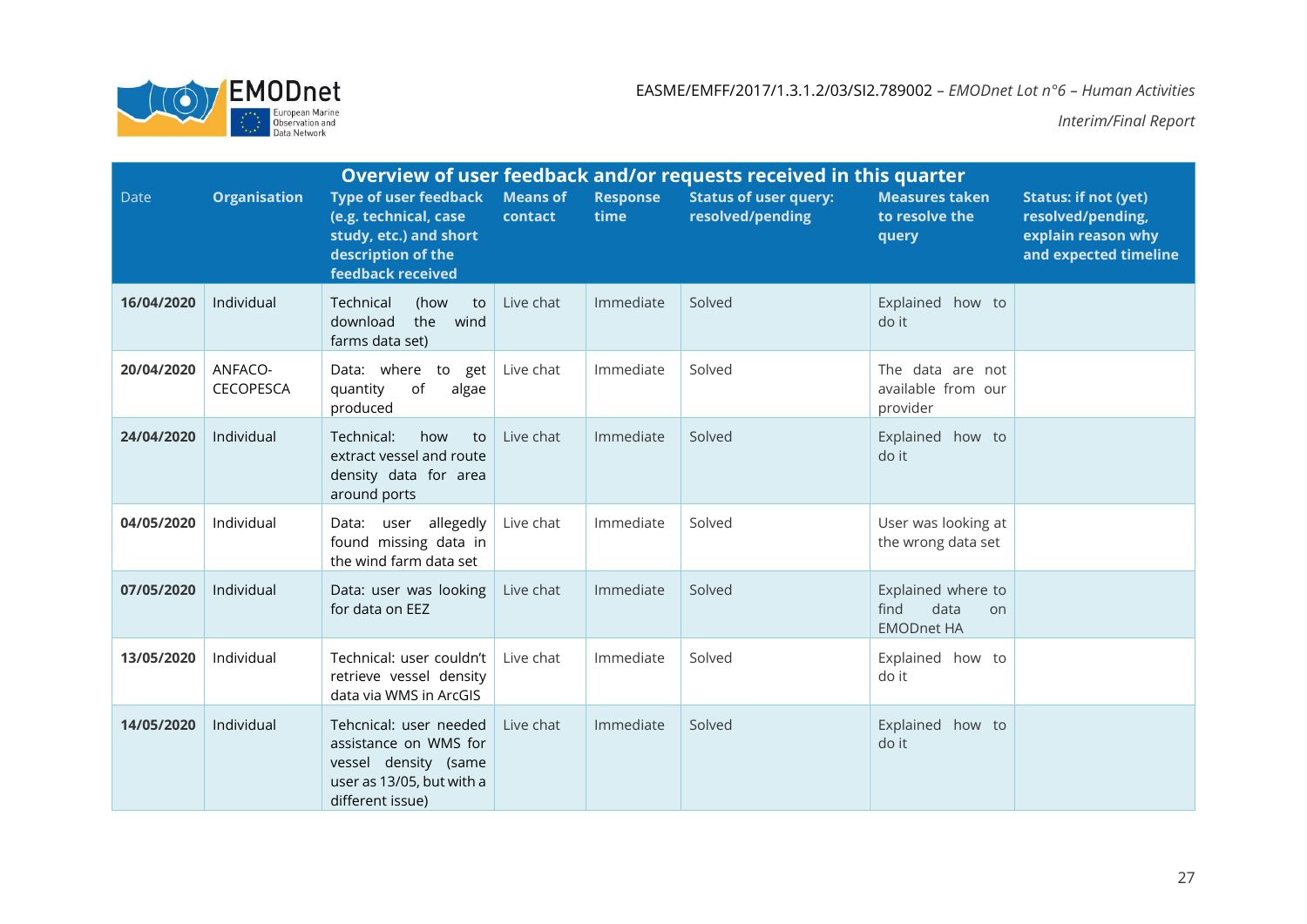

| Date       | <b>Organisation</b> | <b>Type of user feedback</b><br>(e.g. technical, case<br>study, etc.) and short<br>description of the<br>feedback received | <b>Means of</b><br>contact  | <b>Response</b><br>time | Overview of user feedback and/or requests received in this quarter<br><b>Status of user query:</b><br>resolved/pending | <b>Measures taken</b><br>to resolve the<br>query                                                        | <b>Status: if not (yet)</b><br>resolved/pending,<br>explain reason why<br>and expected timeline |
|------------|---------------------|----------------------------------------------------------------------------------------------------------------------------|-----------------------------|-------------------------|------------------------------------------------------------------------------------------------------------------------|---------------------------------------------------------------------------------------------------------|-------------------------------------------------------------------------------------------------|
| 18/05/2020 | Individual          | had<br>issues<br>User<br>downloading the wind<br>farms data set                                                            | Live chat                   | Immediate               | Solved                                                                                                                 | Download<br>link<br>be<br>seemed<br>to<br>working properly.<br>An archive was sent<br>via email anyway. |                                                                                                 |
| 26/05/2020 | Individual          | Technical:<br>user<br>was<br>looking for a WMS link<br>to show all of EMODnet<br>HA data sets                              | Live chat                   | Immediate               | Solved                                                                                                                 | Explained how to<br>do it                                                                               |                                                                                                 |
| 28/05/2020 | Individual          | Data: user asked for<br>daily vessel density data                                                                          | Live chat                   | Immediate               | Solved                                                                                                                 | Explained this is not<br>possible                                                                       |                                                                                                 |
| 17/05/2020 | Individual          | Technical: user was<br>looking for a shapefile<br>of main ports                                                            | Live chat                   | Immediate               | Solved                                                                                                                 | Explained how to<br>get it                                                                              |                                                                                                 |
| 11/05/2020 | Individual          | Data: user asked for<br>vessel density data at<br>50m resolution                                                           | E-mail                      | Same day                | Solved                                                                                                                 | Explained this is not<br>possible                                                                       |                                                                                                 |
| 16/05/2020 | Individual          | asked<br>Re-use:<br>user<br>whether they can use<br>screenshots from the<br>portal<br>their<br>on<br>publication           | E-mail                      | Same day                | Solved                                                                                                                 | Explained<br><b>FMODnet</b><br>data<br>policy                                                           |                                                                                                 |
| 17/05/2020 | Equinor             | Data: user wanted to<br>know the source of                                                                                 | E-mail (via<br>Secretariat) | Same day                | Soled                                                                                                                  | Explained                                                                                               |                                                                                                 |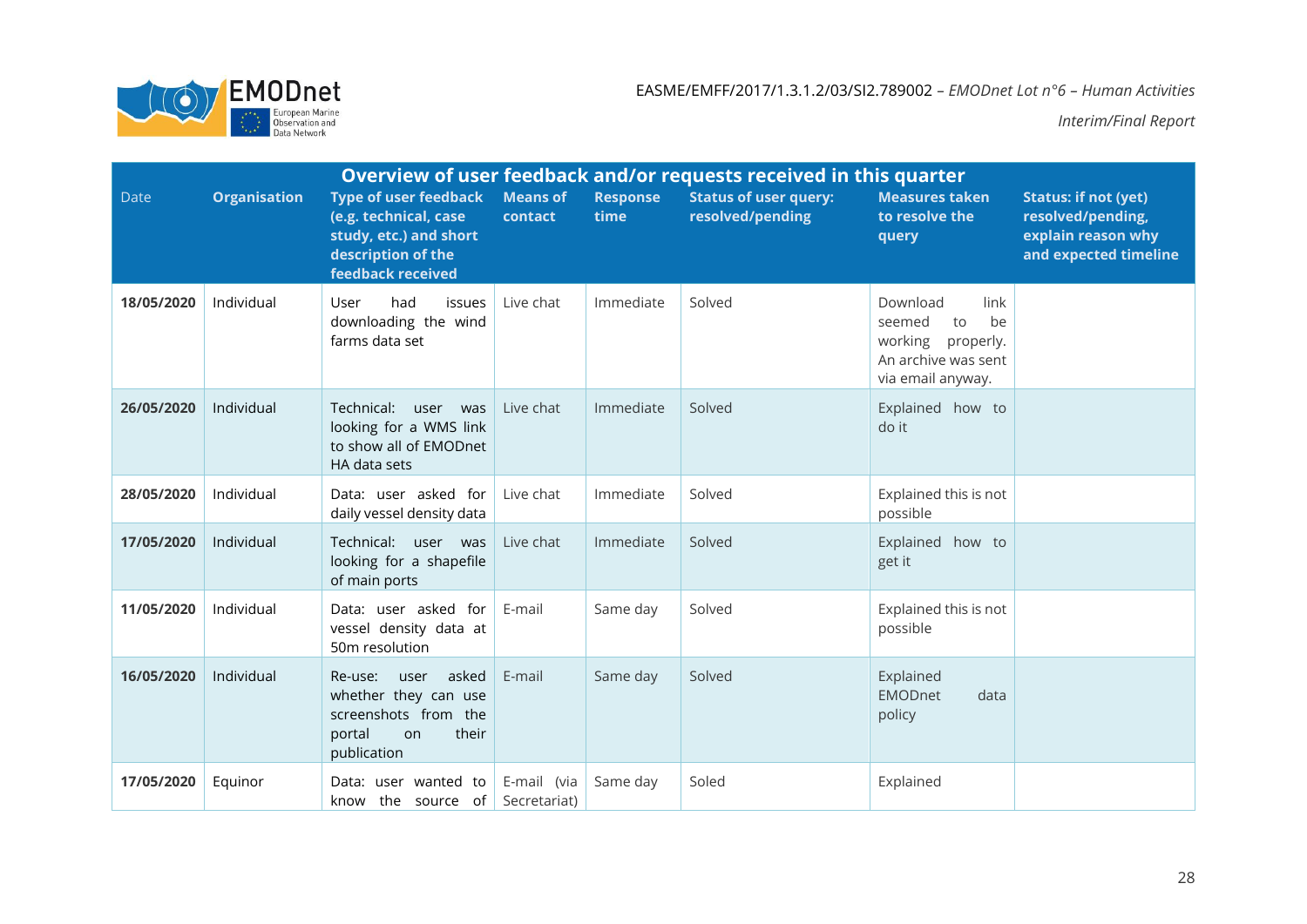

| Date       | <b>Organisation</b> | <b>Type of user feedback</b><br>(e.g. technical, case<br>study, etc.) and short<br>description of the<br>feedback received                | <b>Means of</b><br>contact | <b>Response</b><br>time | Overview of user feedback and/or requests received in this quarter<br><b>Status of user query:</b><br>resolved/pending | <b>Measures taken</b><br>to resolve the<br>query                                                       | <b>Status: if not (yet)</b><br>resolved/pending,<br>explain reason why<br>and expected timeline |
|------------|---------------------|-------------------------------------------------------------------------------------------------------------------------------------------|----------------------------|-------------------------|------------------------------------------------------------------------------------------------------------------------|--------------------------------------------------------------------------------------------------------|-------------------------------------------------------------------------------------------------|
|            |                     | Norwegian<br>offshore<br>infrastructure data                                                                                              |                            |                         |                                                                                                                        |                                                                                                        |                                                                                                 |
| 18/06/2020 | Individual          | Technical: user asked<br>how to open a file<br>geodatabase<br>(fishing)<br>intensity) in QGIS                                             | Live chat                  | Immediate               | Solved                                                                                                                 | Explained how to<br>do it                                                                              |                                                                                                 |
| 19/06/2020 | Individual          | Data: user asked what<br>months the seasonal<br>density maps<br>route<br>cover                                                            | Live chat                  | Immediate               | Solved                                                                                                                 | Explained<br>and<br>redirected user to<br>metadata page                                                |                                                                                                 |
| 22/06/2020 | Individual          | Technical: user didn'0t<br>know how to open a file<br>geodatabase                                                                         | Live chat                  | Immediate               | Solved                                                                                                                 | Explained how to<br>do it                                                                              |                                                                                                 |
| 23/06/2020 | <b>WWF</b>          | Re-use: user wanted to<br>know if data could be<br>used for their project                                                                 | E-mail                     | Same day                | Solved                                                                                                                 | Explained<br>EMODnet<br>data<br>policy                                                                 |                                                                                                 |
| 24/06/2020 | Individual          | Technical: user wanted<br>to know how to extract<br>information from ship<br>density data on how<br>many ships take the<br>Northern Route | Live chat                  | Immediate               | Solved                                                                                                                 | Explained this is not<br>possible. The route<br>falls outside of<br><b>EMODnet</b><br>geographic scope |                                                                                                 |
| 29/06/2020 | Individual          | Technical: user asked<br>for a link to download<br>wrecks data                                                                            | Live chat                  | Immediate               | Solved                                                                                                                 | Explained this is not<br>possible, as the<br>data source never                                         |                                                                                                 |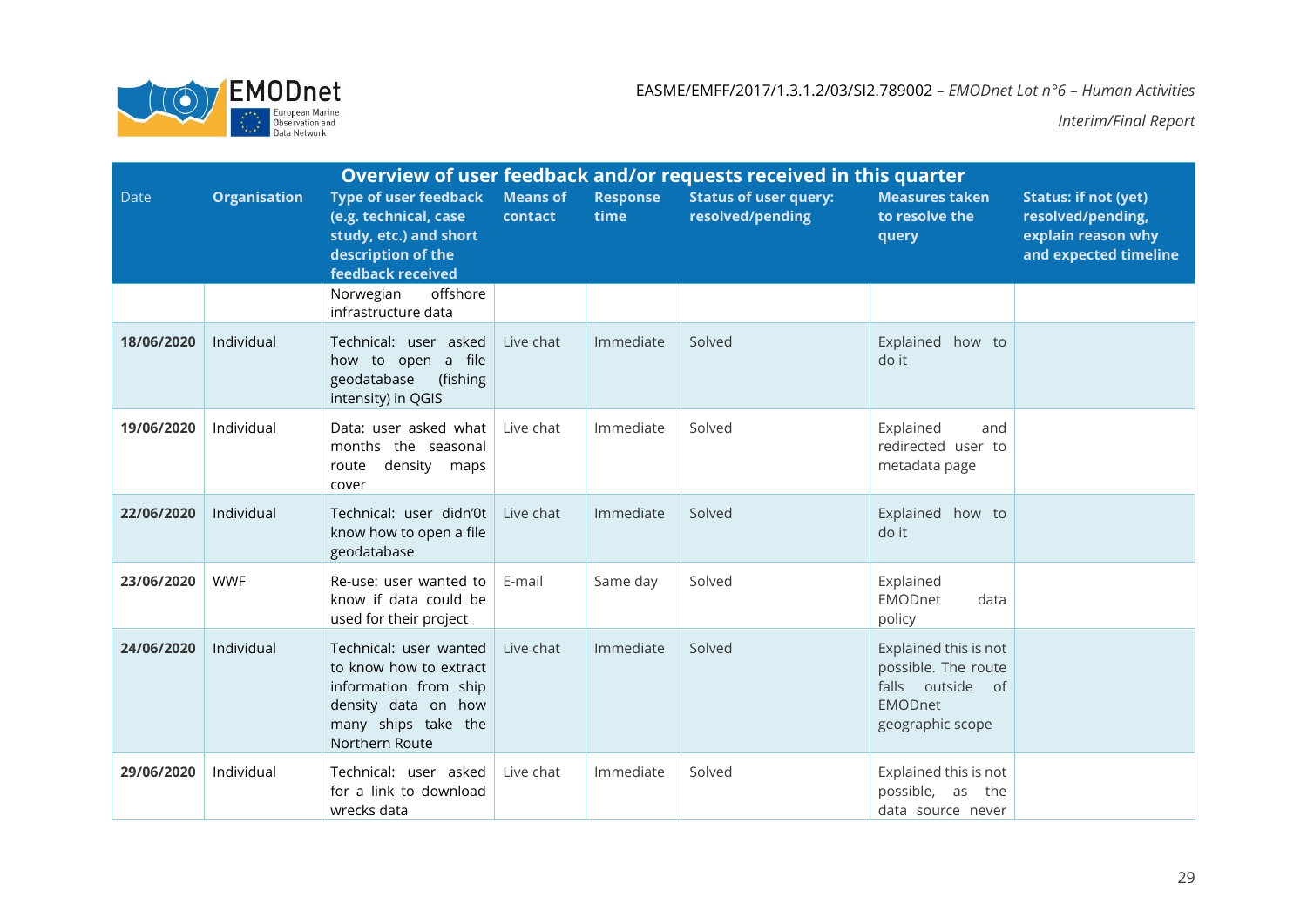

| <b>Date</b> | <b>Organisation</b> | <b>Type of user feedback</b><br>(e.g. technical, case<br>study, etc.) and short<br>description of the<br>feedback received | <b>Means of</b><br>contact | <b>Response</b><br>time | Overview of user feedback and/or requests received in this quarter<br><b>Status of user query:</b><br>resolved/pending | <b>Measures taken</b><br>to resolve the<br>query<br>agreed to provide                                                                                                                                                                                 | <b>Status: if not (yet)</b><br>resolved/pending,<br>explain reason why<br>and expected timeline |
|-------------|---------------------|----------------------------------------------------------------------------------------------------------------------------|----------------------------|-------------------------|------------------------------------------------------------------------------------------------------------------------|-------------------------------------------------------------------------------------------------------------------------------------------------------------------------------------------------------------------------------------------------------|-------------------------------------------------------------------------------------------------|
|             |                     |                                                                                                                            |                            |                         |                                                                                                                        | files for download                                                                                                                                                                                                                                    |                                                                                                 |
| 08/07/2020  | Individual          | Technical: user asked<br>whether vessel density<br>before<br>2017<br>maps<br>would ever be made<br>available               | E-mail                     | Same day                | Solved                                                                                                                 | Explained that for<br>the moment there<br>are no plans to<br>make<br>historical<br>data available                                                                                                                                                     |                                                                                                 |
| 08/07/2020  | Individual          | Technical: user asked<br>how to download vessel<br>and route density in<br>vector format                                   | E-mail                     | Same day                | Solved                                                                                                                 | that<br>Explained<br>these are raster<br>data and they are<br>not available<br>in<br>format.<br>vector<br>because files would<br>be too large with 20<br>million<br>cells.<br>Explained how to<br>convert small areas<br>from raster<br>to<br>vector. |                                                                                                 |
| 20/07/2020  | Individual          | Technical:<br>importing<br>vessel density data into<br>ArcGIS                                                              | Live chat                  | Immediate               | Solved                                                                                                                 | Explained how to<br>do it                                                                                                                                                                                                                             |                                                                                                 |
| 31/07/2020  | Individual          | Tehcnical:<br>user was<br>using an old permalink<br>to the algae production<br>facilities data set, which                  | Live chat                  | Immediate               | Solved                                                                                                                 | Explained how to<br>generate<br>a<br>new<br>map                                                                                                                                                                                                       |                                                                                                 |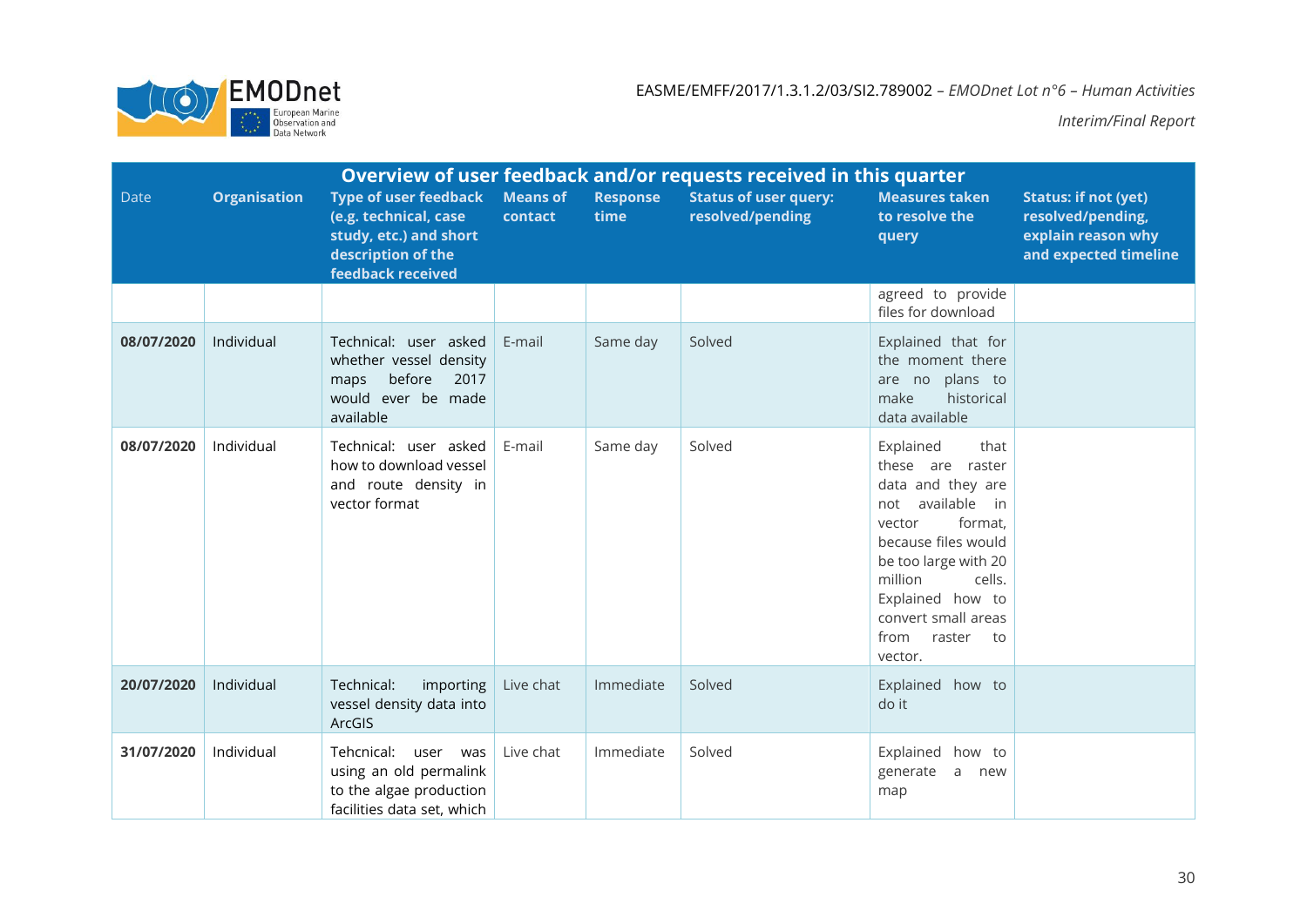

| Date       | <b>Organisation</b> | <b>Type of user feedback</b>                                                                                                                                                                                                           | <b>Means of</b> | <b>Response</b> | Overview of user feedback and/or requests received in this quarter<br><b>Status of user query:</b> | <b>Measures taken</b>                                                                                                                       | <b>Status: if not (yet)</b>                                      |
|------------|---------------------|----------------------------------------------------------------------------------------------------------------------------------------------------------------------------------------------------------------------------------------|-----------------|-----------------|----------------------------------------------------------------------------------------------------|---------------------------------------------------------------------------------------------------------------------------------------------|------------------------------------------------------------------|
|            |                     | (e.g. technical, case<br>study, etc.) and short<br>description of the<br>feedback received                                                                                                                                             | contact         | time            | resolved/pending                                                                                   | to resolve the<br>query                                                                                                                     | resolved/pending,<br>explain reason why<br>and expected timeline |
|            |                     | linked to an old version<br>of the data set                                                                                                                                                                                            |                 |                 |                                                                                                    |                                                                                                                                             |                                                                  |
| 26/08/2020 | Individual          | Citation: user wanted to<br>how to cite<br>know<br>shipping density maps                                                                                                                                                               | Live chat       | Immediate       | Solved                                                                                             | User redirected to<br>citation<br>general<br>statement                                                                                      |                                                                  |
| 26/08/2020 | Individual          | Technical: user asked to<br>be given access to raw<br>AIS data                                                                                                                                                                         | E-mail          | Same day        | Solved                                                                                             | Explained this is not<br>possible                                                                                                           |                                                                  |
| 27/08/2020 | Individual          | Technical:<br>is<br>user<br>working<br>on<br>an<br>assessment of COVID-<br>19 impact on NO <sub>2</sub><br>emissions in Europe<br>asked<br>whether<br>and<br>density maps<br>vessel<br>would<br>receive<br>an<br>update with 2020 data | E-mail          | Same day        | Solved                                                                                             | Explained when the<br>will<br>update<br>be<br>available.<br>made<br>User was told to<br>use route density<br>in<br>the<br>maps<br>meantime. |                                                                  |
| 02/09/2020 | Individual          | Technical: user asked<br>how to download the oil<br>and gas boreholes data<br>set and how to view<br>only boreholes in the<br>Danish EEZ                                                                                               | Live chat       | Immediate       | Solved                                                                                             | Explained how to<br>do it                                                                                                                   |                                                                  |
| 02/09/2020 | Individual          | Technical: user asked<br>why fishing intensity                                                                                                                                                                                         | Live chat       | Immediate       | Solved                                                                                             | Explained<br>that<br>fishing intensity is<br>not in the remit of                                                                            |                                                                  |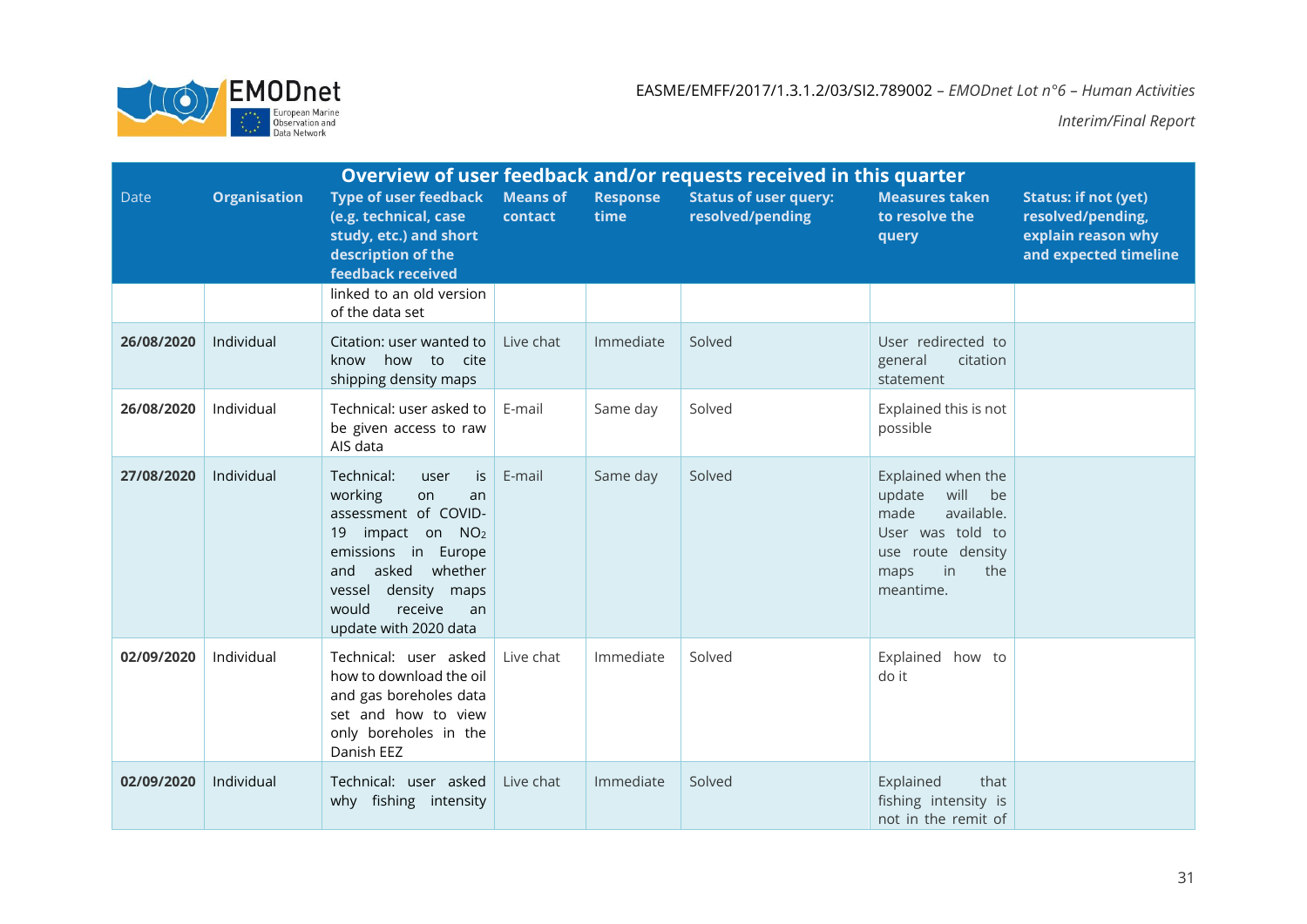

|             |                     |                                                                                                                            |                            |                         | Overview of user feedback and/or requests received in this quarter |                                                                                                                                                                               |                                                                                                 |
|-------------|---------------------|----------------------------------------------------------------------------------------------------------------------------|----------------------------|-------------------------|--------------------------------------------------------------------|-------------------------------------------------------------------------------------------------------------------------------------------------------------------------------|-------------------------------------------------------------------------------------------------|
| <b>Date</b> | <b>Organisation</b> | <b>Type of user feedback</b><br>(e.g. technical, case<br>study, etc.) and short<br>description of the<br>feedback received | <b>Means of</b><br>contact | <b>Response</b><br>time | <b>Status of user query:</b><br>resolved/pending                   | <b>Measures taken</b><br>to resolve the<br>query                                                                                                                              | <b>Status: if not (yet)</b><br>resolved/pending,<br>explain reason why<br>and expected timeline |
|             |                     | data are not available<br>for the Baltic Sea                                                                               |                            |                         |                                                                    | the<br>current<br><b>FMODnet</b><br><b>HA</b><br>mandate, and for<br>now only the North<br>is covered.<br>Sea<br>However, a link to<br><b>ICES</b><br>data<br>was<br>provided |                                                                                                 |
| 06/09/2020  | Individual          | Technical: user wanted<br>to know the difference<br>between vessel density<br>and route density                            | Live chat                  | Immediate               | Solved                                                             | Explained                                                                                                                                                                     |                                                                                                 |
| 10/09/2020  | Individual          | Technical:<br>user<br>downloaded data set on<br>first sale of fish and<br>asked clarification on<br>certain fish sizes     | E-mail                     | Same day                | Solved                                                             | Pointed user to EC<br>regulation                                                                                                                                              |                                                                                                 |
| 30/09/2020  | Individual          | Technical: user asked<br>whether there is a<br>standard classification<br>of marine aggregates                             | E-mail                     | Same day                | Solved                                                             | Explained<br>that<br>there is none                                                                                                                                            |                                                                                                 |
| 09/10/2020  | Individual          | Technical: user couldn't<br>download the fishing<br>intensity data set.                                                    | Live chat                  | Immediate               | Solved                                                             | The problem was at<br>user level. A file was<br>sent to solve the<br>issue.                                                                                                   |                                                                                                 |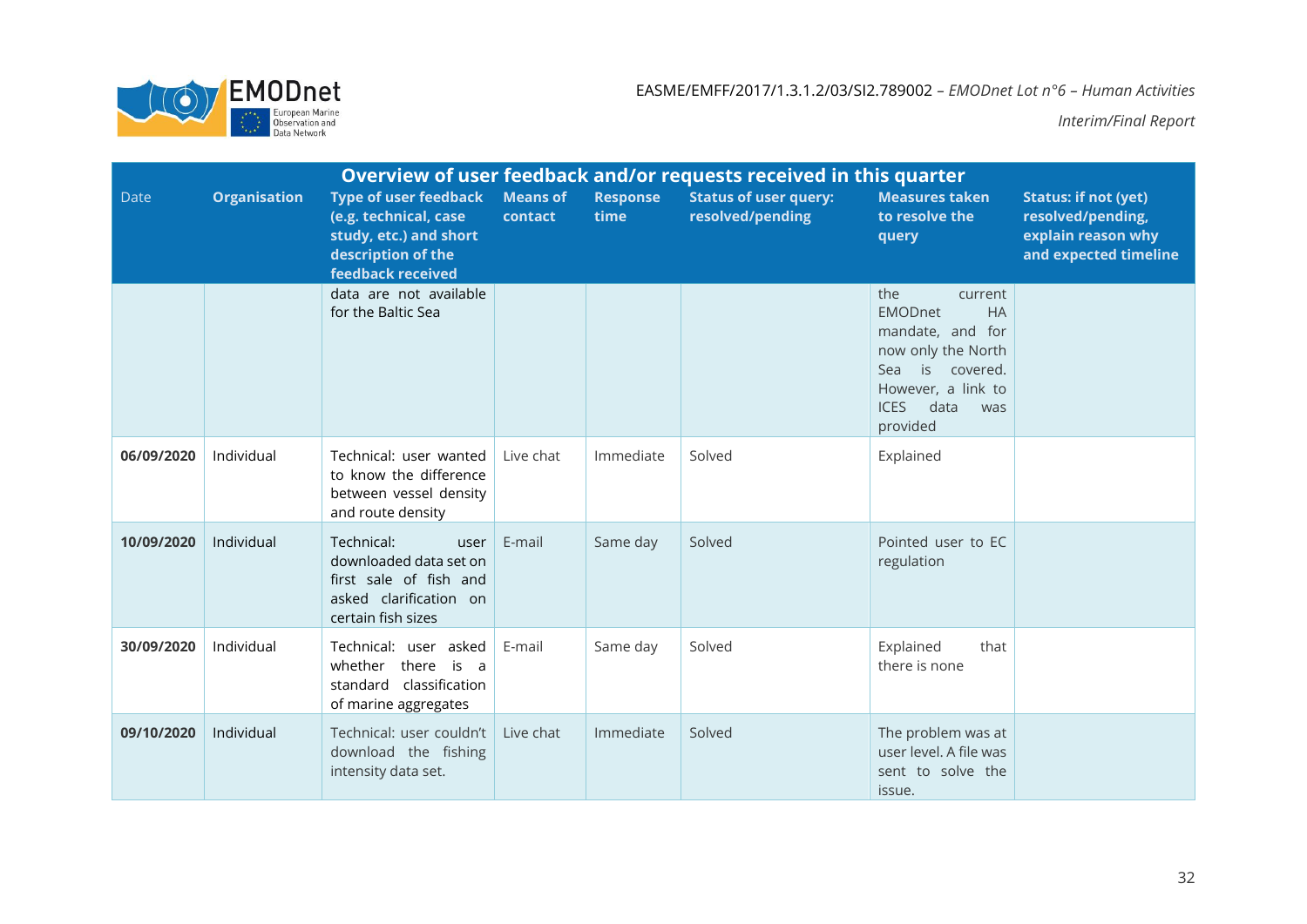

| Date       | <b>Organisation</b> | <b>Type of user feedback</b><br>(e.g. technical, case<br>study, etc.) and short<br>description of the<br>feedback received | <b>Means of</b><br>contact | <b>Response</b><br>time | Overview of user feedback and/or requests received in this quarter<br><b>Status of user query:</b><br>resolved/pending | <b>Measures taken</b><br>to resolve the<br>query                                                                           | <b>Status: if not (yet)</b><br>resolved/pending,<br>explain reason why<br>and expected timeline |
|------------|---------------------|----------------------------------------------------------------------------------------------------------------------------|----------------------------|-------------------------|------------------------------------------------------------------------------------------------------------------------|----------------------------------------------------------------------------------------------------------------------------|-------------------------------------------------------------------------------------------------|
| 11/10/2020 | Individual          | Technical: user couldn't<br>view the boreholes data<br>set in QGIS                                                         | Live chat                  | Immediate               | Solved                                                                                                                 | Explained how to<br>do it.                                                                                                 |                                                                                                 |
| 14/10/2020 | Individual          | Technical: user didn't<br>know how to retrieve<br>coordinates of ports in<br>QGIS                                          | Live chat                  | Immediate               | Solved                                                                                                                 | Explained how to<br>do it.                                                                                                 |                                                                                                 |
| 20/10/2020 | Individual          | Technical: user didn't<br>know how to download<br>data<br>the<br>set<br>on<br>protected areas                              | Live chat                  | Immediate               | Solved                                                                                                                 | Sent a link.                                                                                                               |                                                                                                 |
| 21/10/2020 | Individual          | Technical: user didn't<br>know how to download<br>vessel density data.                                                     | Live chat                  | Immediate               | Solved                                                                                                                 | Explained how to<br>do it.                                                                                                 |                                                                                                 |
| 02/10/2020 | Individual          | User wanted to reach<br>out to OSPAR to obtain<br>more information on<br>unexploded ordnance                               | E-mail                     | Same day                | Solved                                                                                                                 | Told<br>whom<br>to<br>contact.                                                                                             |                                                                                                 |
| 05/10/2020 | Individual          | Technical: user wanted<br>have Natura 2020<br>to<br>shapefile<br>in<br>areas<br>format                                     | E-mail                     | Same day                | Solved                                                                                                                 | Explained that the<br>data set is only<br>available<br>in<br>file<br>geodatabase<br>format. Explained<br>how to import it. |                                                                                                 |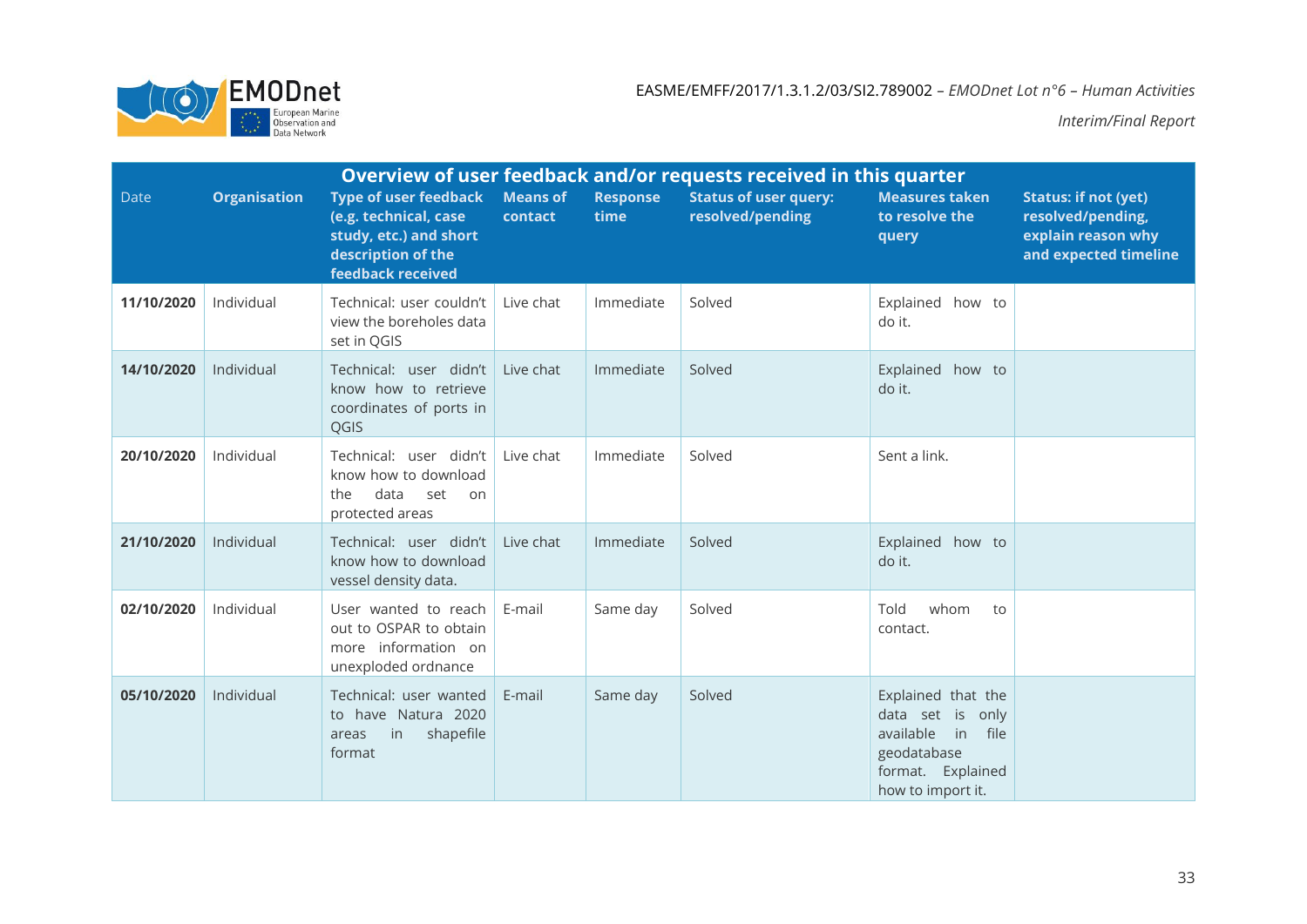

| <b>Date</b> | <b>Organisation</b> | <b>Type of user feedback</b><br>(e.g. technical, case<br>study, etc.) and short<br>description of the<br>feedback received                                                                                      | <b>Means of</b><br>contact | <b>Response</b><br>time | Overview of user feedback and/or requests received in this quarter<br><b>Status of user query:</b><br>resolved/pending | <b>Measures taken</b><br>to resolve the<br>query                                                                                                                                                      | <b>Status: if not (yet)</b><br>resolved/pending,<br>explain reason why<br>and expected timeline |
|-------------|---------------------|-----------------------------------------------------------------------------------------------------------------------------------------------------------------------------------------------------------------|----------------------------|-------------------------|------------------------------------------------------------------------------------------------------------------------|-------------------------------------------------------------------------------------------------------------------------------------------------------------------------------------------------------|-------------------------------------------------------------------------------------------------|
| 08/10/2020  | Individual          | Technical: user found<br>that the coordinates of<br>the Poseidon pipeline,<br>$\int$ ff<br>the<br>coast<br>of<br>Andalucia,<br>were<br>different from<br>those<br>the<br>reported<br>by<br>Andalucia government | E-mail                     | Same day                | Pending                                                                                                                | can't<br>be<br><i>Issue</i><br>easily: we<br>solved<br>the<br>same<br>use<br>source (Junta<br>de<br>Andalucia), but the<br>coordinates<br>are<br>reported differently<br>in two different<br>portals! |                                                                                                 |
| 11/10/2020  | Individual          | Technical: user didn't<br>manage to download<br>through<br>the<br>data<br>'download<br>data<br>in<br>tabular format' feature                                                                                    | E-mail                     | Same day                | Solved                                                                                                                 | The problem was at<br>user level. A file was<br>sent instead.                                                                                                                                         |                                                                                                 |
| 27/10/2020  | Individual          | User wanted to know<br>where to<br>download<br>wind farm data from                                                                                                                                              | E-mail                     | Same day                | Solved                                                                                                                 | Explained how to<br>do it from EMODnet<br><b>HA</b>                                                                                                                                                   |                                                                                                 |
| 30/10/2020  | Individual          | User wanted to know if<br>route density data are<br>available also for years<br>before 2019                                                                                                                     | E-mail                     | Same day                | Not solved                                                                                                             | Explained that this<br>data set originates<br>from EMSA.                                                                                                                                              |                                                                                                 |
| 05/11/2020  | Individual          | Technical: user noticed<br>that data on protected<br>areas was clearly offset<br>and didn't match the<br>coastline in Wales                                                                                     | E-mail                     | Same day                | Solved                                                                                                                 | The issue was due<br>to an error when<br>updating the data<br>It<br>set.<br>was<br>immediately fixed.                                                                                                 |                                                                                                 |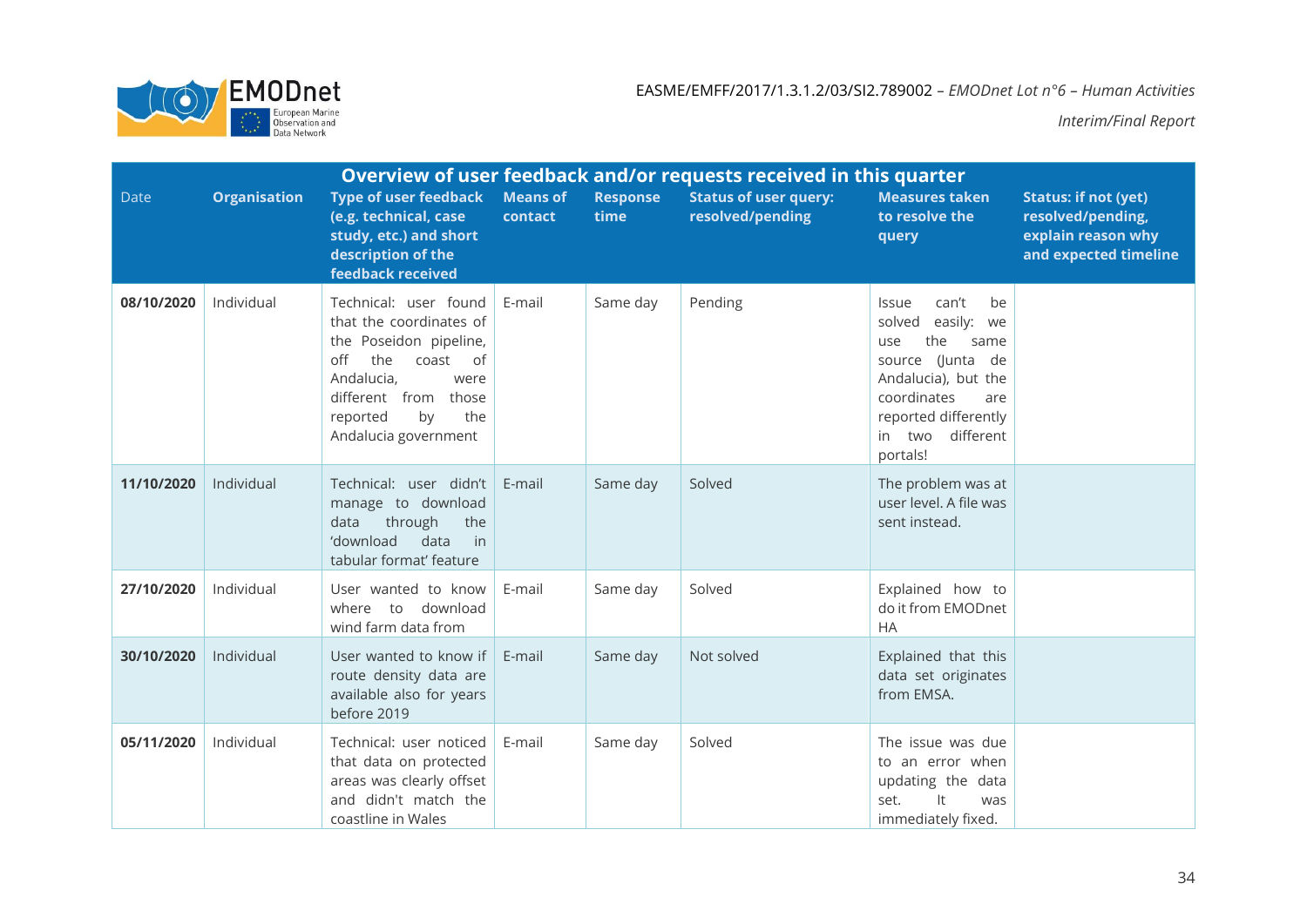

| Date       | <b>Organisation</b> | <b>Type of user feedback</b><br>(e.g. technical, case<br>study, etc.) and short<br>description of the                           | <b>Means of</b><br>contact | <b>Response</b><br>time | Overview of user feedback and/or requests received in this quarter<br><b>Status of user query:</b><br>resolved/pending | <b>Measures taken</b><br>to resolve the<br>query                                                                                                                               | <b>Status: if not (yet)</b><br>resolved/pending,<br>explain reason why<br>and expected timeline |
|------------|---------------------|---------------------------------------------------------------------------------------------------------------------------------|----------------------------|-------------------------|------------------------------------------------------------------------------------------------------------------------|--------------------------------------------------------------------------------------------------------------------------------------------------------------------------------|-------------------------------------------------------------------------------------------------|
|            |                     | feedback received                                                                                                               |                            |                         |                                                                                                                        |                                                                                                                                                                                |                                                                                                 |
| 09/11/2020 | Individual          | Technical: user wanted<br>download vessel<br>to<br>density data in tabular<br>format                                            | E-mail                     | Same day                | Solved                                                                                                                 | Explained this is not<br>possible because<br>vessel density is a<br>raster data set. It<br>can be converted<br>into a feature data<br>set, but it's not<br>practical to do so. |                                                                                                 |
| 01/12/2020 | Individual          | Technical: user wanted<br>add their algae<br>to<br>production facility to<br>our data set                                       | E-mail                     | Same day                | Solved                                                                                                                 | User was put in<br>touch with the JRC<br>who are curating<br>the data set.                                                                                                     |                                                                                                 |
| 03/12/2020 | Individual          | Citation: user wanted to<br>cite EMODnet in a paper                                                                             | E-mail                     | Same day                | Solved                                                                                                                 | Explained how to<br>do it.                                                                                                                                                     |                                                                                                 |
| 03/12/2020 | Individual          | Technical: user wanted<br>download<br>vessel<br>to<br>density data<br>before<br>2017                                            | E-mail                     | Same day                | Not solved                                                                                                             | density<br>Vessel<br>maps are available<br>from<br>2017<br>onwards.                                                                                                            |                                                                                                 |
| 08/12/2020 | Individual          | Technical: user want to<br>download<br><b>EMODnet</b><br>Human Activities data<br>from EMODnet Geology<br>by drawing a polygon. | E-mail                     | Same day                | Solved                                                                                                                 | Explained that the<br>Geology portal is<br>managed<br>by<br>a<br>different<br>contractor.                                                                                      |                                                                                                 |
| 05/01/2020 | Individual          | Technical: how to open<br>the port data set                                                                                     | E-mail                     | Same day                | Solved                                                                                                                 | User was expecting<br>a shapefile.<br>Explained how to                                                                                                                         |                                                                                                 |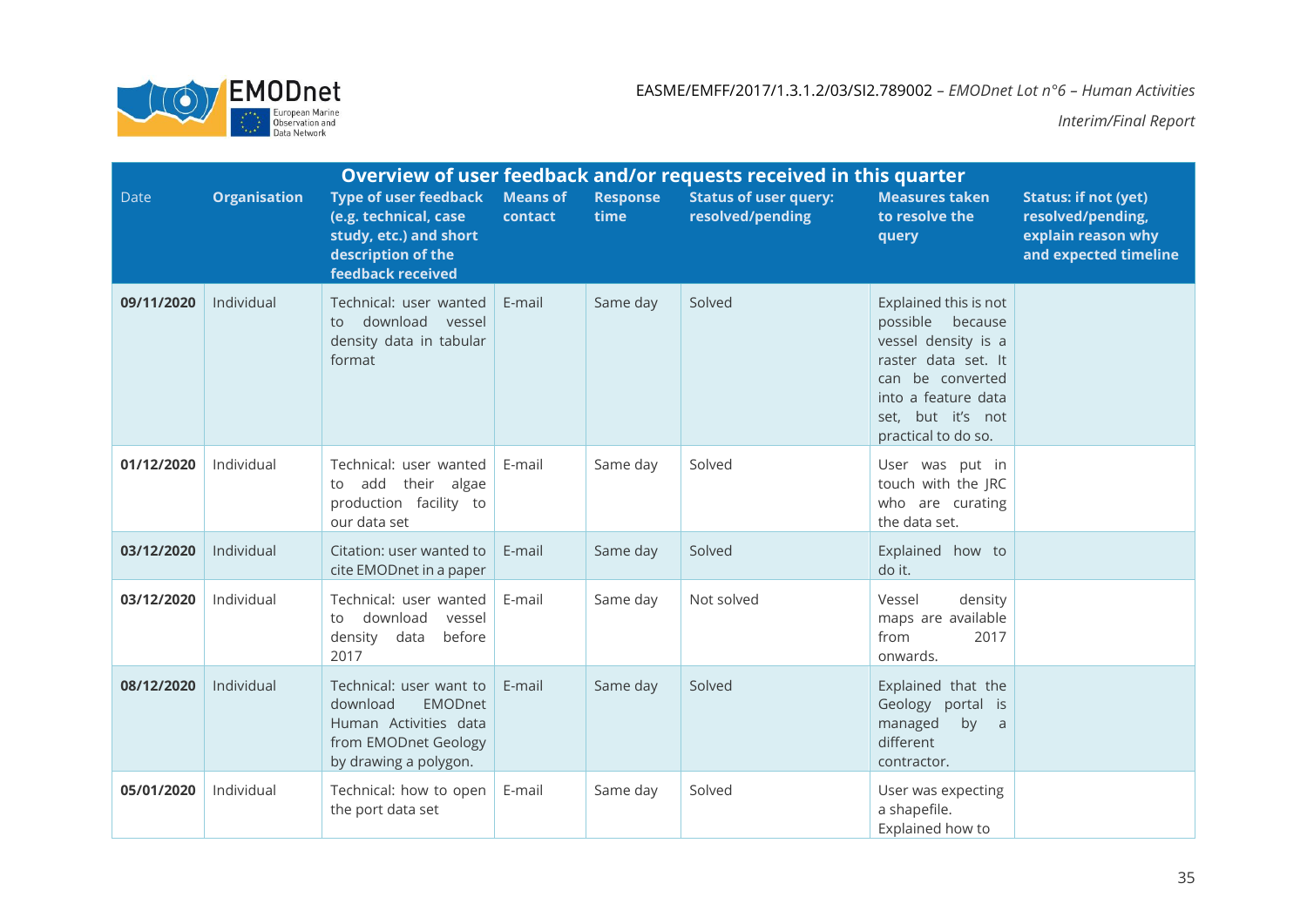

| Date       | <b>Organisation</b> | <b>Type of user feedback</b><br>(e.g. technical, case<br>study, etc.) and short<br>description of the | <b>Means of</b><br>contact | <b>Response</b><br>time | Overview of user feedback and/or requests received in this quarter<br><b>Status of user query:</b><br>resolved/pending | <b>Measures taken</b><br>to resolve the<br>query                                                                                   | <b>Status: if not (yet)</b><br>resolved/pending,<br>explain reason why<br>and expected timeline |
|------------|---------------------|-------------------------------------------------------------------------------------------------------|----------------------------|-------------------------|------------------------------------------------------------------------------------------------------------------------|------------------------------------------------------------------------------------------------------------------------------------|-------------------------------------------------------------------------------------------------|
|            |                     | feedback received                                                                                     |                            |                         |                                                                                                                        |                                                                                                                                    |                                                                                                 |
|            |                     |                                                                                                       |                            |                         |                                                                                                                        | open a<br>geodatabase.                                                                                                             |                                                                                                 |
| 08/01/2021 | Individual          | Technical:<br>extracting<br>ship routes from tiff<br>files                                            | E-mail                     | Same day                | Solved                                                                                                                 | Explained it is not<br>possible to extract<br>ship routes from<br>vessel density maps                                              |                                                                                                 |
| 12/09/2021 | Individual          | Enquiry on data: fishing<br>intensity for regions<br>other than the North<br>Sea                      | E-mail                     | Same day                | Solved                                                                                                                 | Explained<br>that<br>fishing intensity is<br>not in the remit of<br>the<br>current<br>mandate.<br>Redirected user to<br>ICES data. |                                                                                                 |
| 14/01/2021 | Individual          | Technical: wind farms                                                                                 | E-mail                     | Same day                | Solved                                                                                                                 | User couldn't see<br>Baltic wind farms in<br>the WFS. Explained<br>they were<br>that<br>using the wrong<br>WFS.                    |                                                                                                 |
| 19/01/2021 | Individual          | Technical:<br>vessel<br>density maps                                                                  | E-mail                     | Same day                | Solved                                                                                                                 | User didn't know<br>how to open tiff<br>files. Explained how<br>to do it.                                                          |                                                                                                 |
| 26/01/2021 | Individual          | Technical: user wanted<br>to (i) access raw AIS<br>data; (ii) know when                               | E-mail                     | Same day                | Solved                                                                                                                 | Explained that: (i)<br>raw AIS data can't<br>be accessed;<br>(ii)                                                                  |                                                                                                 |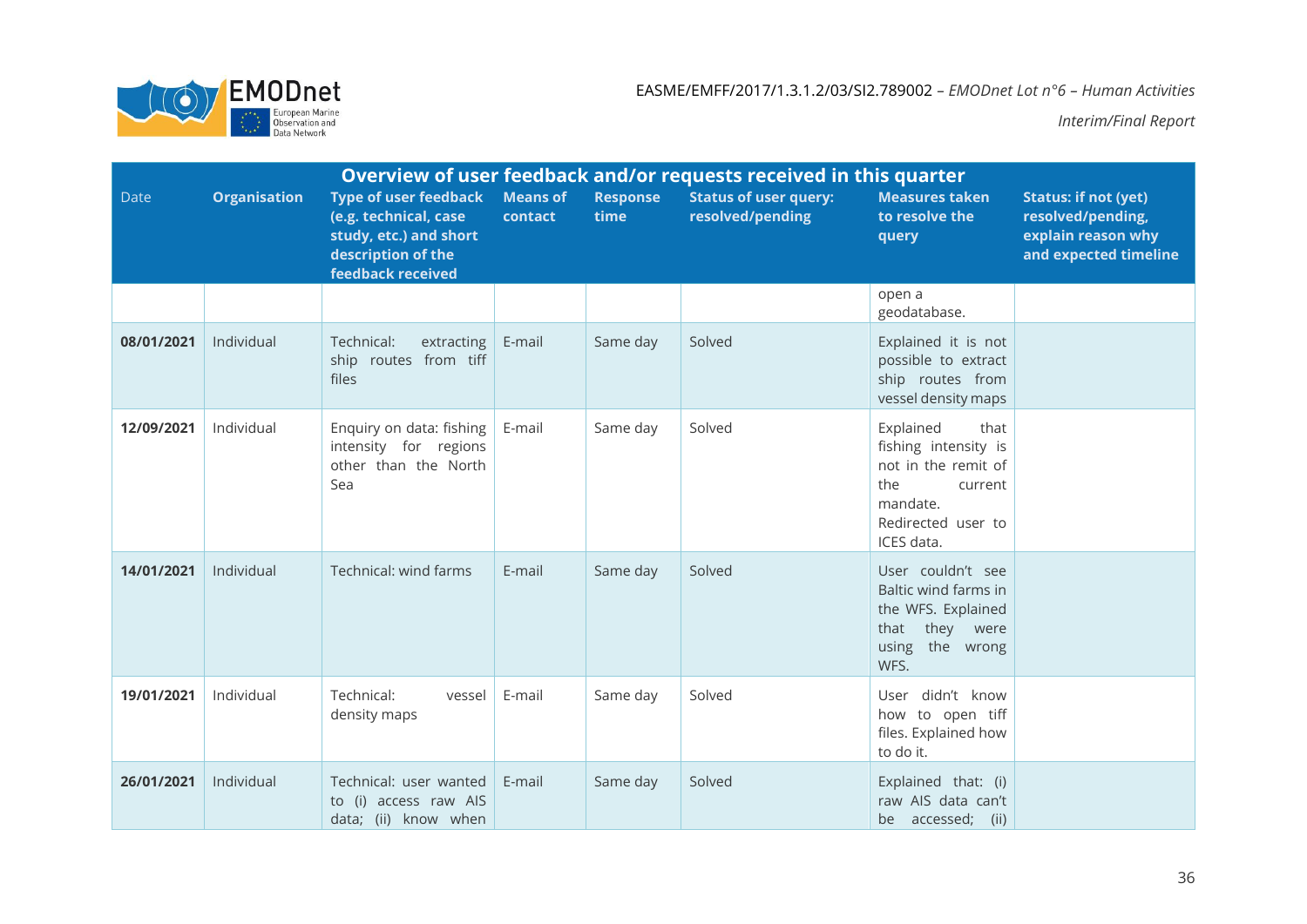

| Overview of user feedback and/or requests received in this quarter |                                 |                                                                                                                            |                            |                         |                                                  |                                                                                                                                                      |                                                                                                 |
|--------------------------------------------------------------------|---------------------------------|----------------------------------------------------------------------------------------------------------------------------|----------------------------|-------------------------|--------------------------------------------------|------------------------------------------------------------------------------------------------------------------------------------------------------|-------------------------------------------------------------------------------------------------|
| Date                                                               | <b>Organisation</b>             | <b>Type of user feedback</b><br>(e.g. technical, case<br>study, etc.) and short<br>description of the<br>feedback received | <b>Means of</b><br>contact | <b>Response</b><br>time | <b>Status of user query:</b><br>resolved/pending | <b>Measures taken</b><br>to resolve the<br>query                                                                                                     | <b>Status: if not (yet)</b><br>resolved/pending,<br>explain reason why<br>and expected timeline |
|                                                                    |                                 | 2020 data would be<br>available;<br>made<br>(iii)<br>convert route density<br>shipping<br>data<br>into<br>hours            |                            |                         |                                                  | data would<br>2020<br>be<br>made<br>soon<br>available; (iii) it is<br>not possible<br>to<br>convert<br>route<br>density data into<br>shipping hours. |                                                                                                 |
| 28/01/2021                                                         | Individual                      | Technical: web services<br>were down                                                                                       | E-mail                     | Immediate               | Solved                                           | Restarted<br>geoserver                                                                                                                               |                                                                                                 |
| 03/02/2021                                                         | European<br><b>Space Agency</b> | Data policy                                                                                                                | E-mail                     | Same day                | Solved                                           | Explained<br>that<br><b>EMODnet</b><br>data<br>with<br>come<br>no<br>restrictions to use                                                             |                                                                                                 |
| 04/02/2021                                                         | Individual                      | Enquiry on historical<br>vessel density map                                                                                | E-mail                     | Same day                | Solved                                           | Explained that at<br>the moment there<br>plans to<br>are no<br>available<br>make<br>historical<br>density<br>maps.                                   |                                                                                                 |
| 11/02/2021                                                         | Individual                      | Enquiry on data: wrecks<br>data set can't be<br>downloaded                                                                 | E-mail                     | Same day                | Solved                                           | Explained that the<br>data provider never<br>agreed to make the<br>data available for<br>download                                                    |                                                                                                 |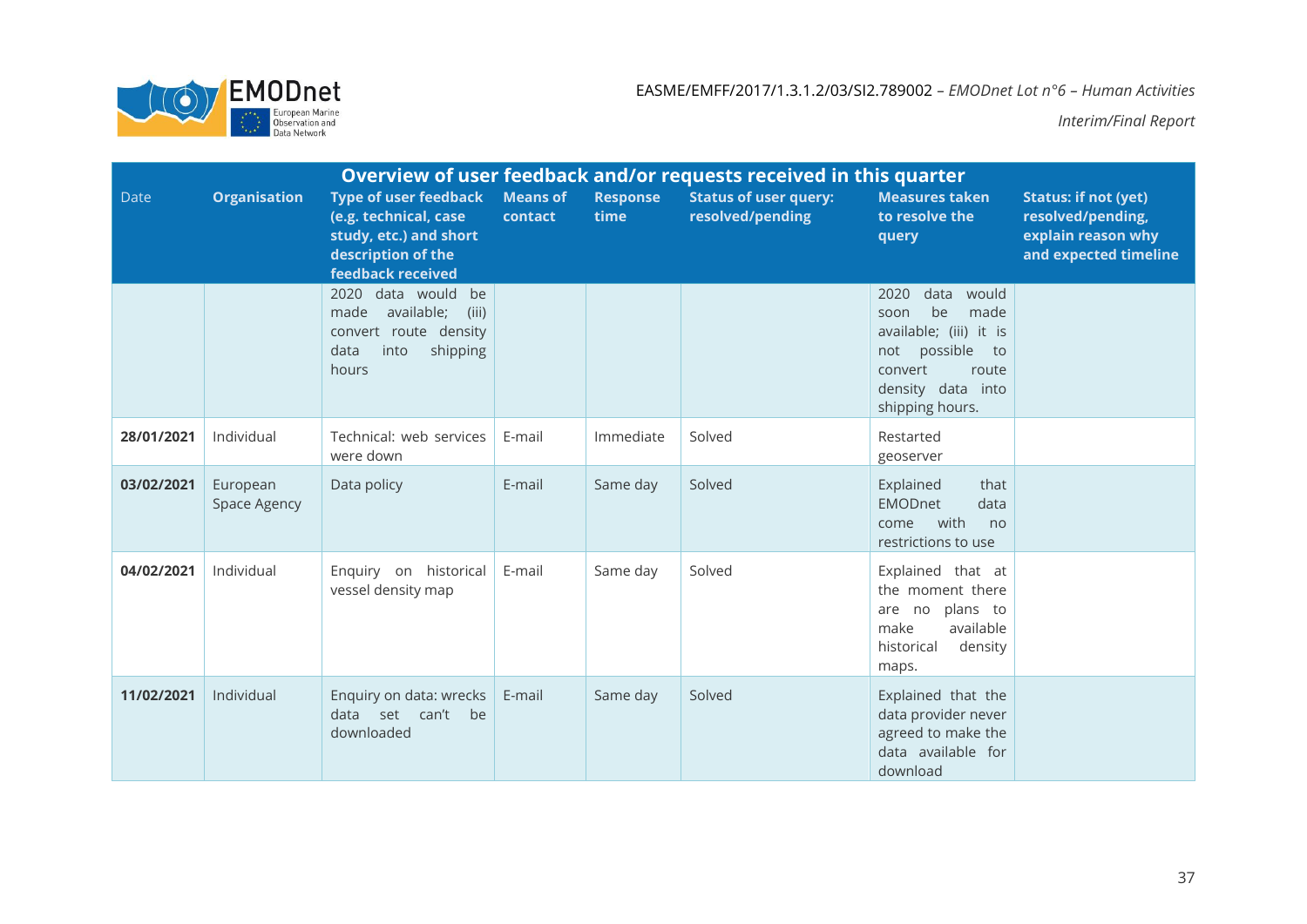

|            | Overview of user feedback and/or requests received in this quarter |                                                                                                                            |                            |                         |                                                  |                                                          |                                                                                          |  |
|------------|--------------------------------------------------------------------|----------------------------------------------------------------------------------------------------------------------------|----------------------------|-------------------------|--------------------------------------------------|----------------------------------------------------------|------------------------------------------------------------------------------------------|--|
| Date       | <b>Organisation</b>                                                | <b>Type of user feedback</b><br>(e.g. technical, case<br>study, etc.) and short<br>description of the<br>feedback received | <b>Means of</b><br>contact | <b>Response</b><br>time | <b>Status of user query:</b><br>resolved/pending | <b>Measures taken</b><br>to resolve the<br>query         | Status: if not (yet)<br>resolved/pending,<br>explain reason why<br>and expected timeline |  |
| 23/02/2021 | Belgian<br>Royal<br>Institute<br>of<br>Natural<br>Sciences         | Enquiry on data: how to<br>submit data on the<br>Belgian spatial plan                                                      | E-mail                     | Same day                | Solved                                           | Explained how to<br>do so                                |                                                                                          |  |
| 26/02/2021 | Individual                                                         | Enquiry on data: raw AIS<br>data                                                                                           | E-mail                     | Same day                | Solved                                           | Explained it's not<br>possible to access<br>raw AIS data |                                                                                          |  |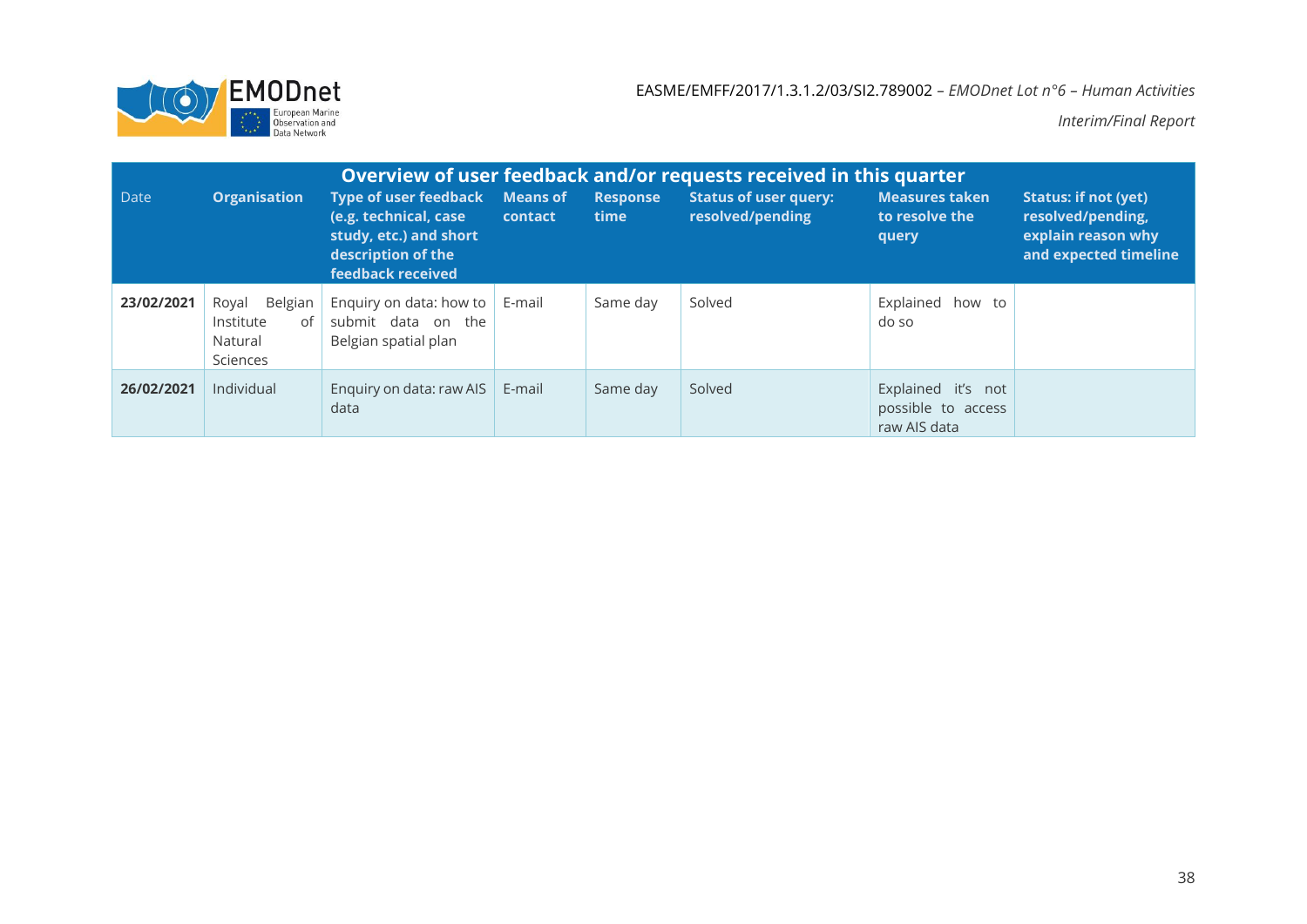

## **7. Meetings/events held/attended & planned**

<span id="page-38-0"></span>

|                      | A. Meetings/events organised and attended |                                                                                 |                                                                   |                                                   |                                                                                                                                 |  |
|----------------------|-------------------------------------------|---------------------------------------------------------------------------------|-------------------------------------------------------------------|---------------------------------------------------|---------------------------------------------------------------------------------------------------------------------------------|--|
| <b>Date</b>          | <b>Location</b>                           | <b>Type event (internal or</b><br>external meeting,<br>training/workshop)       | Indicate if a ppt<br>was given (yes/no<br>+ short<br>description) | <b>Meeting</b><br>attended (A) /<br>organised (O) | Short description and main results (#<br>participants, agreements made, etc.)                                                   |  |
| $14 -$<br>15/03/2019 | Tenerife<br>(ES)                          | 2nd Capacity<br>MarSP<br><b>Building</b><br>Workshop: MSP INSPIRE data<br>model | Yes                                                               | A                                                 | Technical workshop to discuss INSPIRE data models for<br><b>MSP</b>                                                             |  |
| 15/3/2019            | n.a.                                      | Webinar                                                                         | <b>No</b>                                                         | O                                                 | Webinar on how to use the vessel density maps.<br>46 participants                                                               |  |
| 26/3/2019            | Vigo (ES)                                 | <b>EMODnet HA partners meeting</b>                                              | <b>No</b>                                                         | $\circ$                                           | The meeting aimed to assess the progress of the project<br>and to discuss potential developments.<br>12 participants.           |  |
| 24/06/2019           | Athens                                    | <b>SEALINES Workshop</b>                                                        | Yes                                                               | A                                                 | Presentation of<br>EMODnet Human<br>Activities<br>to<br>Mediterranean stakeholders. No of participants: 35                      |  |
| 17/05/2019           | Lisbon                                    | Digitalisation, Al & Big Data for<br>Maritime Applications: workshop            | Yes                                                               | A                                                 | Discussion on how the vessel density map was built on<br>big data, and what can be done with it.<br>No of participants: unknown |  |
| 17/05/2019           | Lisbon                                    | MarSP: EMD2019 Workshop                                                         | Yes                                                               | A                                                 | EMD2019 Workshop - Innovative tools & transferability in<br>MSP EASME projects.<br>No of participants: unknown                  |  |
| 3/10/19              | <b>Brussels</b>                           | Workshop on data for MSP<br>implementation                                      | <b>Yes</b>                                                        | A                                                 | Presentation of EMODnet HA                                                                                                      |  |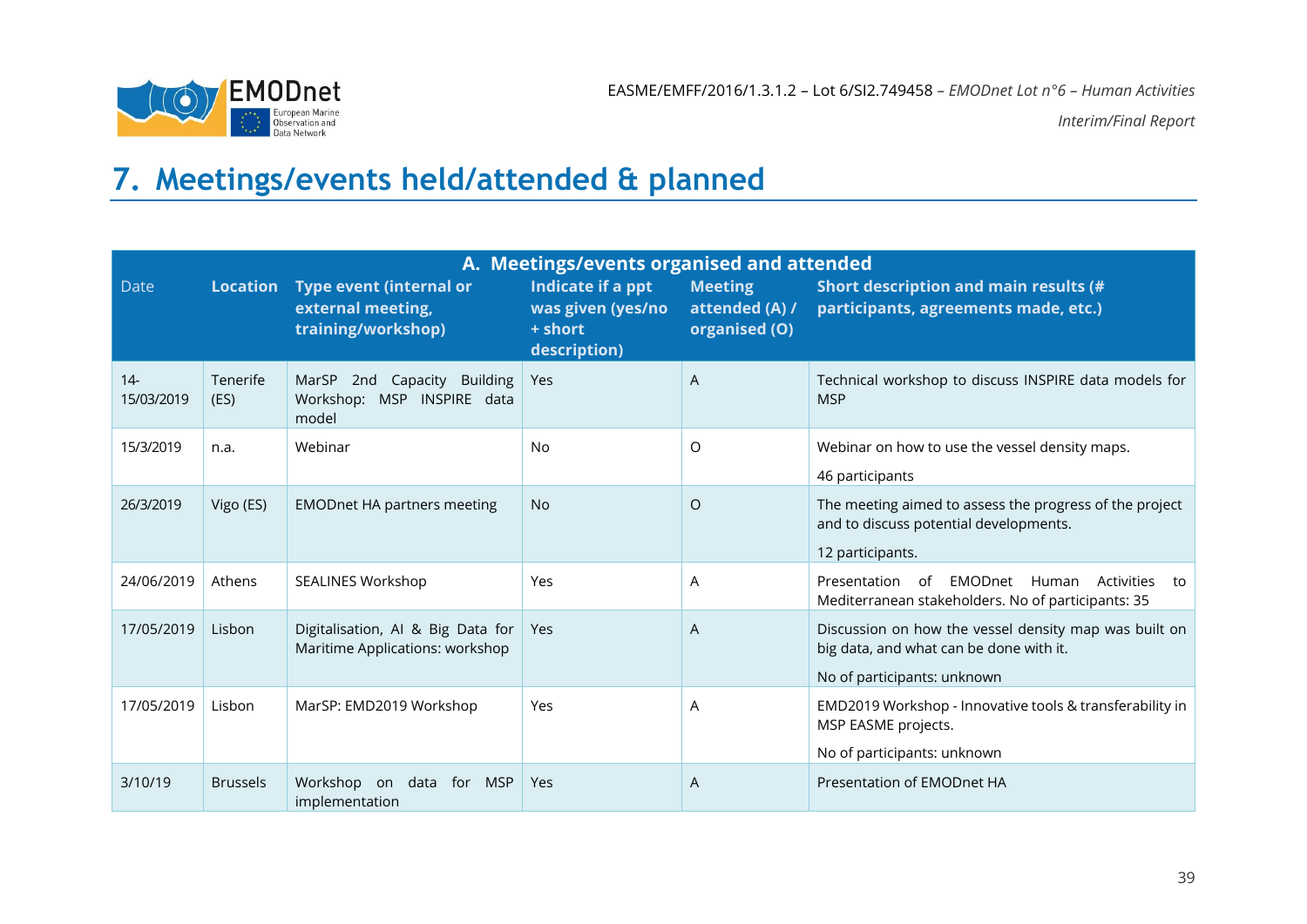

|                             | A. Meetings/events organised and attended |                                                                                                |                                                                   |                                                   |                                                                                                                         |  |
|-----------------------------|-------------------------------------------|------------------------------------------------------------------------------------------------|-------------------------------------------------------------------|---------------------------------------------------|-------------------------------------------------------------------------------------------------------------------------|--|
| <b>Date</b>                 | <b>Location</b>                           | <b>Type event (internal or</b><br>external meeting,<br>training/workshop)                      | Indicate if a ppt<br>was given (yes/no<br>+ short<br>description) | <b>Meeting</b><br>attended (A) /<br>organised (O) | Short description and main results (#<br>participants, agreements made, etc.)                                           |  |
| $2 -$<br>3/09/2019          | Ghent                                     | EMODnet Steering Committee<br>meeting                                                          | Yes                                                               | Α                                                 |                                                                                                                         |  |
| $4-$<br>6/09/2019           | Ghent                                     | OpenSeaLab                                                                                     | <b>No</b>                                                         | A                                                 | Coaching                                                                                                                |  |
| 21/05/2020                  | Remote<br>meeting                         | Meeting with EMSA                                                                              | <b>NO</b>                                                         | A                                                 | Discussion on how to publish the work on the impact of<br>COVID-19 on fishing and shipping                              |  |
| 28/05/2020                  | Remote<br>meeting                         | Technical Expert Group on MSP                                                                  | Yes                                                               | A                                                 | Action plan for the harmonized nomenclature to be used<br>for the MSP data set                                          |  |
| 02/06/2020                  | Remote<br>meeting                         | Internal meeting                                                                               | <b>No</b>                                                         | O                                                 | Discussion on hot to make the MSP data set INSPIRE-<br>compliant                                                        |  |
| 06/06/2020                  | Remote<br>meeting                         | with<br>the<br><b>Meeting</b><br>French<br>Directorate for Marine Fisheries<br>and Aquaculture | Yes                                                               | $\circ$                                           | State of play of data collection and dissemination<br>(shellfish and finfish production sites) by French<br>authorities |  |
| 16/06/2020                  | Remote<br>meeting                         | Coastal workshop: EMODnet and<br><b>CMEMS</b>                                                  | Yes                                                               | A                                                 | Presentation of EMODnet HA                                                                                              |  |
| 30/06/2020                  | Remote<br>meeting                         | <b>TEG MSP Data</b>                                                                            | Yes                                                               | A                                                 | Presentation of the work on INSPIRE                                                                                     |  |
| 22/09/2020                  | Remote<br>meeting                         | Webinar                                                                                        | Yes                                                               | A                                                 | Timeline with EMODnet's main achievements                                                                               |  |
| $9 - 10$<br>October<br>2020 | WEBEX<br>meeting                          | EMODnet Steering<br>Committee<br>meeting                                                       | Yes: overview of the<br>significant<br>most<br>updates            | $\overline{A}$                                    |                                                                                                                         |  |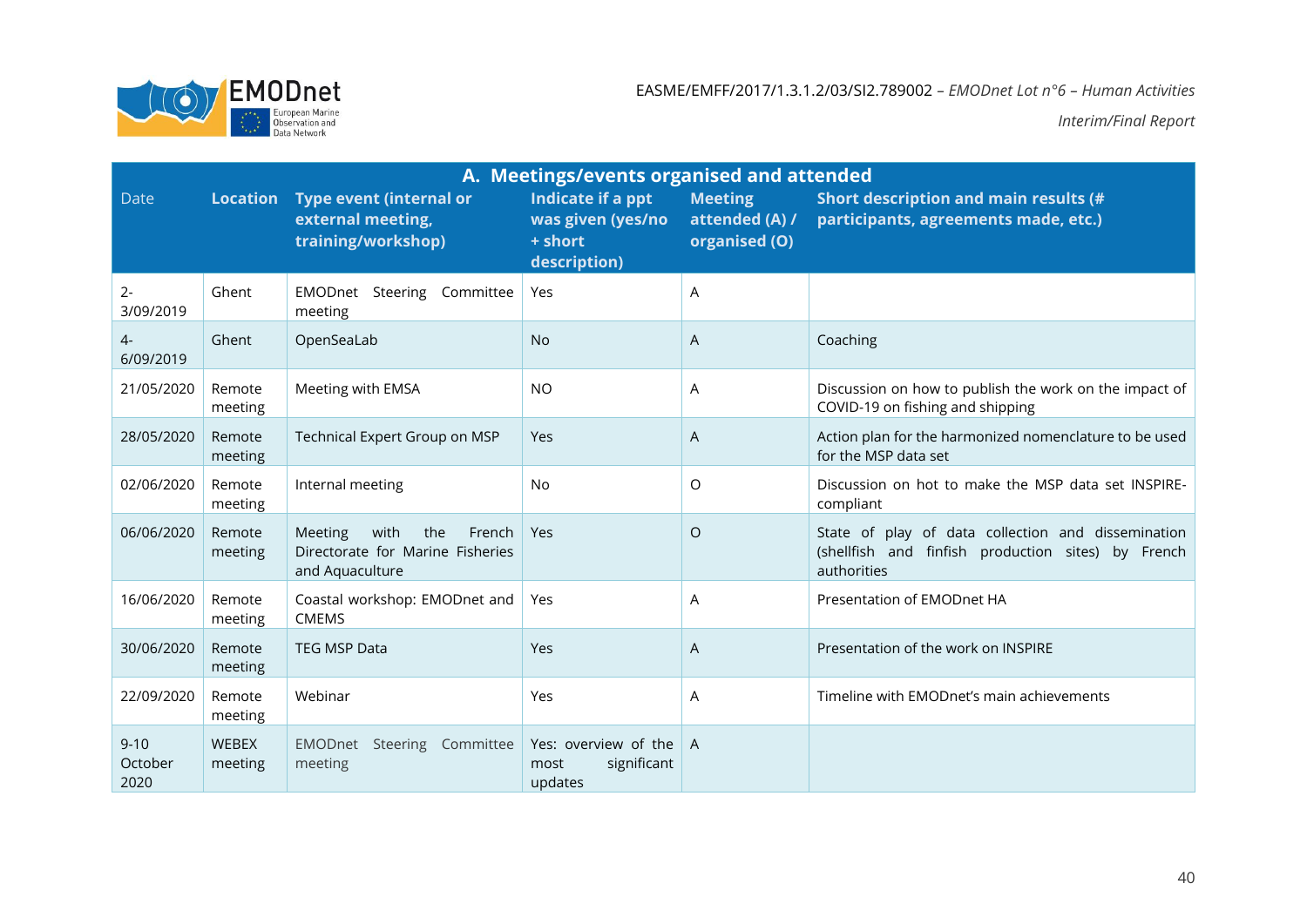

|                               | A. Meetings/events organised and attended |                                                                           |                                                                   |                                                   |                                                                                                                                                                                                                                     |  |
|-------------------------------|-------------------------------------------|---------------------------------------------------------------------------|-------------------------------------------------------------------|---------------------------------------------------|-------------------------------------------------------------------------------------------------------------------------------------------------------------------------------------------------------------------------------------|--|
| <b>Date</b>                   | Location                                  | <b>Type event (internal or</b><br>external meeting,<br>training/workshop) | Indicate if a ppt<br>was given (yes/no<br>+ short<br>description) | <b>Meeting</b><br>attended (A) /<br>organised (O) | Short description and main results (#<br>participants, agreements made, etc.)                                                                                                                                                       |  |
| 29 October<br>2020            | WEBEX<br>Meeting                          | Workshop                                                                  | <b>No</b>                                                         | A                                                 | Subgroup 2- Harmonization of Terminology<br>and<br>Nomenclature for MSP Output Data Workshop                                                                                                                                        |  |
| 14<br><b>December</b><br>2020 | Online                                    | Workshop                                                                  | <b>No</b>                                                         | A                                                 | Online participation workshop on maritime space<br>management<br>(https://www.miteco.gob.es/es/costas/temas/proteccion-<br>medio-marino/ordenacion-del-espacio-<br>maritimo/default.aspx)                                           |  |
| 03/02/2021                    | Online                                    | Meeting with US NGA                                                       | <b>No</b>                                                         | $\circ$                                           | The US NGA is mapping shipping traffic globally, using the<br>method developed by EMODnet Human Activities. The<br>meeting aimed to coordinate this process. The NGA<br>suggested an MoU be signed with the European<br>Commission. |  |
| <b>SUM</b>                    |                                           |                                                                           |                                                                   | $\mathbf{o}$                                      | Total # of meetings organised = $6$                                                                                                                                                                                                 |  |
| <b>SUM</b>                    |                                           |                                                                           |                                                                   | A                                                 | Total # of meetings attended = $15$                                                                                                                                                                                                 |  |

|             | B. Meetings/events planned in the future |                                                    |                                                  |                                                             |  |  |  |
|-------------|------------------------------------------|----------------------------------------------------|--------------------------------------------------|-------------------------------------------------------------|--|--|--|
| Date        | Location                                 | Type event (meeting, training<br>(workshop), etc.) | Meeting to be<br>attended (A) /<br>organised (O) | Short description and main<br>expected outcomes             |  |  |  |
| 19/03/21    | Online                                   | Meeting with UNEP-MAP                              | O                                                | Better coordination with Regional Sea<br>Conventions        |  |  |  |
| 20-21/04/21 | Online                                   | Annual meeting of the Black Sea A<br>Commission    |                                                  | Better coordination with Regional Sea<br><b>Conventions</b> |  |  |  |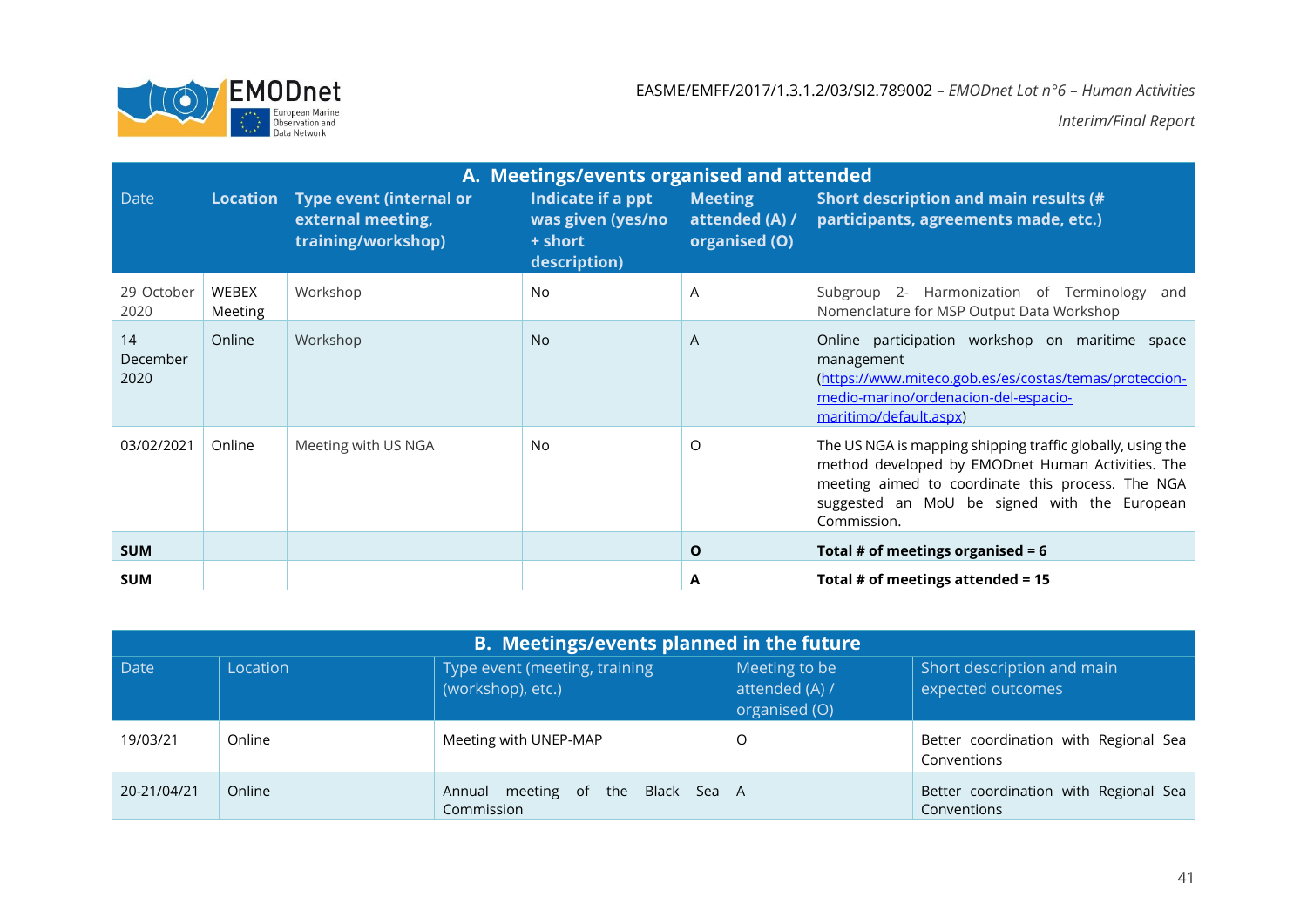

EASME/EMFF/2017/1.3.1.2/03/SI2.789002 *– EMODnet Lot n°6 – Human Activities*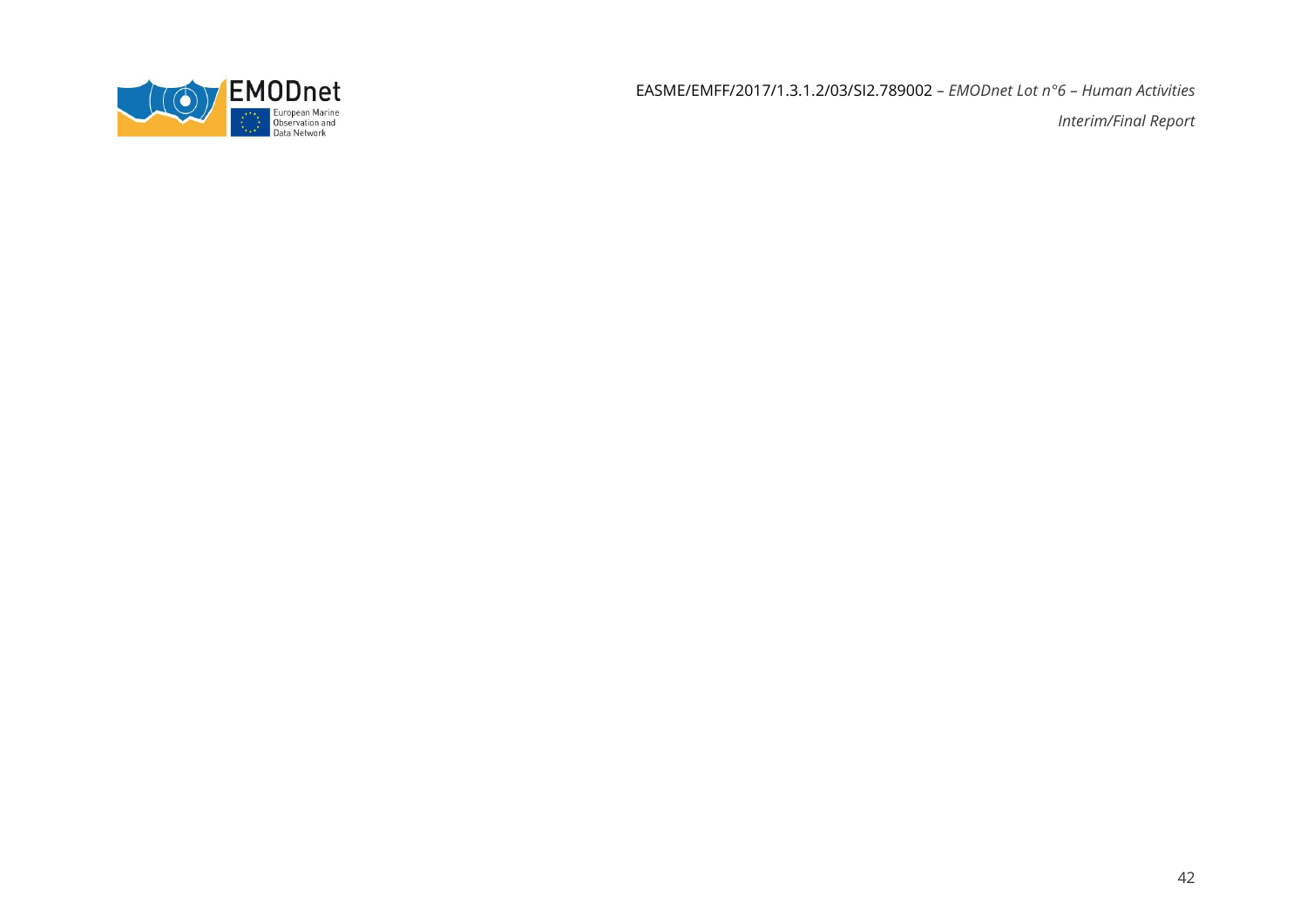

EASME/EMFF/2016/1.3.1.2 – Lot 6/SI2.749458 *– EMODnet Lot n°6 – Human Activities*

*Interim/Final Report*

# <span id="page-42-0"></span>**8. Communication assets**

|             |                             | A. Communication assets                                                                                                           |                                                                                        |                                                                           |
|-------------|-----------------------------|-----------------------------------------------------------------------------------------------------------------------------------|----------------------------------------------------------------------------------------|---------------------------------------------------------------------------|
| <b>Date</b> | Communication<br>material   | Short description (of the<br>material, title, ) and/or link<br>to the asset                                                       | Main results                                                                           | Name of event at<br>which material was<br>disseminated (if<br>applicable) |
| 15/3/2019   | Webinar                     | Webinar on how to use the vessel<br>density maps                                                                                  | 46 participants                                                                        |                                                                           |
| 21/3/2019   | <b>Blog post</b>            | Detailed method of EU vessel<br>density map                                                                                       |                                                                                        |                                                                           |
| 28/3/2019   | Blog post                   | <b>EMODnet Human Activities Data</b><br>Facilitate Business Opportunities                                                         |                                                                                        |                                                                           |
| 17/05/2019  | Workshop at EMD<br>2019     | Discussion on how the vessel<br>density map was built on big<br>data, and what can be done with<br>it.                            |                                                                                        | Maritime<br>European<br>Day                                               |
| 17/05/2019  | Workshop at EMD<br>2019     | EMD2019 Workshop - Innovative<br>tools & transferability in MSP<br>EASME projects.                                                |                                                                                        | Maritime<br>European<br>Day                                               |
|             |                             | No of participants: unknown                                                                                                       |                                                                                        |                                                                           |
| 24/06/2019  | <b>SEALINES</b><br>workshop | Presentation of EMODnet Human<br>Mediterranean<br><b>Activities</b><br>to<br>stakeholders.                                        | 35 participants                                                                        | SEALINES workshop                                                         |
| 18/07/19    | Blog post                   | Why are there so many nuclear<br>power plants located on the<br>https://www.emodnet-<br>coast?<br>humanactivities.eu/blog/?p=1118 |                                                                                        |                                                                           |
| 19/09/19    | <b>Blog post</b>            | Where does our wastewater go?<br>https://www.emodnet-<br>humanactivities.eu/blog/?p=1159                                          |                                                                                        |                                                                           |
| 10/10/2019  | <b>Blog</b>                 | New map tools allow greater<br>flexibility when interrogating data<br>https://www.emodnet-<br>humanactivities.eu/blog/?p=1175     |                                                                                        |                                                                           |
| 20/12/2019  | Press release               | Traffic Density Maps for a better<br>understanding of maritime traffic<br>(published on EMSA's website)                           |                                                                                        |                                                                           |
| 28/05/2020  | Blog post                   | Blog post to show how to use<br>route density data to try and<br>estimate the impact of the<br>COVID-19 outbreak on fishing       | The STECF used the<br>work<br>their<br>in<br>Annual<br>Economic<br>Report<br>the<br>on |                                                                           |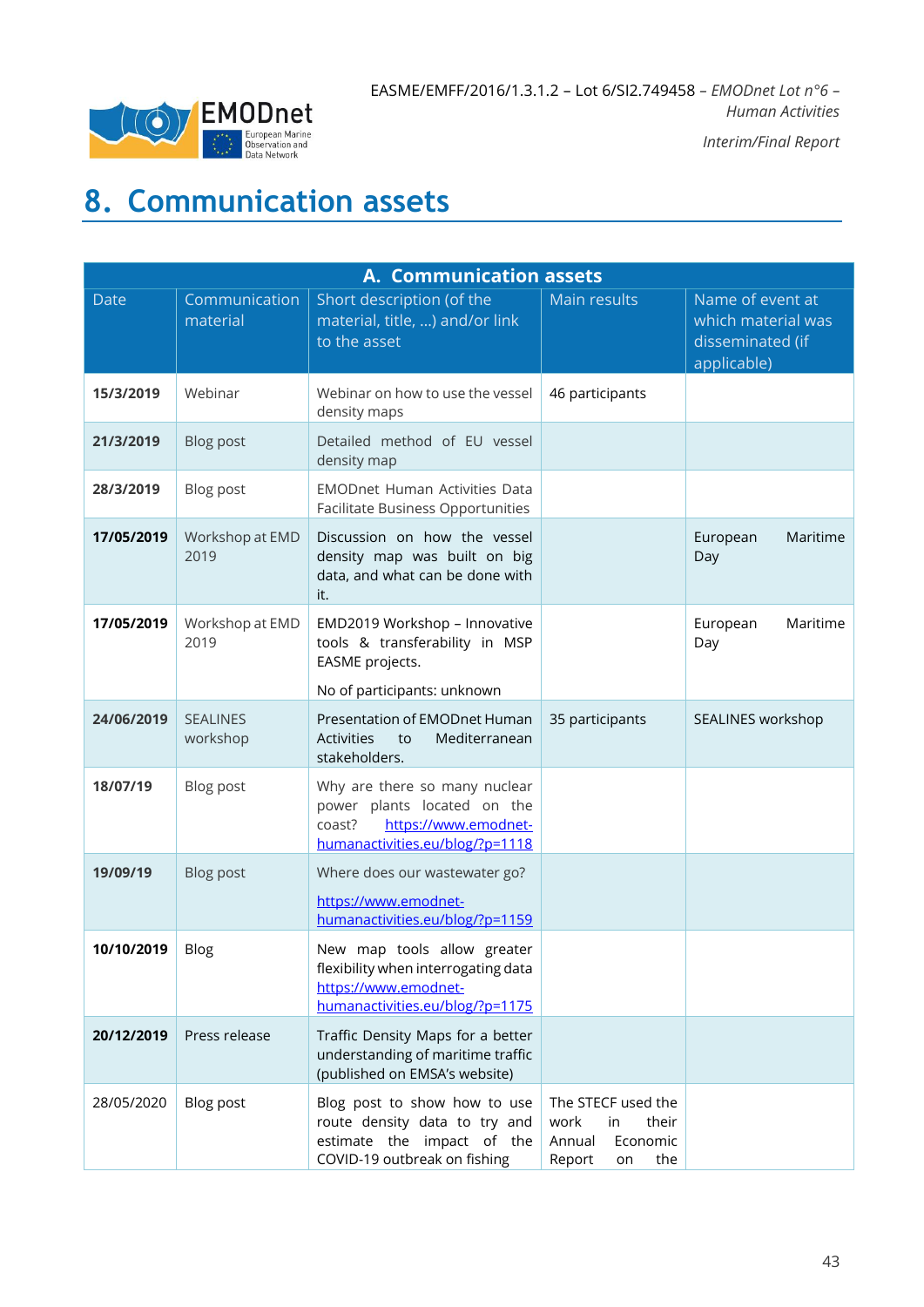

EASME/EMFF/2017/1.3.1.2/03/SI2.789002 *– EMODnet Lot n°6 – Human Activities*

|          |           |                                                                                                                                                                     | performance of the<br>EU fishing fleet                                                                                           |                                                       |
|----------|-----------|---------------------------------------------------------------------------------------------------------------------------------------------------------------------|----------------------------------------------------------------------------------------------------------------------------------|-------------------------------------------------------|
| 09/12/20 | Video     | (Irish Aquaculture<br>The IATiP<br>Innovation<br>Technology<br>and<br>Platform)<br>AND-<br>asked<br>International to participate in a<br>series of short interviews | A short video that<br>includes<br>a<br>presentation<br>of<br>EMODNet HA and<br>aquaculture<br>the<br>in<br>dataset<br>particular | website:<br><b>IATip</b><br><b>Interviews - IATIP</b> |
| 25/01/21 | Blog post | Presentation of the new algae<br>and spirulina data sets.                                                                                                           |                                                                                                                                  |                                                       |

| <b>B. Planned communication assets</b> |                           |                                                                          |                       |  |  |  |
|----------------------------------------|---------------------------|--------------------------------------------------------------------------|-----------------------|--|--|--|
| <b>Date</b>                            | Communication<br>material | Short description (of the material, title,<br>) and/or link to the asset | Main results expected |  |  |  |
|                                        |                           |                                                                          |                       |  |  |  |
|                                        |                           |                                                                          |                       |  |  |  |
|                                        |                           |                                                                          |                       |  |  |  |
|                                        |                           |                                                                          |                       |  |  |  |
|                                        |                           |                                                                          |                       |  |  |  |
|                                        |                           |                                                                          |                       |  |  |  |
|                                        |                           |                                                                          |                       |  |  |  |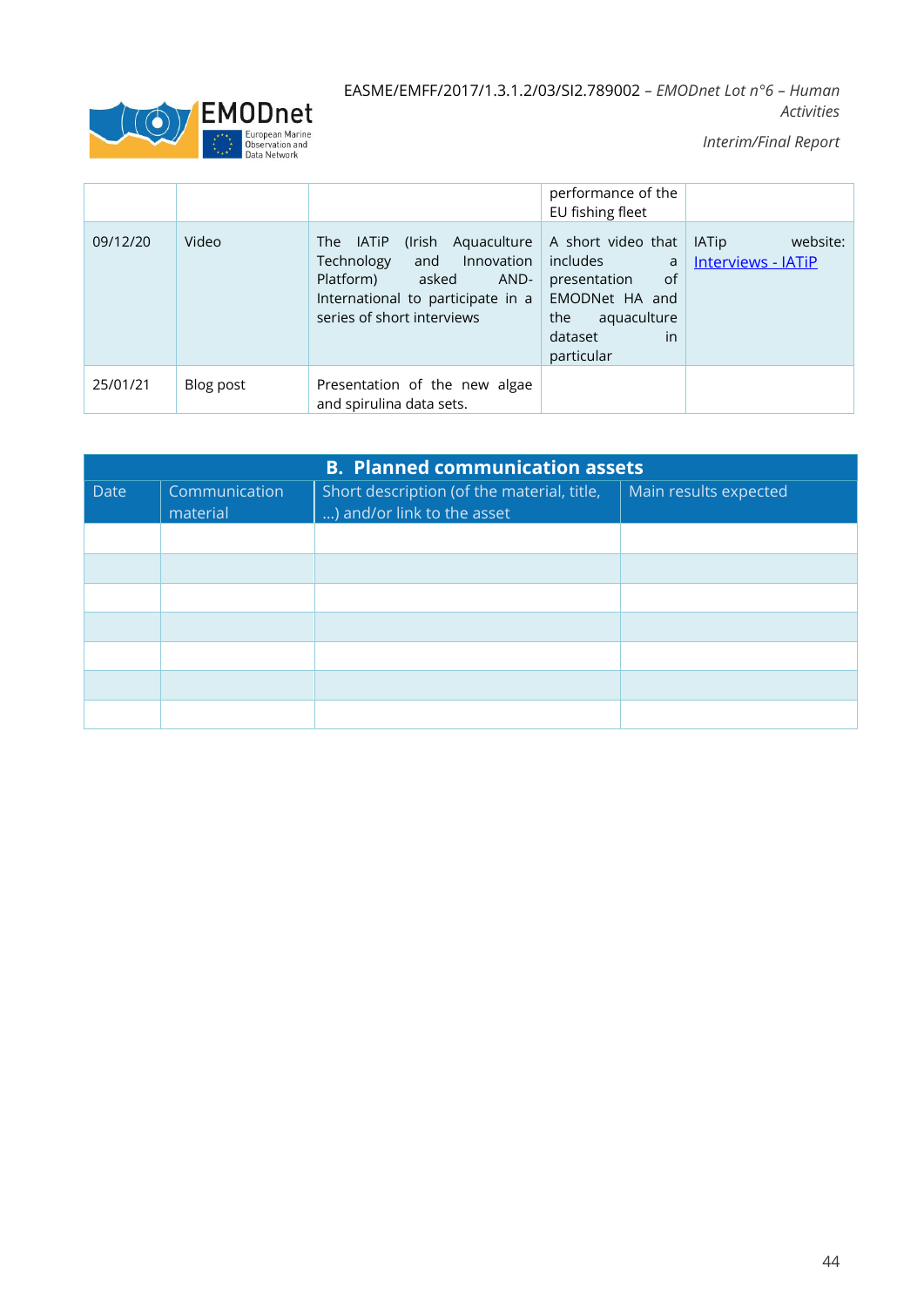

| List of known publications using EMODnet data or data products |                                                            |                                                                                                                                                       |                                                                                                    |                                                                                         |  |  |
|----------------------------------------------------------------|------------------------------------------------------------|-------------------------------------------------------------------------------------------------------------------------------------------------------|----------------------------------------------------------------------------------------------------|-----------------------------------------------------------------------------------------|--|--|
| <b>Date</b>                                                    | Type and name of journal, Publication title<br>conference, |                                                                                                                                                       | <b>Author(s)</b>                                                                                   | <b>Organisation(s)</b>                                                                  |  |  |
| 07/03/2019                                                     | <b>Marine Policy</b>                                       | Communicating<br>Maritime<br>Spatial Planning: The MSP<br>Challenge approach                                                                          | Abspoel L. et al.                                                                                  | Ministry for Infrastructure and<br>Water Management (NL)                                |  |  |
| 24/04/2019                                                     | Frontiers in Energy Research                               | Combined Exploitation of<br>Offshore Wind and Wave<br>Energy in the Italian Seas: A<br>Spatial Planning Approach                                      | Azzellino A., Lanfredi C., Riefolo L., De<br>Santis V., Contestabile P., Vicinanza D.              | Technical University of Milan,<br>CoNISMa, University of Campania<br>"Luigi Vanvitelli" |  |  |
| August 2019                                                    | Data in brief                                              | integrated<br>Heterogeneous<br>Maritime<br>dataset<br>for<br>Intelligence, surveillance, and<br>reconnaissance                                        | Ray C., Dréo R., Camossi E., Jousselme<br>A.L., Iphar C.                                           | Naval Academy Research Institute<br>(France), CMRE,                                     |  |  |
| August 2019                                                    | Marine Policy                                              | Habitat mapping in the<br>European Seas - is it fit for<br>purpose in the marine<br>restoration agenda?                                               | Gerovasileiou V. et al.                                                                            | Hellenic<br>for<br>Marine<br>Centre<br>Research et al.                                  |  |  |
| 08/08/2019                                                     | of<br>Operational<br>Journal<br>Oceanography               | Developing<br>community<br>marine data service for Blue<br><b>Growth Sectors</b>                                                                      | She J., Murawski J.                                                                                | Danish Meteorological Institute                                                         |  |  |
| <b>July 2019</b>                                               |                                                            | Havhingsten<br>Fibre<br>Optic<br>Telecommunication<br>Cable.<br>Foreshore<br>License<br>Cable<br>Application<br>for<br>Installation - Planning Report | Paula Daglish & Charlie Cameron                                                                    | Intertek, ALCATEL<br>SUBMARINE<br><b>NETWORKS</b>                                       |  |  |
| 29/10/2019                                                     | <b>Scientific Reports</b>                                  | Recreational vessels without<br>Identification<br>Automatic<br>(AIS)<br>dominate<br>System                                                            | L., Mikkelsen<br>Hermannsen<br>$L_{\cdot}$<br>Tougaard J., Beedholm K., Johnson M.,<br>Madsen P.T. | Aarhus University,                                                                      |  |  |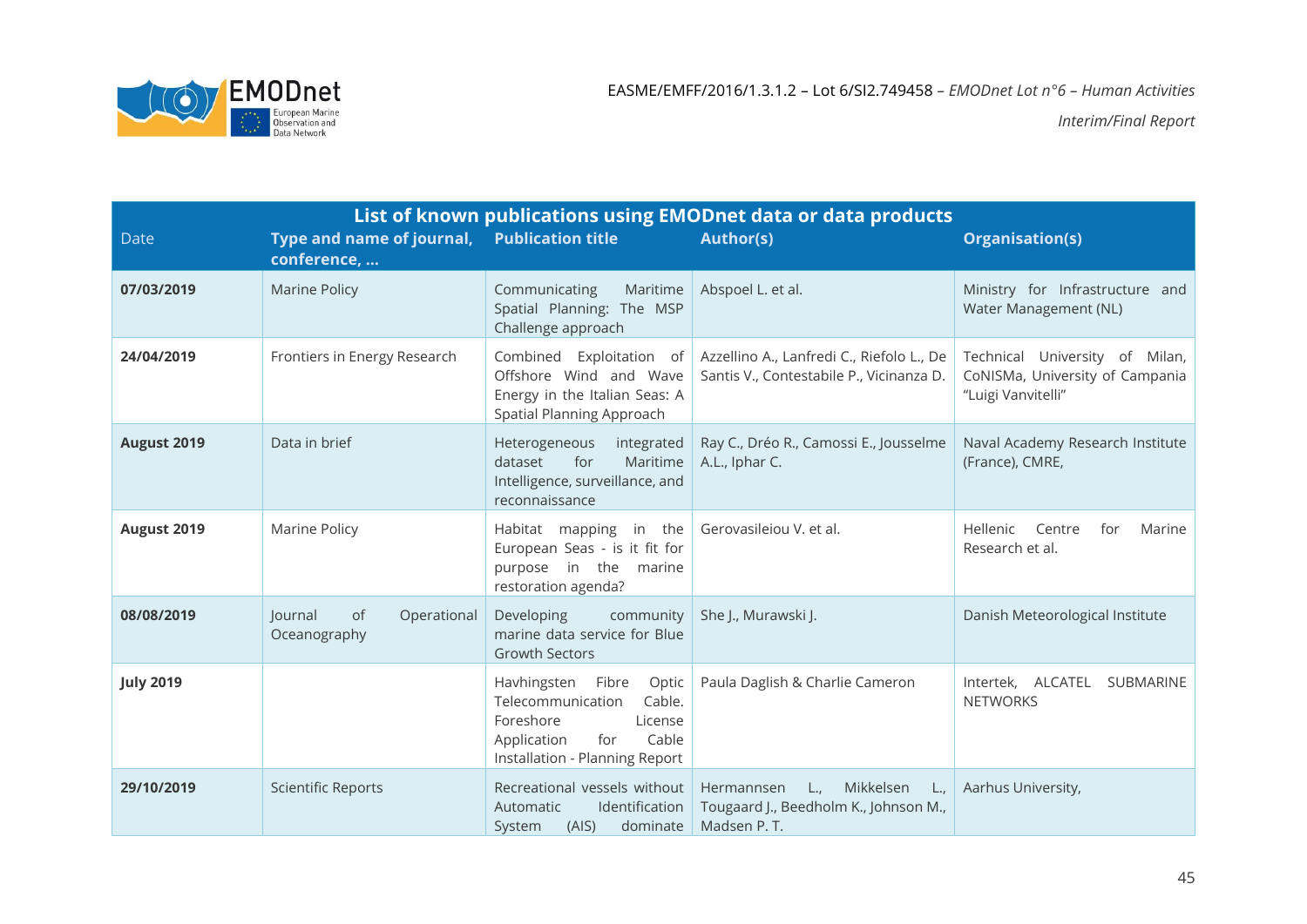

|             | List of known publications using EMODnet data or data products |                                                                                                                                                                       |                                                                                                                                             |                                                                                                                                                                                                               |  |  |
|-------------|----------------------------------------------------------------|-----------------------------------------------------------------------------------------------------------------------------------------------------------------------|---------------------------------------------------------------------------------------------------------------------------------------------|---------------------------------------------------------------------------------------------------------------------------------------------------------------------------------------------------------------|--|--|
| <b>Date</b> | Type and name of journal, Publication title                    |                                                                                                                                                                       | <b>Author(s)</b>                                                                                                                            | <b>Organisation(s)</b>                                                                                                                                                                                        |  |  |
|             | conference,                                                    | anthropogenic<br>noise                                                                                                                                                |                                                                                                                                             |                                                                                                                                                                                                               |  |  |
|             |                                                                | contributions to a shallow<br>water soundscape                                                                                                                        |                                                                                                                                             |                                                                                                                                                                                                               |  |  |
| 13/11/2019  | Marine Drugs                                                   | Microalgal Carotenoids: A<br>Review<br>Production,<br>of<br>Markets,<br>Current<br>Future<br>Regulations,<br>and<br><b>Directions</b>                                 | Novoveska L., Ross M.E., Stanley M.,<br>Pradelles R., Wasiolek V., Sassi J-F.                                                               | Scottish Association for Marine<br>Science, Microphyt, CEA                                                                                                                                                    |  |  |
| 01/12/2019  | <b>Applied Energy</b>                                          | Techno-Economic<br><b>The</b><br>Potential of Offshore Wind<br>with<br>Optimized<br>Energy<br>Future Turbine Designs in<br>Europe                                     | Dilara<br>Gulcin<br>Caglayan,<br>Severin<br>Ryberg,<br>Heidi<br>Heinrichs,<br>Jochen<br>Linßen,<br>Detlef<br>Stolten,<br>Martin<br>Robinius |                                                                                                                                                                                                               |  |  |
| 31/12/2019  | <b>Ecological Indicators</b>                                   | Assessing marine ecosystem<br>richness<br>services<br>and<br>exposure to anthropogenic<br>threats in small sea areas: A<br>case study for the Lithuanian<br>sea space | Daniel Depellegrin, Stefano Menegon,<br>Laura Gusatu, Sanjoy Roy, leva<br>Misiune                                                           |                                                                                                                                                                                                               |  |  |
| 01/10/2020  | Science<br>of<br>the<br>Total<br>Environment                   | The effects of COVID-19<br>induced lockdown measures<br>on maritime settings of a<br>coastal region                                                                   | Depellegrin D., Bastianini M., Fadini A.,<br>Menegon S.                                                                                     | Renewable Energy Group, College<br>of Engineering, Mathematics and<br>Physical Sciences, University of<br>Exeter, Cornwall Campus, Penryn,<br><b>UK</b><br>NR - National Research Council of<br>Italy, ISMAR. |  |  |
| n.a.        | DERC-MARESANUS project                                         | Potential<br>οf<br>Maritime<br>the<br>Transport<br>in                                                                                                                 | Pagano D., Caserini S., Campo F.,<br>Cappello G., Grosso M.                                                                                 | Technical University of Milan                                                                                                                                                                                 |  |  |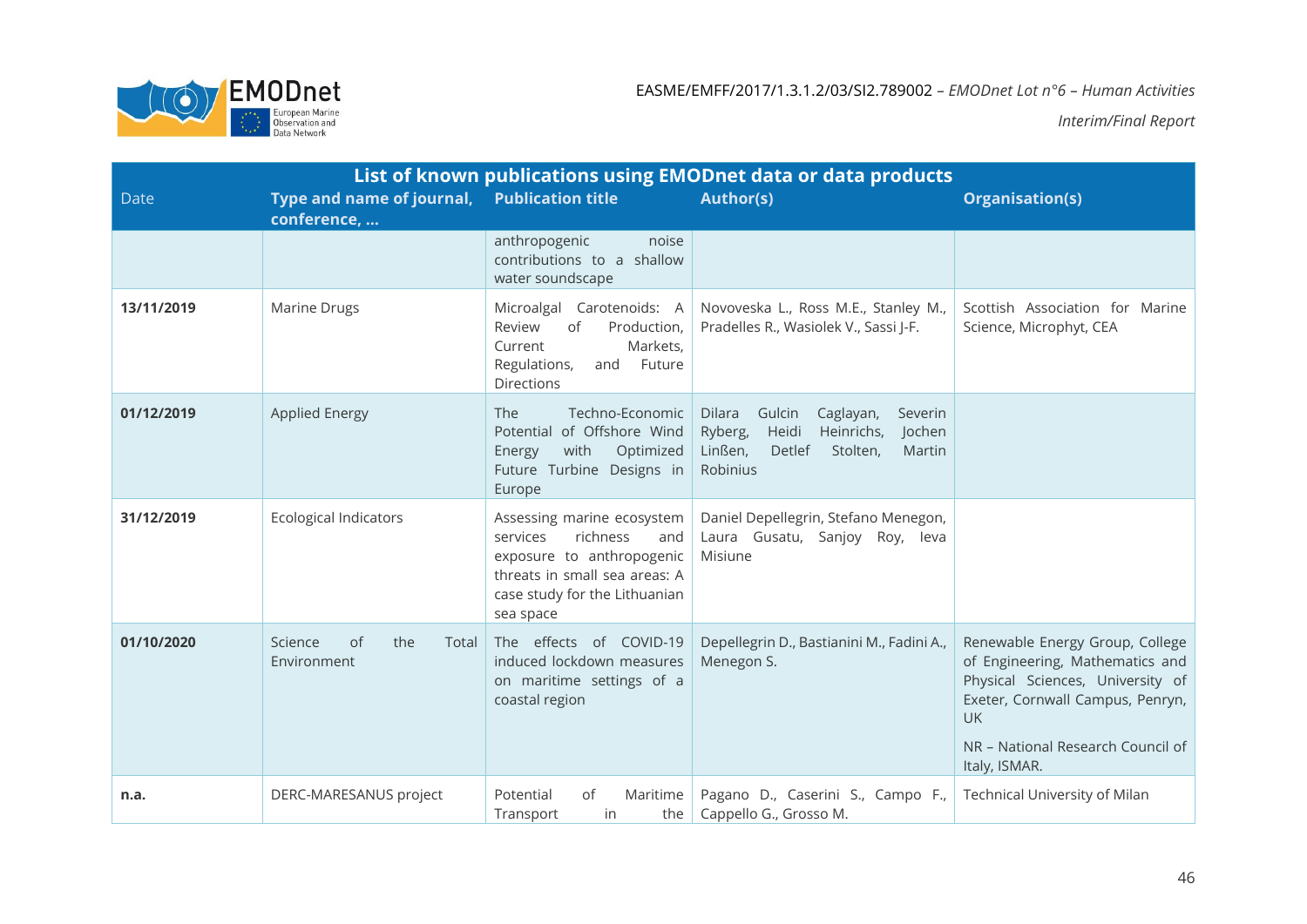

| <b>Date</b>      | Type and name of journal, Publication title<br>conference,                            |                                                                                                                                                                   | List of known publications using EMODnet data or data products<br><b>Author(s)</b>                                                                          | <b>Organisation(s)</b>                                                |
|------------------|---------------------------------------------------------------------------------------|-------------------------------------------------------------------------------------------------------------------------------------------------------------------|-------------------------------------------------------------------------------------------------------------------------------------------------------------|-----------------------------------------------------------------------|
|                  |                                                                                       | Mediterranean Sea for Ocean<br>Liming and CO <sub>2</sub> Removal                                                                                                 |                                                                                                                                                             |                                                                       |
| <b>July 2020</b> | Project report                                                                        | PORTODIMARE:<br>Spatial<br>conflicts<br>human<br>among<br>activities as well as with<br>conservation priority areas in<br>Western Greek waters                    | Kikeri, Dimitrios Politikos,<br>Maria<br>Stefanos<br>Kavadas<br>and<br>Vassiliki<br>Vassilopoulou, Stefano<br>Menegon,<br>Elisabetta Manea, Erika Porporato | <b>HCMR, CORILA</b>                                                   |
| 28/09/2020       | Project report                                                                        | Supplementary material to<br>data-driven<br>FCOMAR:<br>A<br>framework for ecosystem-<br>Maritime<br>Spatial<br>based<br>Planning in Danish marine<br>waters       | Andersend, J.H. et al.                                                                                                                                      | NIVA,<br>Aarhus University,<br>DTU,<br><b>GEUS</b>                    |
| October 2020     | Sustainability - Open Access<br>Journal                                               | Assessing the Impact of<br>Physical and Anthropogenic<br>Factors in<br>Environmental<br>the Habitat<br>Determining<br>Suitability<br>of<br>Seagrass<br>Ecosystems | Hastings R., Cummins V., Holloway P.                                                                                                                        | University College, Cork                                              |
| 05/10/2020       | <b>TC-19</b><br><b>IMEKO</b><br>International<br>Workshop on Metrology for the<br>Sea | Integrating AIS and SAR to<br>monitor fisheries: a pilot<br>study in the Adriatic Sea                                                                             | Galdelli A., Mancini A., Ferrà C.,<br>Tassetti A.N.                                                                                                         | Technical University of Matche,<br><b>CNR-IRBIM</b>                   |
| <b>Not known</b> | <b>ICES Expert Group Report</b>                                                       | Working Group on Integrated<br>Assessments of the North<br>Sea (WGINOSE)                                                                                          | Belgrano A. et al.                                                                                                                                          | <b>ICES</b>                                                           |
| 12/09/2020       | Renewable<br>Sustainable<br>and<br><b>Energy Review</b>                               | An integrated GIS approach<br>for site selection of floating<br>offshore wind farms in the                                                                        | Diaz H., Guedes Soares C.                                                                                                                                   | Centre for Marine Technology and<br>Engineering<br>(CENTEC),<br>Ocean |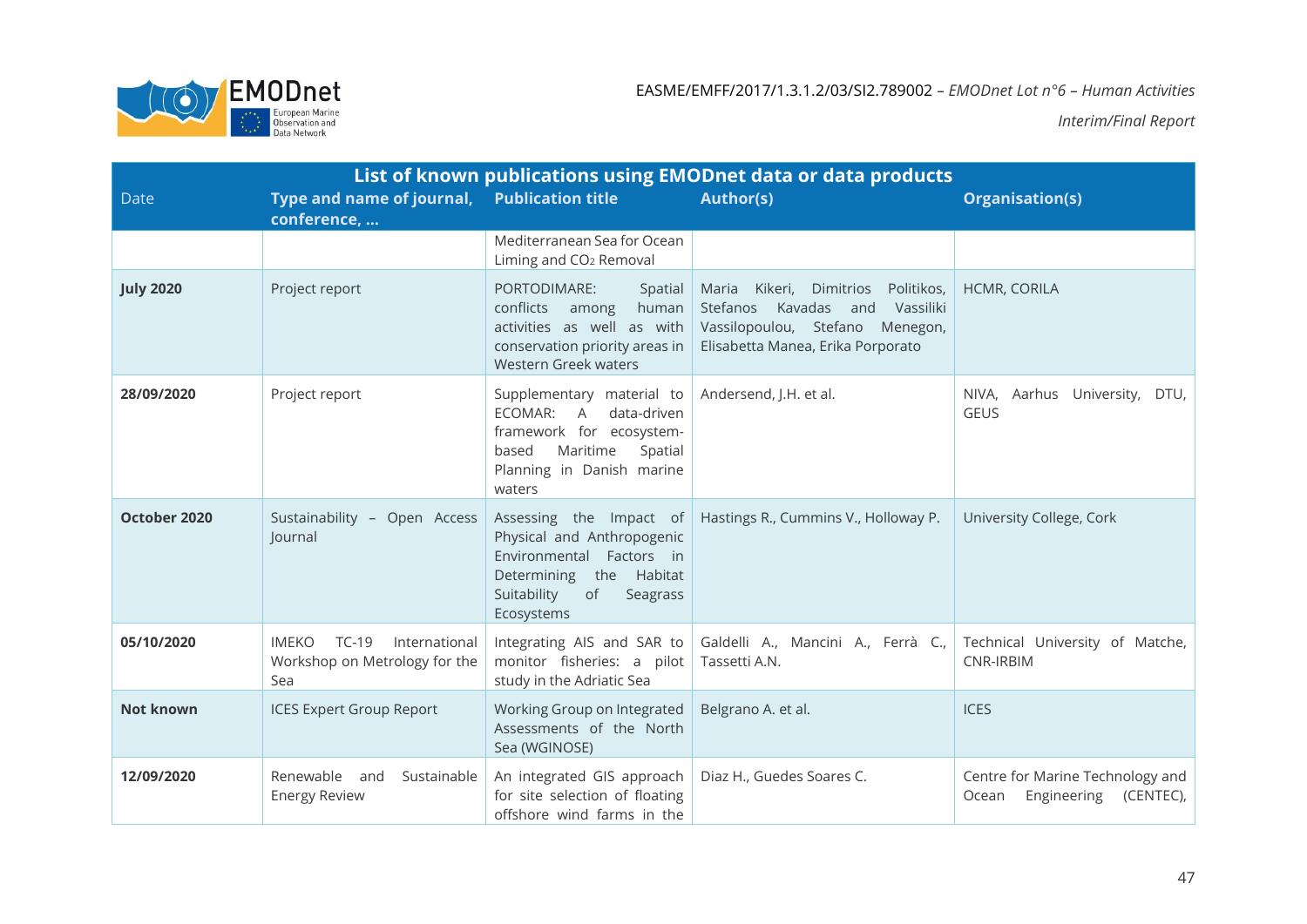

| <b>Date</b> | Type and name of journal, Publication title<br>conference, |                                                                                                                                                                                                         | List of known publications using EMODnet data or data products<br><b>Author(s)</b>         | <b>Organisation(s)</b>                                                                            |
|-------------|------------------------------------------------------------|---------------------------------------------------------------------------------------------------------------------------------------------------------------------------------------------------------|--------------------------------------------------------------------------------------------|---------------------------------------------------------------------------------------------------|
|             |                                                            | continental<br>Atlantic<br>European coastline                                                                                                                                                           |                                                                                            | Instituto<br>Superior<br>Tecnico,<br>Universidade de Lisboa                                       |
| 24/01/2021  | Sustainability                                             | Ecosystem-Based MSP for<br>Enhanced<br><b>Fisheries</b><br>Sustainability: An Example<br>from the Northern Adriatic<br>(Chioggia-Venice and Rovigo,<br>Italy)                                           | Farella G. et al.                                                                          | National Research Council (Italy) et<br>al.                                                       |
| 29/01/2021  | Journal of Wildlife Diseases                               | Influence of pathogens, fish-<br>related characteristics, and<br>environmental factors on the<br>development<br>skin<br>of<br>ulcerations in wild common<br>dab (Limanda limanda) from<br>the North Sea | Vercauteren M., Van Hoey G.,<br>Decostere A., Boyen F., Ampe B.,<br>Devriese L., Chiers K. | University of Ghent, Flanders<br>Research Institute for Agriculture,<br>Fisheries and Food, VLIZ, |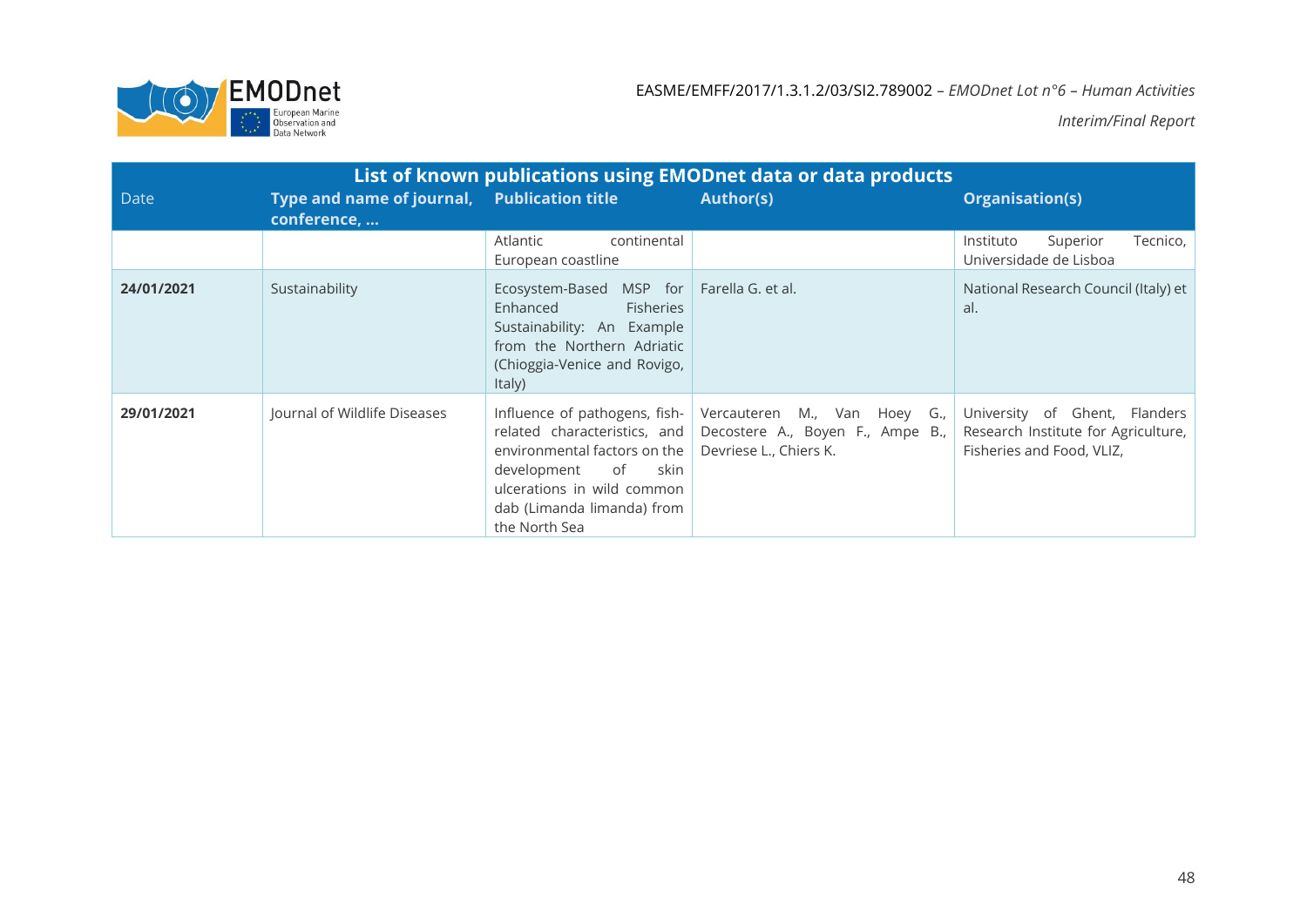

# **9. Monitoring indicators**

<span id="page-48-0"></span>

| <b>Comments on the progress indicators in the excel template</b>                                                        |                    |                                                                                                                                                                                                                                                                                                                                                                                                                                                                                                                                                                                                                                                                                                                                                                                                                                                                                                                                                                                                                                                              |  |  |
|-------------------------------------------------------------------------------------------------------------------------|--------------------|--------------------------------------------------------------------------------------------------------------------------------------------------------------------------------------------------------------------------------------------------------------------------------------------------------------------------------------------------------------------------------------------------------------------------------------------------------------------------------------------------------------------------------------------------------------------------------------------------------------------------------------------------------------------------------------------------------------------------------------------------------------------------------------------------------------------------------------------------------------------------------------------------------------------------------------------------------------------------------------------------------------------------------------------------------------|--|--|
| <b>Progress indicator</b>                                                                                               | Means of           | Comment                                                                                                                                                                                                                                                                                                                                                                                                                                                                                                                                                                                                                                                                                                                                                                                                                                                                                                                                                                                                                                                      |  |  |
|                                                                                                                         | collecting figures |                                                                                                                                                                                                                                                                                                                                                                                                                                                                                                                                                                                                                                                                                                                                                                                                                                                                                                                                                                                                                                                              |  |  |
| 1. Current status and coverage of total available thematic<br>data<br>A) Volume and coverage of available data          |                    | It is not possible to provide figures by sea basin, because EMODnet HA mostly<br>deals with discrete data. Therefore, it is impossible to tell how much of an area<br>the current data sets cover. Furthermore, providing figures by sea basin is<br>misleading, when dealing with discrete data. The number of planned wind farms<br>decreased since March (many projects were cancelled); counting the number of<br>wind farms by sea basin would point to reduced coverage of a sea basin, whereas<br>it is exactly the opposite. That said, overall coverage improved for all sea basins,<br>even though it is not possible to quantify it for the above-mentioned reasons. The<br>North Sea, the Atlantic and the Baltic are the areas where coverage is highest, with<br>most data set close to 100% except pipelines, cables and aquaculture. The Black<br>Sea is the sea basin with the lowest coverage, although contacts with the Black Sea<br>Commission have been established and hopefully the situation will improve over<br>the coming years. |  |  |
|                                                                                                                         |                    | The volume and coverage of data sets generally increased. This is due both to<br>improved data collection and to the addition of entirely new data sets. There are<br>some exceptions. One is wind farms, where the total number of records<br>decreased because many planned projects were cancelled, and because the data<br>set was reorganised to avoid duplicates. Cables also decreased, because a source<br>asked us to remove their data from EMODnet.                                                                                                                                                                                                                                                                                                                                                                                                                                                                                                                                                                                               |  |  |
| B) Usage of data since the start of the project phase                                                                   |                    | Overall, the number of downloads and web service requests increased for most<br>data sets.                                                                                                                                                                                                                                                                                                                                                                                                                                                                                                                                                                                                                                                                                                                                                                                                                                                                                                                                                                   |  |  |
| 2. Current status and coverage of total number of data<br>products<br>A) Volume and coverage of available data products |                    | Here it's possible to break down data by sea basin. Coverage is 100% as the grid<br>used for the density maps was built to cover all EU waters.                                                                                                                                                                                                                                                                                                                                                                                                                                                                                                                                                                                                                                                                                                                                                                                                                                                                                                              |  |  |
|                                                                                                                         |                    |                                                                                                                                                                                                                                                                                                                                                                                                                                                                                                                                                                                                                                                                                                                                                                                                                                                                                                                                                                                                                                                              |  |  |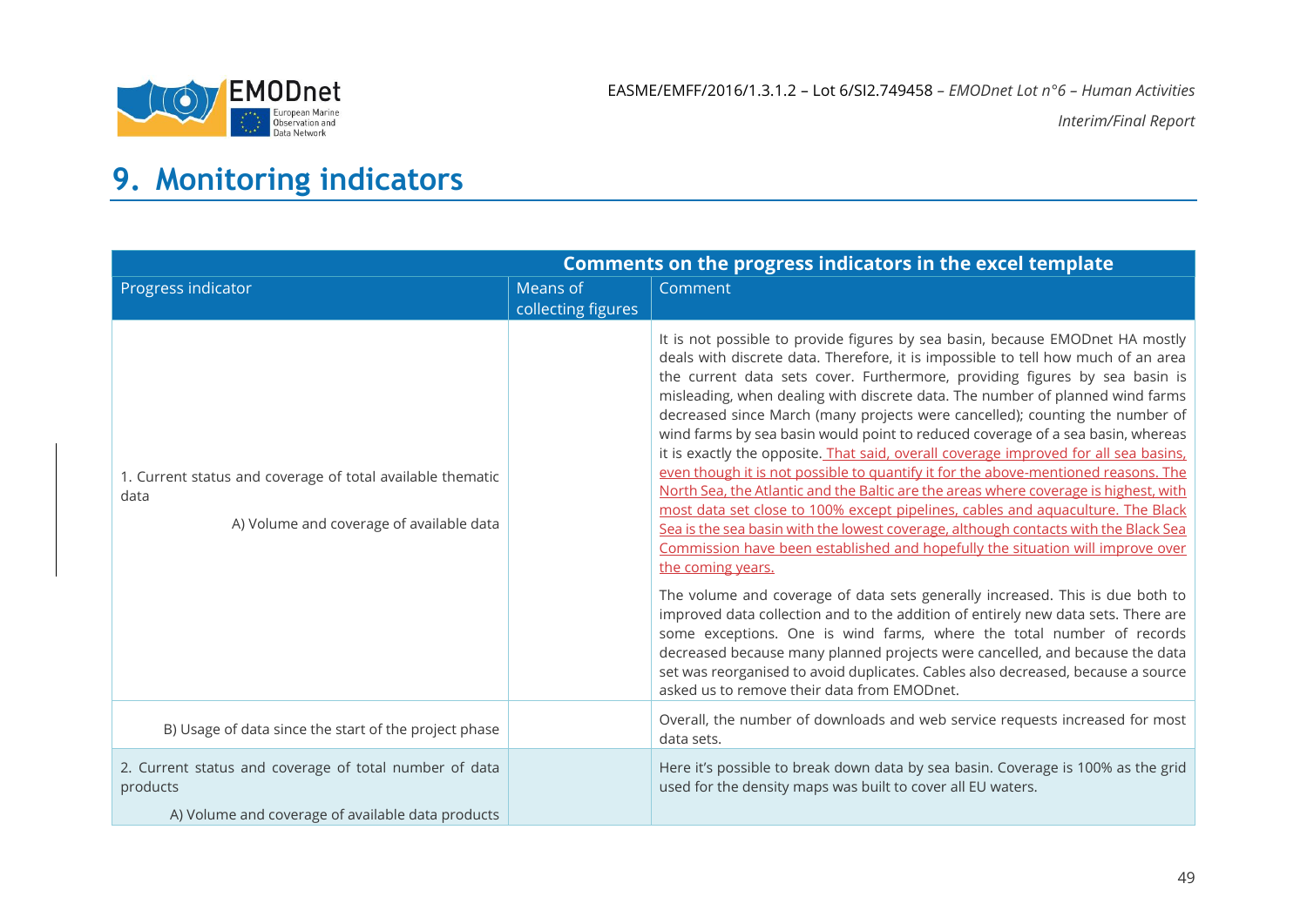

EASME/EMFF/2017/1.3.1.2/03/SI2.789002 *– EMODnet Lot n°6 – Human Activities*

*Interim/Final Report*

|                                                                                                                | It's not possible to calculate a trend, because neither the vessel density maps, nor<br>the route density maps were available when the last report was released.                                                                                                                                                                                                                                                |
|----------------------------------------------------------------------------------------------------------------|-----------------------------------------------------------------------------------------------------------------------------------------------------------------------------------------------------------------------------------------------------------------------------------------------------------------------------------------------------------------------------------------------------------------|
| B) Usage of data products since the start of the project<br>phase                                              | Same as above; it's not possible to calculate a trend. Suffice is to say that the vessel<br>density maps are by far the most downloaded data set on EMODnet HA.                                                                                                                                                                                                                                                 |
| 3. Organisations supplying/approached to supply data and<br>data products since the start of the project phase | Nothing to report                                                                                                                                                                                                                                                                                                                                                                                               |
| 4. Online 'Web' interfaces to access or view data                                                              | Nothing to report                                                                                                                                                                                                                                                                                                                                                                                               |
| 6. Statistics on information volunteered through download<br>forms                                             | Percentage of users from industry on an upward trend. It used to be around 25%<br>for most of the project. For a year it's been increasing considerably. For a great<br>part of 2020 it was at about 40%. Most users are from Europe (UK), but a<br>considerable share are from North America as well. To be noted that users<br>volunteer information and there's no guarantee that they report it accurately. |
| 7. Published use cases                                                                                         | Besides what has been published online, a list of potential use cases has been<br>shared witht the Commission and with the Secretariat                                                                                                                                                                                                                                                                          |
| 9.1. Technical monitoring                                                                                      | Nothing to report                                                                                                                                                                                                                                                                                                                                                                                               |
| 9.2. Visual Harmonisation score                                                                                | Nothing to report                                                                                                                                                                                                                                                                                                                                                                                               |
| 10. Visibility & analytics for web pages                                                                       | Higher visibility probably due to the density maps                                                                                                                                                                                                                                                                                                                                                              |
| 11. Visibility & analytics for web sections                                                                    | Visibility and analytics have highly improved. This might be due again to the<br>density maps and to the work on the impact of COVID-19 on fishing                                                                                                                                                                                                                                                              |
| 12. Average visit duration for web pages                                                                       | Nothing to report                                                                                                                                                                                                                                                                                                                                                                                               |

*The monitoring numbers reported as part of the progress monitoring of EMODnet performance are collected through Matomo. In some cases, numbers from other monitoring systems may also be reported (e.g. Awstats, Google Analytics). Each system uses different technical approaches and therefore has its strengths and shortcomings. Therefore, results are indicative and care should be taken with interpreting absolute numbers or comparing results from different tools. It is often more sensible to consider trends over time collected by the same monitoring tool.*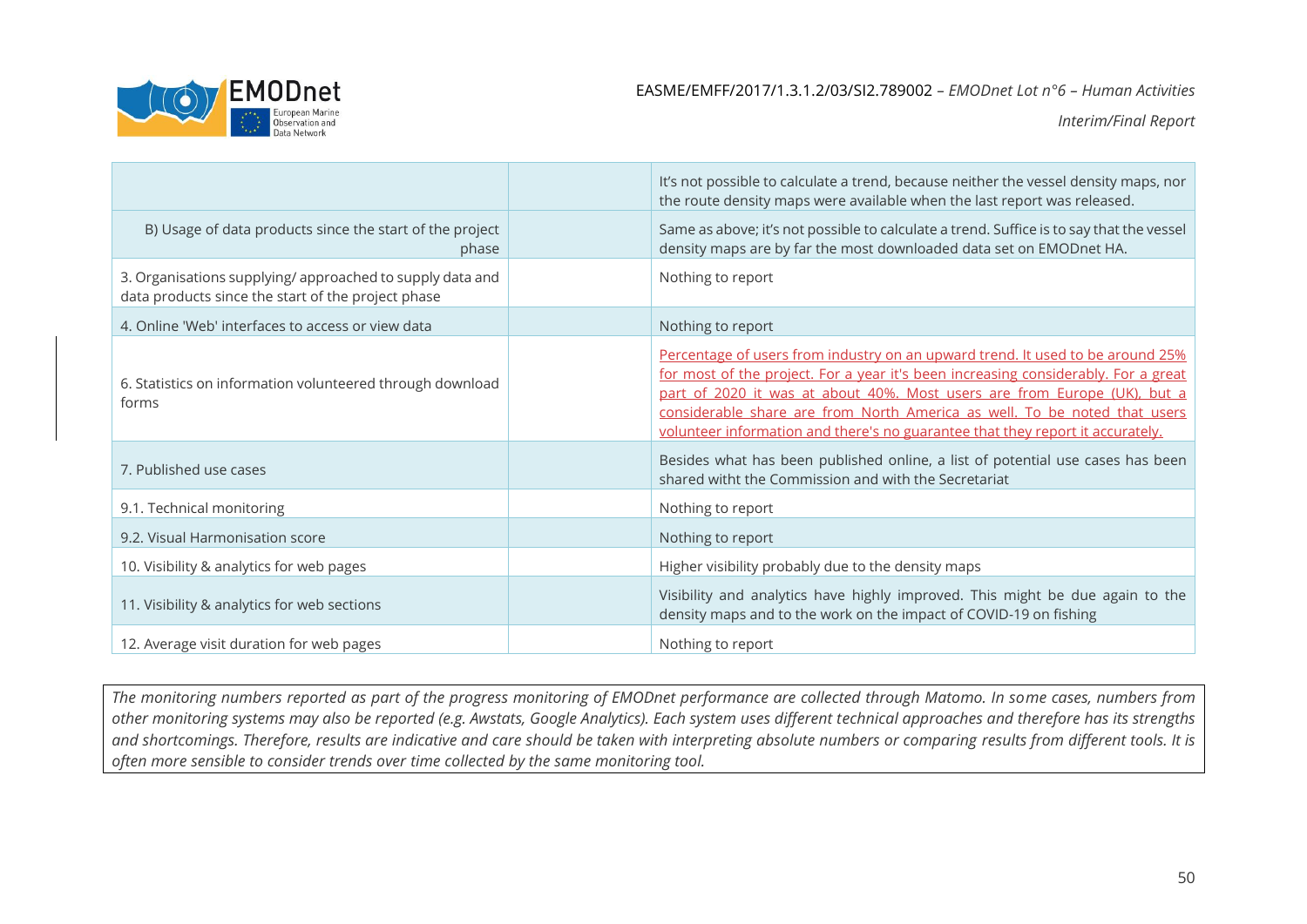

## <span id="page-50-0"></span>**10. Recommendations for follow-up actions by the EU**

- **Historical vessel density maps**: many users asked whether vessel density maps would be made available for years prior to 2017. At the moment, there are no plans to work on historical density maps, mainly because the underlying AIS data need to be purchased from a commercial provider and they tend to be rather expensive – though less expensive than recent data. That said, considering the number of requests received, it is recommended to look into this possibility in the future. At the same time, it should be considered that the coverage of satellite and terrestrial AIS data has improved considerably in the last few years, to the point that historical maps might not be comparable with recent ones.
- **Raw AIS data**: several users keep asking for raw AIS data. The EMODnet HA team is not in the position to provide them, because these are property of a commercial provider, who sells it with clear restrictions to use. Very little can be done in the short run, but considering the everincreasing importance of this data, it is recommended to start thinking how they could be made available publicly. Terrestrial AIS data are currently collected by EMSA in the framework of SafeSeaNet. These could be made available, after removing confidential information. For satellite AIS data, it is necessary to set up an own constellation.
- **Live chat:** the live chat helpdesk used to be quite time-consuming, but at the same time it offered an invaluable service to EMODnet Human Activities' users. It had to be discontinued after the invalidation of the EU-US Privacy Shield, because the company providing the plug-in has their servers in the US. However, we have recently learned that they have introduced the possibility to choose an EU service, upon opening a new account. In the forthcoming EMODnet phase, the thematic portals will be phased out, and a live chat helpdesk might become even more useful to EMODnet users. It is thus recommended to consider introducing a live chat helpdesk again.
- **User-friendly map viewer features**: the EMODnet Human Activities team went at great lengths to introduce user-friendly features that make access to data easier for users that are not GIS-savvy. In particular, users are allowed to retrieve data in tabular format by simply drawing a rectangle on the map viewer and extract every feature within it. Other thematic groups have developed similar tools tailored to their user base. With a single map viewer, it might become challenging to retain all these bespoke features developed by the thematic groups; nonetheless, it is paramount to at least make an attempt, as user-friendly features have the potential to attract new users to EMODnet.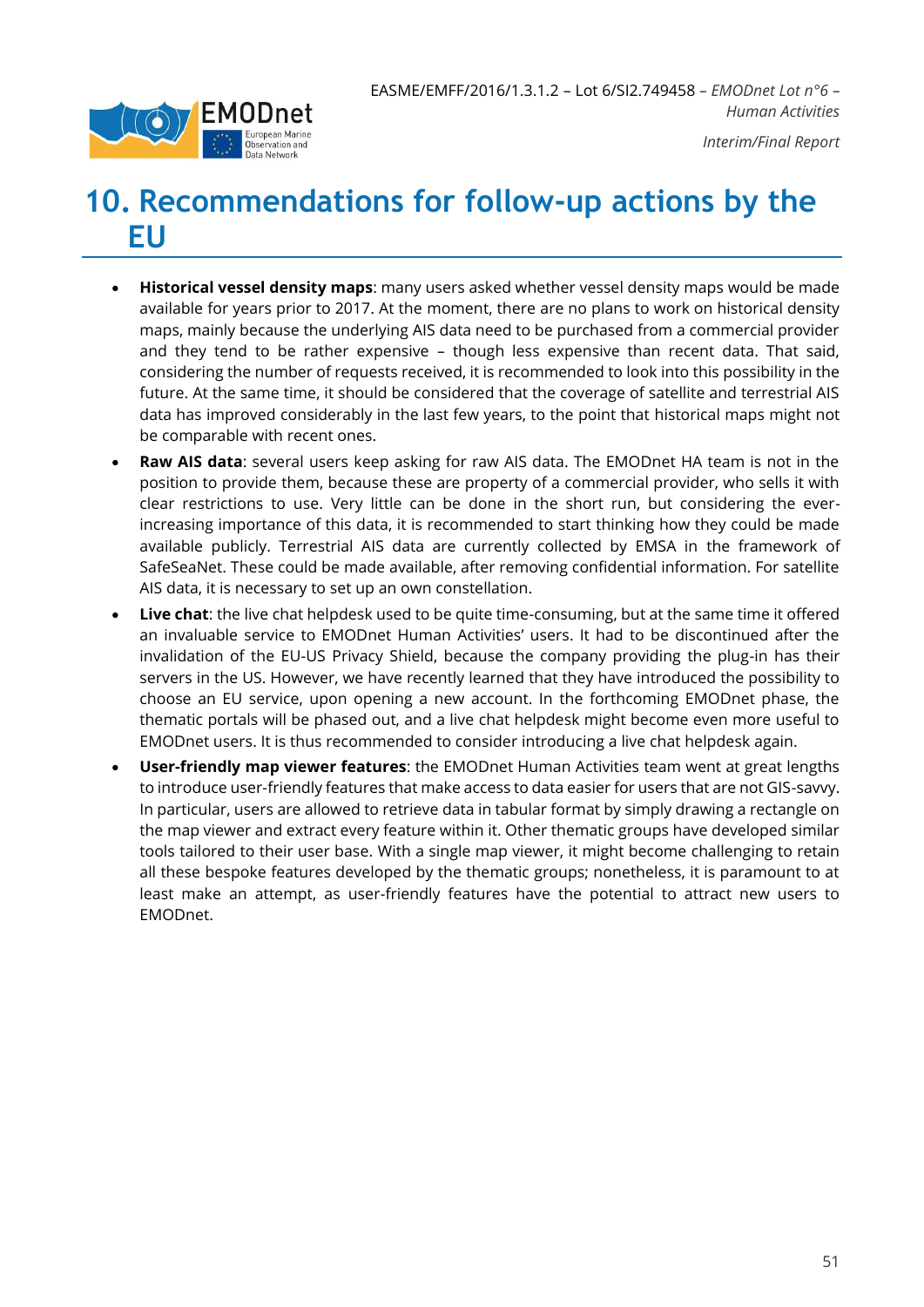

## <span id="page-51-0"></span>**11. Annex: Other documentation attached**

Report on MSP data model attached as a separate file